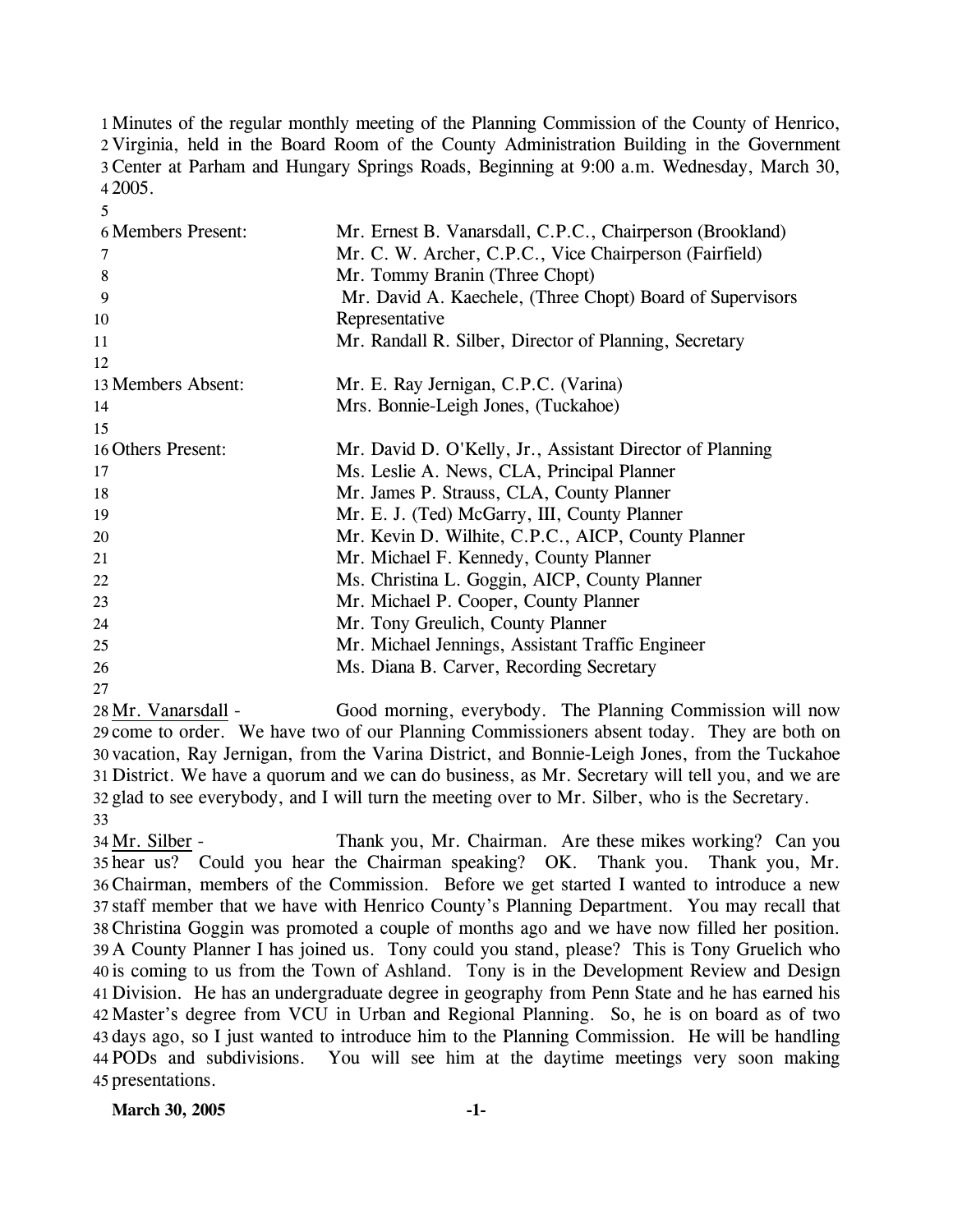Glad to have you. Hope you are a fast learner. We need you. 48 Thank you. 47 Mr. Vanarsdall -49 Thank you very much. Next on the Agenda would be the 51 deferrals and withdrawals. Mrs. News, could you help us with those, please. 50 Mr. Silber -52 Thank you, Mr. Secretary. Good morning, Mr. Chairman and 54 members of the Commission. Staff is aware of two requests for deferrals. The first is on Page 558 in your Agenda and is located in the Varina District. 53 Mrs. News -56 57 **PLAN OF DEVELOPMENT**  58 59 POD-19-05 Cesare's Restaurant @ New Market Square Shopping Center – New Market Road (POD-84-96 Revised) **Balzer & Associates, Inc. for Citizens & Farmers Bank and Richard K. Perkins:** Request for approval of a revised plan of development for a shopping center as required by Chapter 24, Section 24-106 of the Henrico County Code, to construct a one-story, 4,461 square foot restaurant. The 1.20-acre site is located at the southwest intersection of New Market Road and Strath Road in the New Market Square Shopping Center on parcels 815-686-1020 and 8284. The zoning is B-1C, Business District (Conditional). County water and sewer. **(Varina)**  The applicant is requesting a deferral until the April 27, 2005 61 meeting. 60 Mrs. News -62 Is there anyone in the audience in opposition to POD-19-05 64 deferral? No opposition. 63 Mr. Vanarsdall -65 Mr. Chairman, I move deferral of POD-19-05, Cesare's 67 Restaurant @ New Market Square Shopping Center, until the April 27, 2005, at the request of 66 Mr. Archer -

68 the applicant. 69

Second. Motion made by Mr. Archer and seconded by Mr. 71 Vanarsdall. All in favor say aye. All opposed say no. The ayes have it. The motion is 72 passed. 70 Mr. Vanarsdall -

73

46

74 At the request of the applicant, the Planning Commission deferred POD-19-05, Cesare's 75 Restaurant @ New Market Square Shopping Center – New Market Road (POD-84-96 Revised) 76 to its meeting on April 27, 2005.

77

The next request is on Page 12 of your agenda and is located in 79 the Tuckahoe District. 78 Mrs. News -80

**March 30, 2005** -2-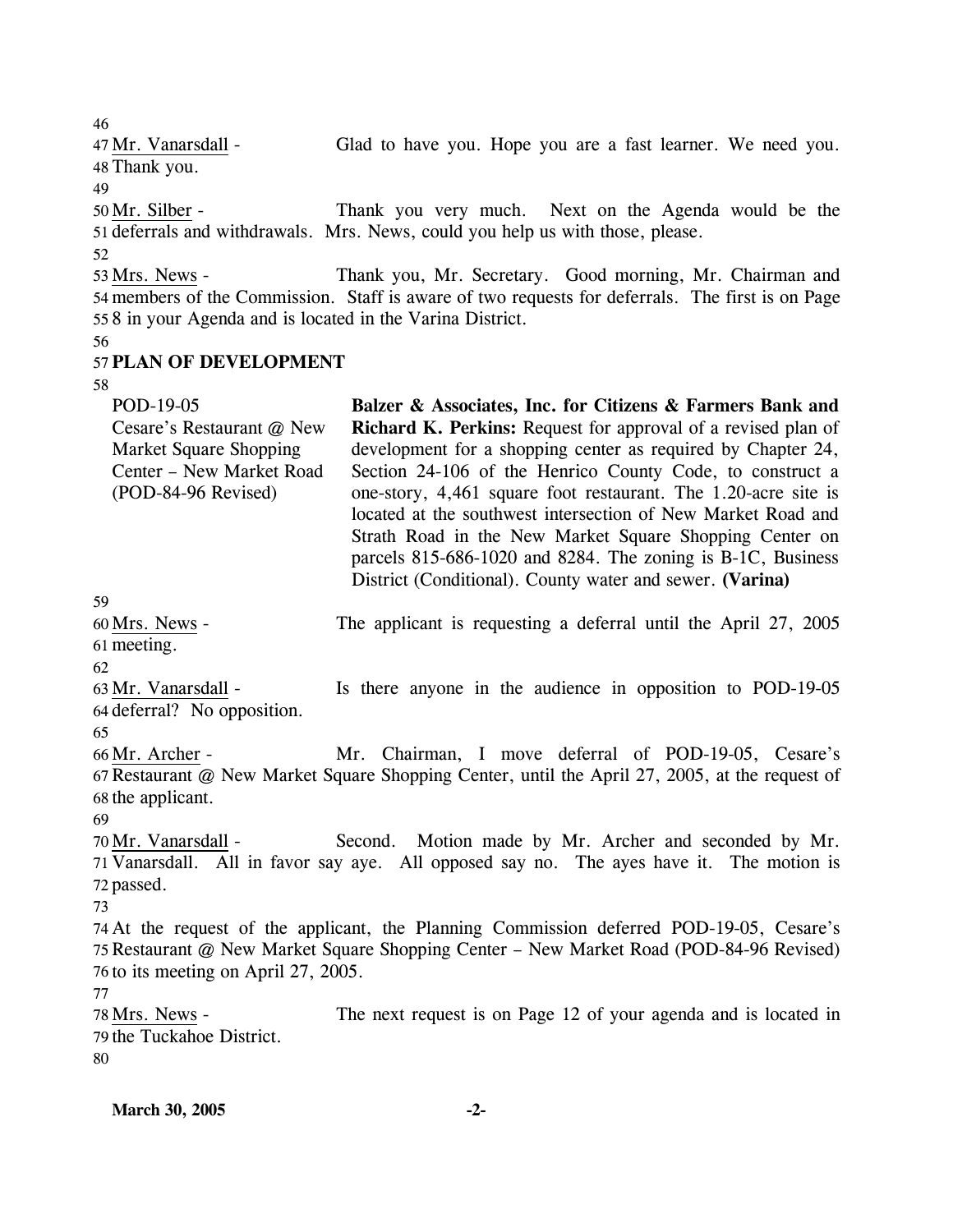# 81 **PLAN OF DEVELOPMENT (Deferred from the November 17, 2004, Meeting)**

| 82                                                                                           |                                                                                                                                                                                                                                                                                                                                                                                                                                                                                                                                                       |
|----------------------------------------------------------------------------------------------|-------------------------------------------------------------------------------------------------------------------------------------------------------------------------------------------------------------------------------------------------------------------------------------------------------------------------------------------------------------------------------------------------------------------------------------------------------------------------------------------------------------------------------------------------------|
| POD-68-02<br>Blackwood Retail - Glen<br>Eagles Shopping Center -<br>10410 Ridgefield Parkway | Balzer & Associates, Inc. for Richfield Associates, LLC:<br>Request for approval of a plan of development, as required by<br>Chapter 24, Section 24-106 of the Henrico County Code, to<br>construct a 6,600 square foot building addition in an existing<br>shopping center. The 0.90-acre site is located on the northwest<br>corner of Ridgefield Parkway and Eagles View Drive in the<br>Glen Eagles Shopping Center on part of parcel 740-500-0178.<br>The zoning is B-2C, Business District (Conditional). County<br>water and sewer. (Tuckahoe) |
| 83                                                                                           |                                                                                                                                                                                                                                                                                                                                                                                                                                                                                                                                                       |
| 84 Mrs. News -<br>85 2005 meeting.<br>86                                                     | The applicant has requested a deferral until the September 28,                                                                                                                                                                                                                                                                                                                                                                                                                                                                                        |
|                                                                                              |                                                                                                                                                                                                                                                                                                                                                                                                                                                                                                                                                       |
| 87 Mr. Vanarsdall -                                                                          | Is anyone in the audience in opposition to the deferment of this<br>88 case, POD-68-02, in the Tuckahoe District? No opposition. I move that POD-68-02,<br>89 Blackwood Retail – Glen Eagles Shopping Center, be deferred until September 28, 2005, at the                                                                                                                                                                                                                                                                                            |
| 90 applicant's request.                                                                      |                                                                                                                                                                                                                                                                                                                                                                                                                                                                                                                                                       |
| 91                                                                                           |                                                                                                                                                                                                                                                                                                                                                                                                                                                                                                                                                       |
| 92 Mr. Archer -                                                                              | Second.                                                                                                                                                                                                                                                                                                                                                                                                                                                                                                                                               |
| 93<br>94 Mr. Vanarsdall -                                                                    | Motion made by Mr. Vanarsdall and seconded by Mr. Archer.<br>95 All in favor say aye. All opposed say no. The ayes have it. The motion is passed.                                                                                                                                                                                                                                                                                                                                                                                                     |
| 96                                                                                           |                                                                                                                                                                                                                                                                                                                                                                                                                                                                                                                                                       |
|                                                                                              | 97 At the request of the applicant, the Planning Commission deferred POD-68-02, Blackwood<br>98 Retail-Glen Eagles Shopping Center – 10410 Ridgefield Parkway, to its meeting on September                                                                                                                                                                                                                                                                                                                                                            |
| 99 28, 2005.                                                                                 |                                                                                                                                                                                                                                                                                                                                                                                                                                                                                                                                                       |
| 100                                                                                          |                                                                                                                                                                                                                                                                                                                                                                                                                                                                                                                                                       |
| 101 Mr. Silber -                                                                             | Any other deferrals?                                                                                                                                                                                                                                                                                                                                                                                                                                                                                                                                  |
| 102                                                                                          |                                                                                                                                                                                                                                                                                                                                                                                                                                                                                                                                                       |
| 103 Mrs. News -                                                                              | That is all we have.                                                                                                                                                                                                                                                                                                                                                                                                                                                                                                                                  |
| 104                                                                                          |                                                                                                                                                                                                                                                                                                                                                                                                                                                                                                                                                       |
| 105 Mr. Silber -                                                                             | Next on the agenda are those items up for Expedited                                                                                                                                                                                                                                                                                                                                                                                                                                                                                                   |
|                                                                                              | 106 consideration. These plans, for the benefit of those here today, these are plans that, at this                                                                                                                                                                                                                                                                                                                                                                                                                                                    |
|                                                                                              | 107 point in time, we know of no outstanding issues. The staff can recommend approval of these                                                                                                                                                                                                                                                                                                                                                                                                                                                        |
|                                                                                              | 108 plans. The applicant has indicated their willingness to accept the conditions that have been                                                                                                                                                                                                                                                                                                                                                                                                                                                      |
|                                                                                              | 100 placed on these plane and the Commissioner from the District is comfortable with the plan                                                                                                                                                                                                                                                                                                                                                                                                                                                         |

109 placed on those plans and the Commissioner from the District is comfortable with the plan. 110 So, we place them on an Expedited Agenda so we can move through those more quickly. Any 111 of those on the Expedited Agenda, that there is opposition on any of those items, they will be 112 pulled from the Expedited Agenda and placed or heard as found on the normal agenda. So, if 113 we can move through the expedited items at this time, please.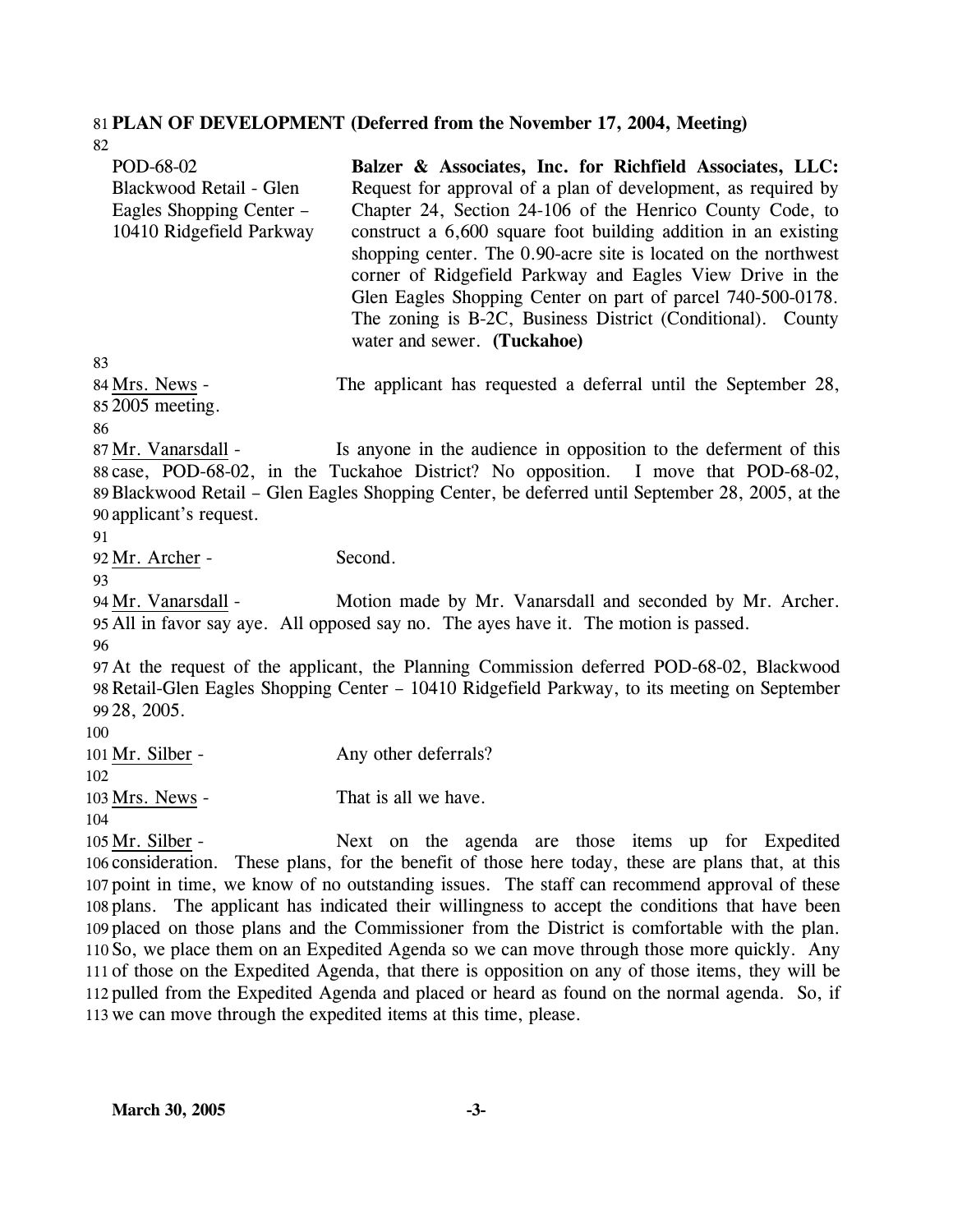Yes, sir. Six items are listed on the Expedited Agenda and we 115 are aware of one additional item, which will be added at the end. The first is on Page 2 of 116 your Agenda and is located in the Three Chopt District. 114 Mrs. News -

### 117

## 118 **TRANSFER OF APPROVAL**

119

Circuit City Headquarters, Building #2 POD-43-92 POD-8-97 and a portion of POD-75-95 9960 Mayland Drive **James W. Theobald for Perimeter Center, LLC:** Request for a transfer of approval as required by Chapter 24, Section 24- 106 of the Henrico County Code from Daniel Realty Corporation to Perimeter Center, LLC. The 32-acre site is located at 9960 Mayland Drive on part of parcels 749-758-7718 and 1204. The zoning is M-1, Light Industrial District. County water and sewer. **(Three Chopt)** 

120

Is there anyone in the audience in opposition to this project? This 122 is Circuit City Headquarters. No opposition. Mr. Branin, do you want to approve it on the Expedited Agenda? 123 121 Mr. Vanarsdall -

124

125 Mr. Branin - Yes, sir, I would.

126

127 Mr. Vanarsdall - Would you make the motion, please.

128

I make a motion that Transfer of Approval for Circuit City 130 Headquarters, Building #2, POD-43-92, POD-8-97 and a portion of POD-75-95, 9960 131 Mayland Drive, be approved. 129 Mr. Branin -

132

Second. Motion made by Mr. Branin and seconded by Mr. 134 Vanarsdall. All in favor say aye. All opposed say no. The ayes have it. The motion is 135 passed. 133 Mr. Vanarsdall -

136

 The Planning Commission approved Transfer of Approval for Circuit City Headquarters, Building #2, POD-43-92, POD-8-97 and a portion of POD-75-95, 9960 Mayland Drive, subject to the new owner accepting and agreeing to be responsible for continued compliance with the conditions of the original approval.

141

The next request is located on Page 3 of your Agenda and is 143 located in the Varina District. 142 Mrs. News -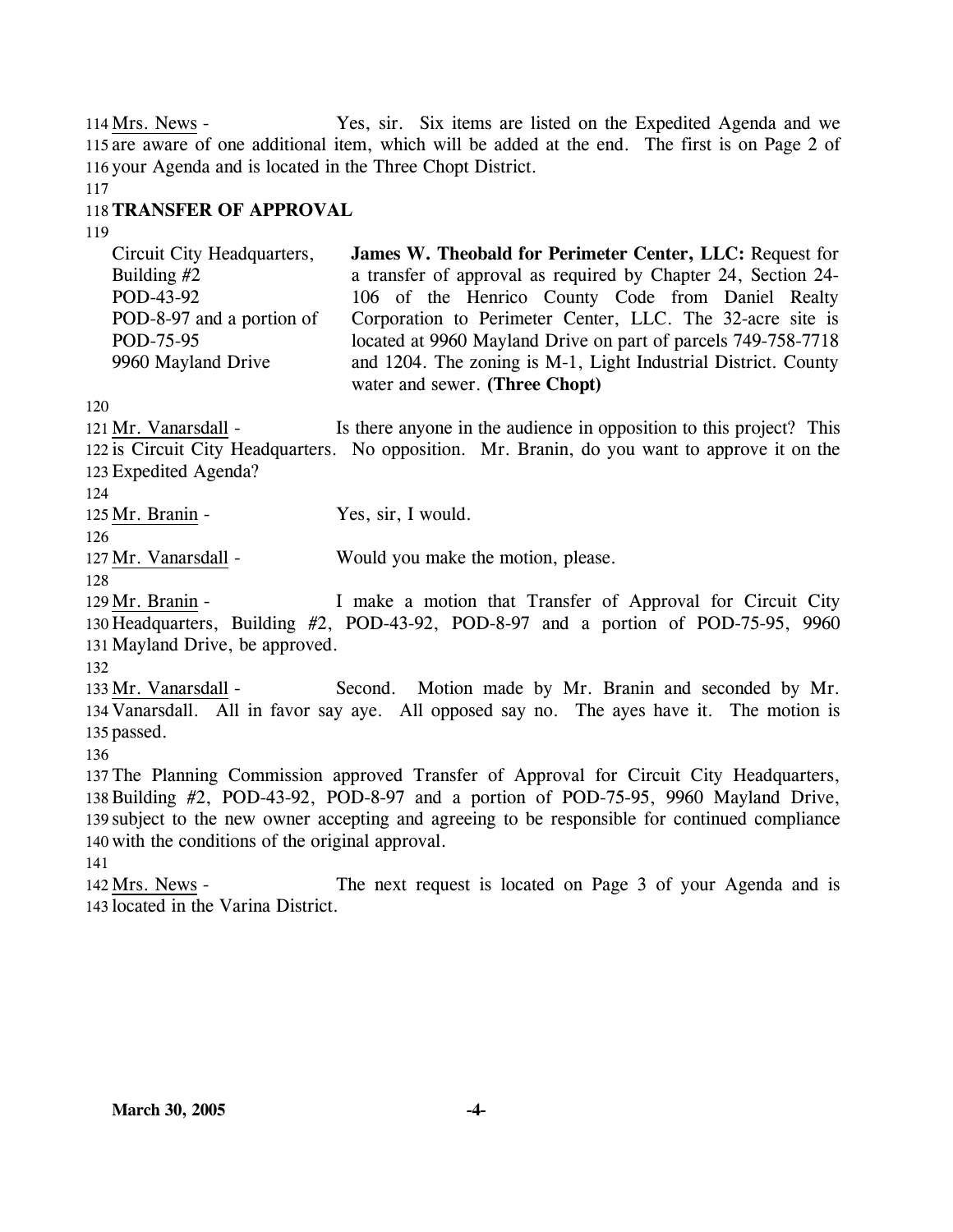#### 144 **TRANSFER OF APPROVAL**

145

| POD-9-81                                                     | Engineering Design Associates, Inc. for KSO Holdings,                                          |
|--------------------------------------------------------------|------------------------------------------------------------------------------------------------|
| PPD Property, Inc. –                                         | LLC: Request for transfer of approval as required by Chapter                                   |
| 4216 Eubank Road                                             | 24, Section 24-106 of the Henrico County Code from PPD                                         |
|                                                              | Property, Inc. to KSO Holdings, LLC. The 8.66-acre site is                                     |
|                                                              | located along the northern line of Eubank Road approximately                                   |
|                                                              | 640 feet west of Glen Allen Drive on parcel 814-712-1182. The                                  |
|                                                              | zoning is M-1, Light Industrial District. County water and<br>sewer. (Varina)                  |
| 146                                                          |                                                                                                |
| 147 Mr. Vanarsdall -                                         | Is there anyone in the audience in opposition to this case in the                              |
|                                                              | 148 Varina District, POD-9-81, Transfer of Approval? No opposition.                            |
| 149                                                          |                                                                                                |
| 150 Mr. Archer-                                              | Mr. Chairman, I move approval of Transfer of Approval for                                      |
| 151 POD-9-81 subject to the conditions stated in the Agenda. |                                                                                                |
| 152                                                          |                                                                                                |
| 153 Mr. Vanarsdall -                                         | Second. Motion made by Mr. Archer and seconded by Mr.                                          |
|                                                              | 154 Vanarsdall. All in favor say aye. All opposed say no. The ayes have it. The motion passes. |
| 155                                                          |                                                                                                |
|                                                              | 156 The Planning Commission approved Transfer of Approval for POD-9-81, PPD Property, Inc.     |
|                                                              | 157–4216 Eubank Road, subject to the new owner accepting and agreeing for continued            |
|                                                              | 158 compliance with the conditions of the original approval and the following condition:       |
| 159                                                          |                                                                                                |
| 1601.                                                        | The site deficiencies, as identified in the inspection report, dated January 3, 2005, shall    |
| be corrected by April 4, 2005.<br>161                        |                                                                                                |
| 162                                                          |                                                                                                |
| 163 Mrs. News -                                              | The next case is on Page 4 of your Agenda. This is a Landscape                                 |
| 164 and Lighting Plan located in the Fairfield District.     |                                                                                                |
| 165                                                          |                                                                                                |
| 166 LANDSCAPE & LIGHTING PLAN                                |                                                                                                |
| 167                                                          |                                                                                                |
| $LP/POD-40-04$                                               | Architects Dayton Thompson, PC for Patriot II, LLC:                                            |
| Mountain Road Retail Shops                                   | Request for approval of a landscape and lighting plan, as                                      |
| 1574 Mountain Road                                           | required by Chapter 24, Sections 24-106 and 24-106.2 of the                                    |
|                                                              | Henrico County Code. The 2.8-acre site is located at the                                       |
|                                                              | southeast corner of Mountain Road and New York Avenue on                                       |
|                                                              | parcel 781-761-8665. The zoning is B-3, Business District.                                     |
|                                                              | (Fairfield)                                                                                    |
| 168                                                          |                                                                                                |
| 169 Mrs. News -                                              | I understand that there may be somebody in the audience who                                    |

170 may want to speak to this.

| -171                     |                                              |
|--------------------------|----------------------------------------------|
| 172 Person in Audience - | I would like to hear a presentation on this. |

173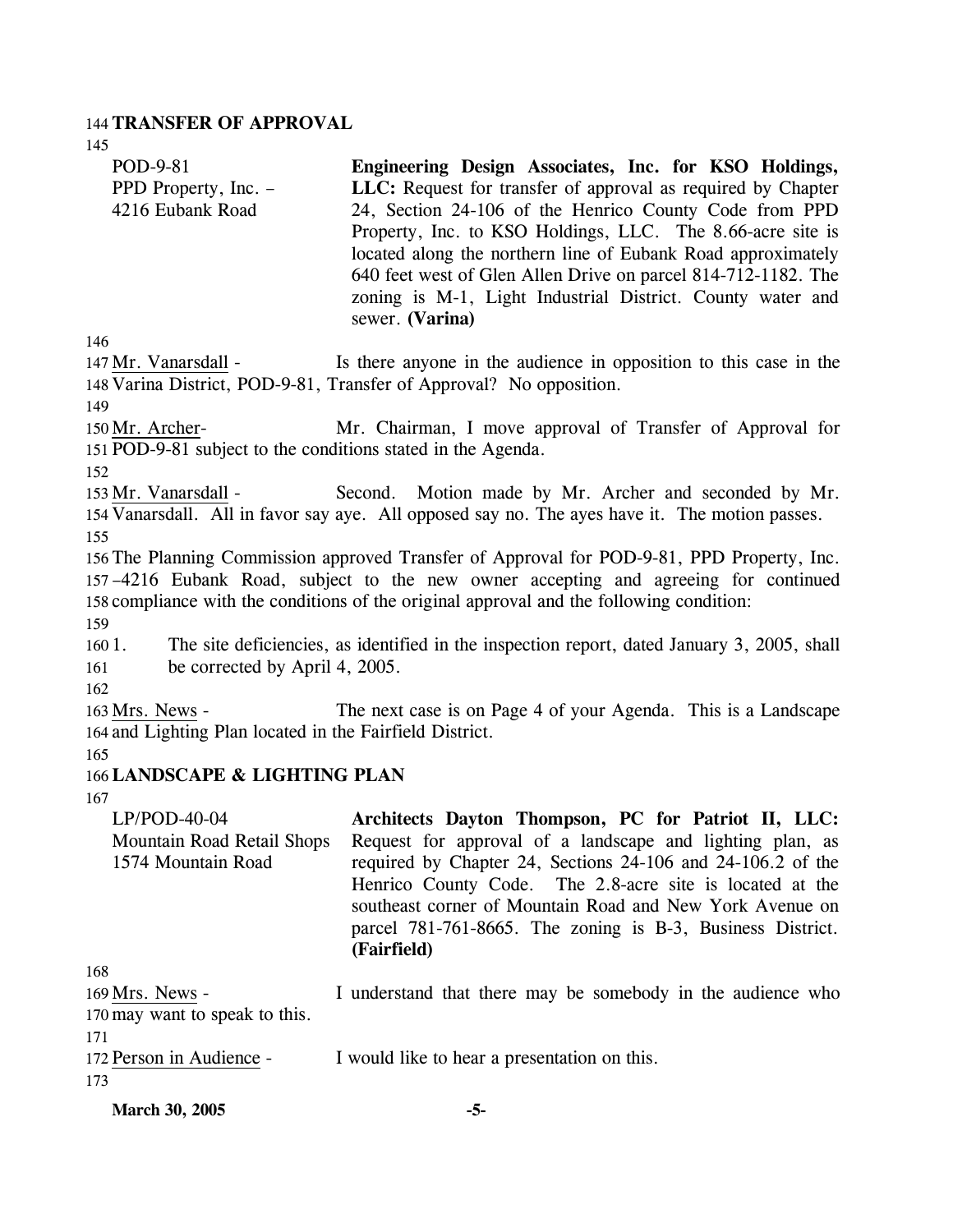| 174 Mr. Silber -<br>175 later.                                          | Why don't we pull that off the Expedited Agenda and hear it                                                                                                                                                                                                                                                                                                                                                                                           |
|-------------------------------------------------------------------------|-------------------------------------------------------------------------------------------------------------------------------------------------------------------------------------------------------------------------------------------------------------------------------------------------------------------------------------------------------------------------------------------------------------------------------------------------------|
| 176<br>177 Mr. Vanarsdall -<br>178                                      | We will take it off of the Expedited Agenda and put it in order.                                                                                                                                                                                                                                                                                                                                                                                      |
| 179 Mrs. News -<br>181                                                  | Next on Page 21 of your Agenda and located in the Three Chopt<br>180 District is Subdivision Preston Square (March 2005 Plan).                                                                                                                                                                                                                                                                                                                        |
| <b>182 SUBDIVISION</b>                                                  |                                                                                                                                                                                                                                                                                                                                                                                                                                                       |
| 183<br><b>Preston Square</b><br>(March 2005 Plan)                       | E. D. Lewis & Associates, P.C. for Robert C. & Ellen C.<br>Parker and F & L Properties, LLC: The 5.00-acre site<br>proposed for a subdivision of 28 townhouses is located<br>approximately 275 feet to the intersection of Lemoore Drive<br>and Twin Hickory Road (5411 Twin Hickory Road) on parcels<br>747-774-6515 and 5839. The zoning is RTHC, Residential<br>Townhouse District (Conditional). County water and sewer.<br>(Three Chopt) 28 Lots |
| 184<br>185 Mr. Vanarsdall -<br>186 Three Chopt District? No opposition. | Is anyone in opposition to Subdivision Preston Square in the                                                                                                                                                                                                                                                                                                                                                                                          |
| 187<br>188 Mr. Silber -                                                 | Mrs. News, has this matter been resolved; there was a matter<br>189 associated with the sprinkler system with this, I believe. Has that matter been resolved, their<br>190 providing sprinklers or reducing the number of units?                                                                                                                                                                                                                      |
| 191<br>192 Mrs. News -<br>193 addressed with the POD.<br>194            | This is a conditional subdivision, so some of those issues may be                                                                                                                                                                                                                                                                                                                                                                                     |
| 195 Mr. Kennedy -<br>198 with at this time.<br>199                      | Due to the length of the buildings, they are going to have to<br>196 sprinkler the buildings in order to meet the fire hose lay requirements, and so they have agreed<br>197 to do that, and they are going to deal with that at the POD stage. It does not need to be dealt                                                                                                                                                                          |
| 200 Mr. Silber -<br>201                                                 | So, there are 28 lots. They are not reducing the number of lots.                                                                                                                                                                                                                                                                                                                                                                                      |
| 202 Mr. Kennedy -<br>205 sprinkler the buildings.<br>206                | There are 28 lots. They are not reducing the number of lots at<br>203 this time. That is our understanding. They are going to sprinkler the buildings. They need to<br>204 meet 150 foot hose lay, from pavement, and if they can't meet that, the alternative is to                                                                                                                                                                                  |
| 207 Mr. Silber -<br>209 the number of lots.<br>210                      | So they have to comply with the Division of Fire requirements<br>208 for hose lay, and if not, sprinkler the buildings and if that does not work they have to reduce                                                                                                                                                                                                                                                                                  |
| March 30, 2005                                                          | -6-                                                                                                                                                                                                                                                                                                                                                                                                                                                   |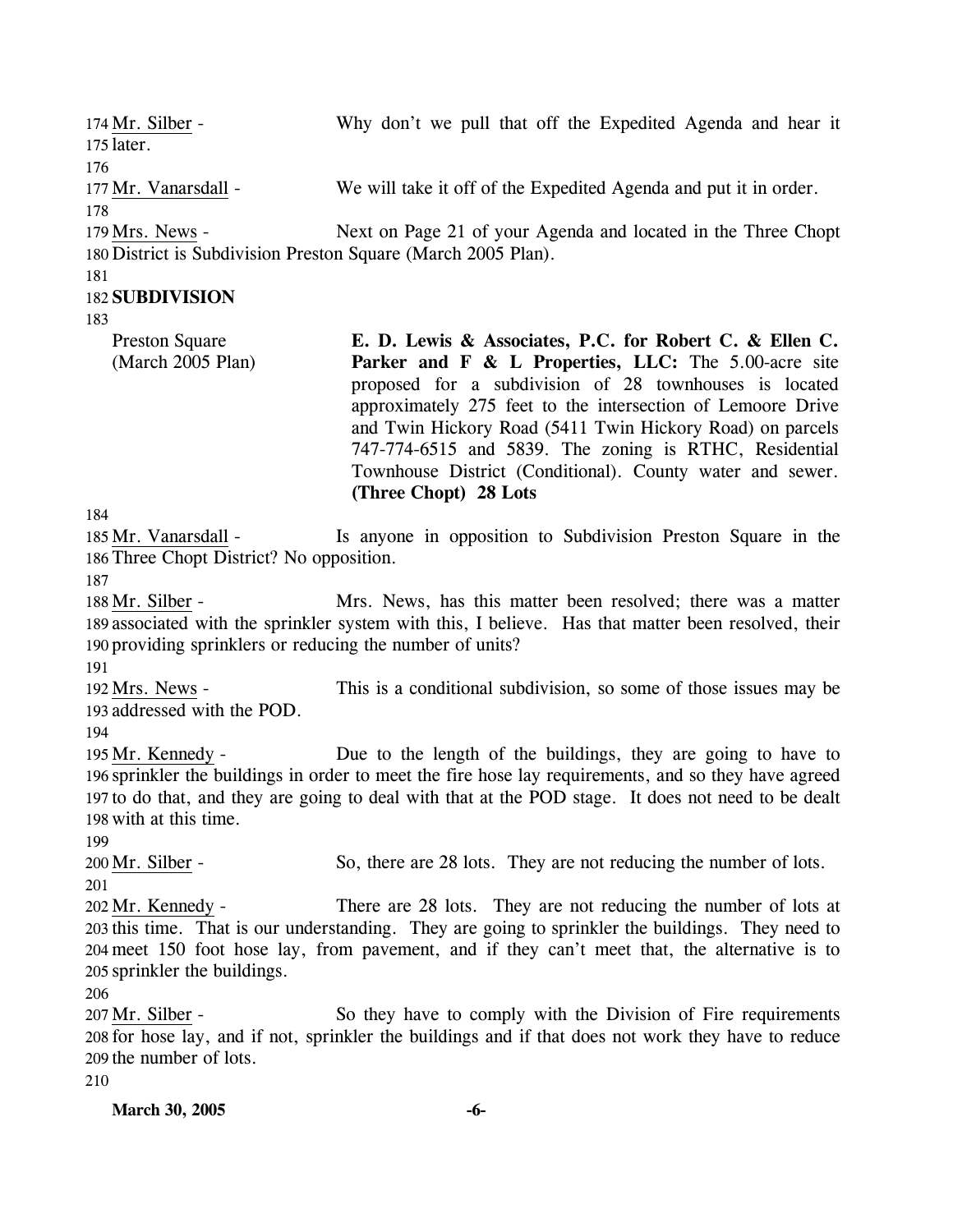And provide spacing. Right. Those are the two alternatives they 212 have. 211 Mr. Kennedy -213 So, Mr. Branin, that would be fine. I think this could still be 215 heard as expedited. There would be 28 lots. They would still have to meet those normal 216 requirements. 214 Mr. Silber -217 Mr. Chairman, then I recommend that the subdivision be 219 approved on the Expedited Agenda. 218 Mr. Branin -220 221 Mr. Archer - I will second that. 222 Motion made by Mr. Branin and seconded by Mr. Archer. All in 224 favor say aye. All opposed say no. The motion passes. 223 Mr. Vanarsdall -225 226 The Planning Commission approved Subdivision Preston Square (March 2005 Plan), subject to 227 the annotations on the plans, the standard conditions attached to these minutes for subdivisions 228 served by public utilities, and the following additional condition: 229 230 13. 231 232 The proffers approved as part of zoning case C-50C-04 shall be incorporated in this approval. Next, on Page 24 of your Agenda and located in the Brookland 234 District is POD-28-05. 233 Mrs. News -235 236 **PLAN OF DEVELOPMENT**  237 POD-28-05 The Shops @ Tripps – **Timmons Group for Tripps Properties II Limited**  Partnership: Request for approval of a revised plan of

9318 W. Broad Street (Formerly Rock-Ola Café) (POD-59-93 Revised) development, as required by Chapter 24, Section 24-106 of the Henrico County Code, to renovate and build a 10,731 square foot addition to an existing restaurant for conversion to a onestory, 16,000 square foot retail building. The 2.99-acre site is located at 9318-9320 W. Broad Street (U.S. Route 250) on part of parcel 757-757-0843. The zoning is B-2, Business District. County water and sewer. **(Brookland)** 

238

There is also an Addendum item on Page 6 of your Addendum. 240 There is a revised recommendation. The applicant was not in agreement with one of the 241 annotations to add a window on the northern building elevation and staff has revised our 242 recommendation to eliminate this annotation and can still recommend approval. There have 243 also been two conditions added, Nos. 9 and 11 Amended. 239 Mrs. News -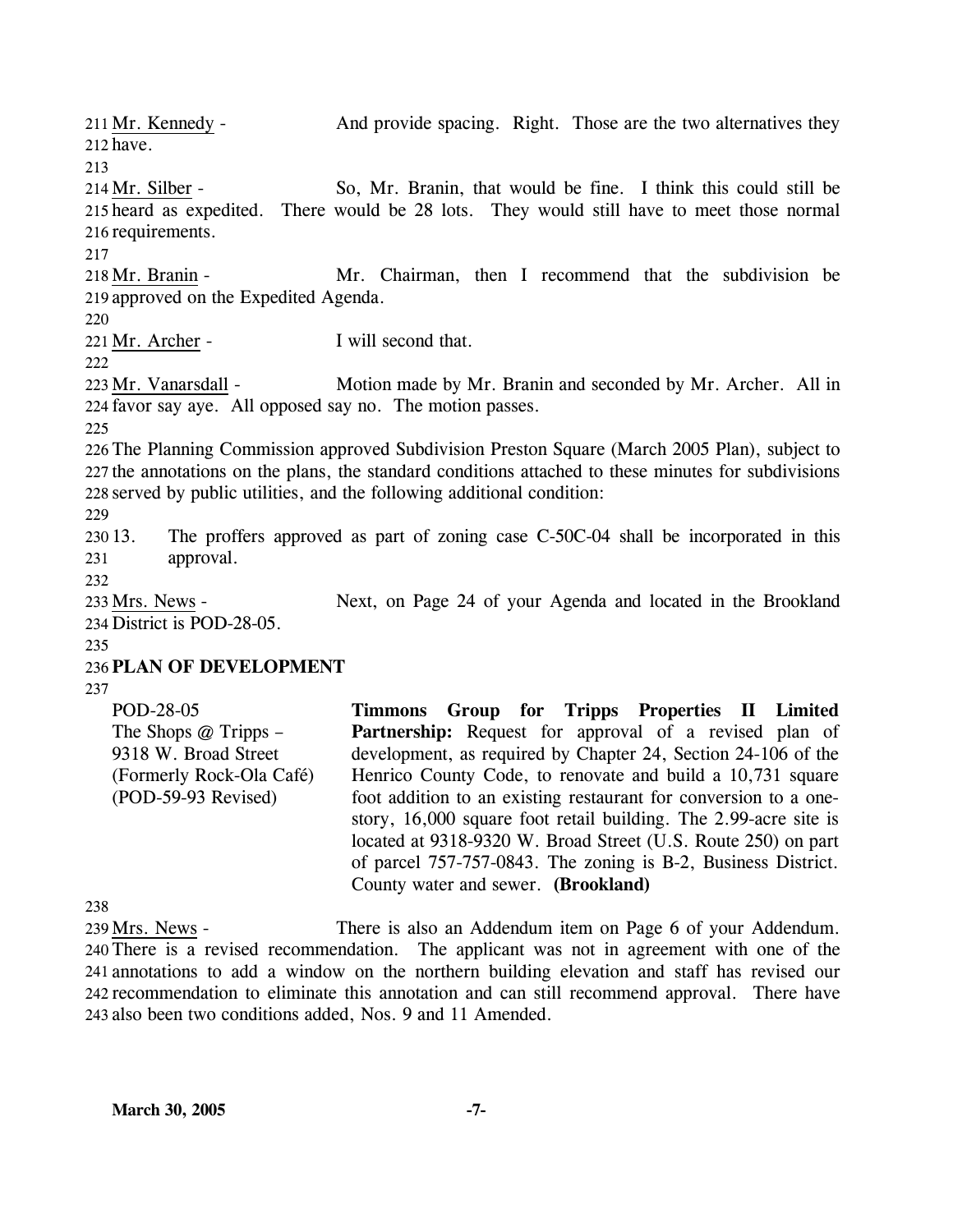Any opposition to this case in the Brookland District, POD-28-245 05? No opposition. Mrs. Goggin did a good job on getting everything together on this and the 246 only thing we haven't addressed is the fence, and we will address that when it comes back for 247 landscaping, and I will say that I believe a wooden fence back there is not an option. I move 248 that POD-28-05, The Shops @ Tripps, be recommended for approval on the Expedited 249 Agenda, standard conditions for developments of this type and additional conditions Nos. 9 and 250 11 Amended and Nos. 23 through 36, with 35 and 36 on the Agenda, also. 244 Mr. Vanarsdall -

251

252 Mr. Archer - I will second that, Mr. Chairman.

253

Motion made by Vanarsdall and seconded by Mr. Archer. All in 255 favor say aye. All opposed say no. The ayes have it. The motion is approved. 254 Mr. Vanarsdall -256

 The Planning Commission approved POD-28-05, The Shops @ Tripps – 9318 W. Broad Street (Formerly Rock-Ola Café) (POD-59-93 Revised), subject to the annotations on the plans, the standard conditions attached to these minutes for developments of this type, and the following additional conditions:

261

262.9 263 264 **AMENDED** - A detailed landscaping plan shall be submitted to the Department of Planning for review and Planning Commission approval prior to the issuance of any occupancy permits.

- $26511.$ 266 267 268 **AMENDED** - Prior to the installation of the site lighting equipment, a plan including depictions of light spread and intensity diagrams, and fixture and specifications and mounting height details shall be submitted for Department of Planning review and Planning Commission approval.
- 269 23. 270 271 272 273 The easements for drainage and utilities as shown on approved plans shall be granted to the County in a form acceptable to the County Attorney prior to any occupancy permits being issued. The easement plats and any other required information shall be submitted to the County Real Property Agent at least sixty (60) days prior to requesting occupancy permits.
- 274 24. 275 24. The entrances and drainage facilities on W. Broad Street (U.S. Route 250) shall be approved by the Virginia Department of Transportation and the County.
- 276 25. 277 278 25. A notice of completion form, certifying that the requirements of the Virginia Department of Transportation entrances permit have been completed, shall be submitted to the Department of Planning prior to any occupancy permits being issued.

279 26. 280 The developer shall provide fire hydrants as required by the Department of Public Utilities and Division of Fire.

- 281 27 282 Employees shall be required to use the parking spaces provided at the rear of the building(s) as shown on the approved plans.
- 283. Outside storage shall not be permitted.
- 284 29. 285 286 The certification of building permits, occupancy permits and change of occupancy permits for individual units shall be based on the number of parking spaces required for the proposed uses and the amount of parking available according to approved plans.

287 288

**March 30, 2005** -8-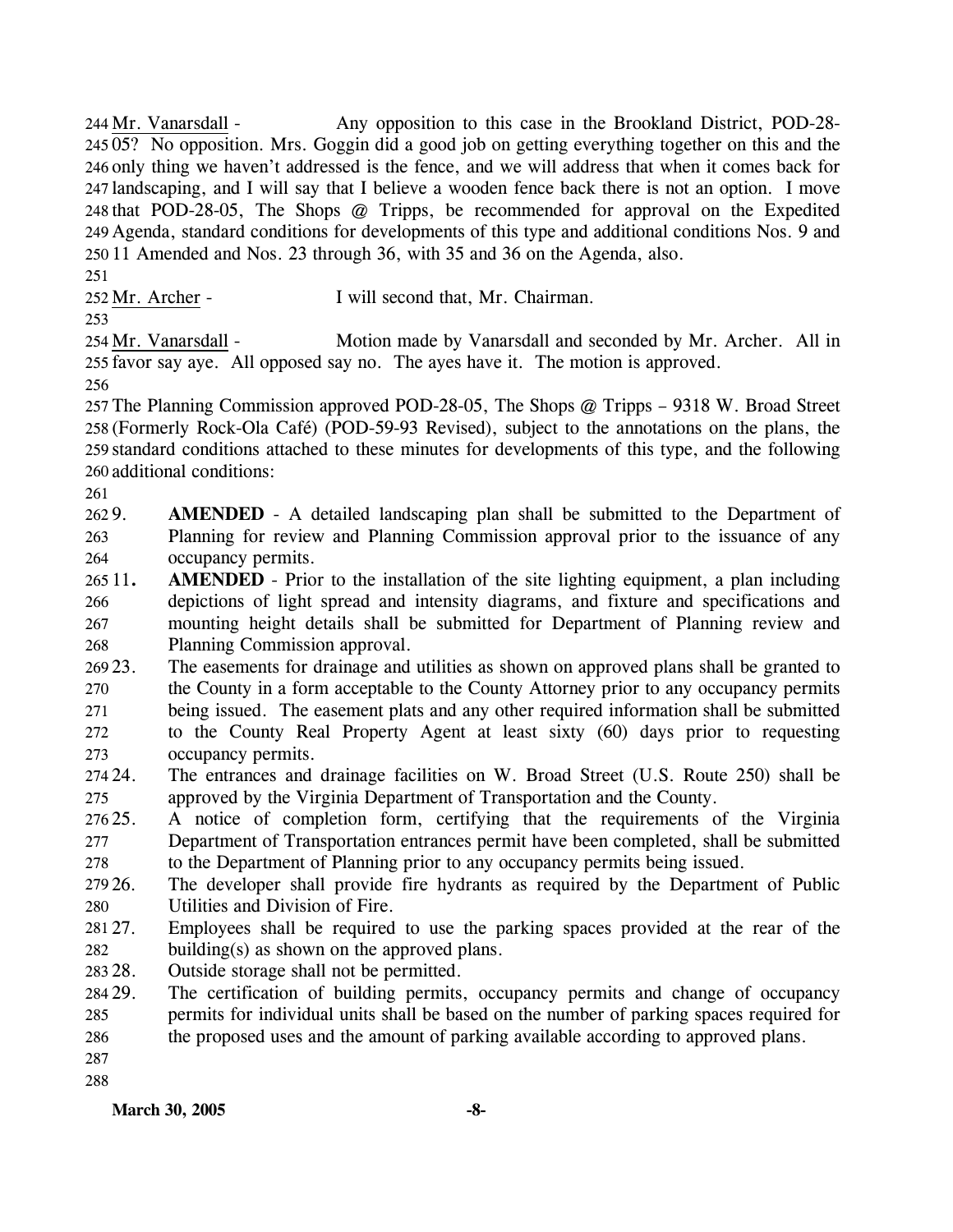- 289 30. 290 291 Any necessary off-site drainage and/or water and sewer easements must be obtained in a form acceptable to the County Attorney prior to final approval of the construction plans.
- 292 31. 293 294 Deviations from County standards for pavement, curb or curb and gutter design shall be approved by the County Engineer prior to final approval of the construction plans by the Department of Public Works.
- 295 32. 296 The loading areas shall be subject to the requirements of Chapter 24, Section 24-97(b) of the Henrico County Code.
- 297 33. 298 Storm water retention, based on the 50-10 concept, shall be incorporated into the drainage plans.
- 299 34. 300 301 Insurance Services Office (ISO) calculations must be included with the plans and contracts and must be approved by the Department of Public Utilities prior to the issuance of a building permit.
- $302.35$ . 303 304 305 Approval of the construction plans by the Department of Public Works does not establish the curb and gutter elevations along the Virginia Department of Transportation maintained right-of-way. The elevations will be set by the contractor and approved by the Virginia Department of Transportation.
- 306 36. 307 308 309 310 The location of all existing and proposed utility and mechanical equipment (including HVAC units, electric meters, junction and accessory boxes, transformers, and generators) shall be identified on the landscape plans. All equipment shall be screened by such measures as determined appropriate by the Director of Planning or the Planning Commission at the time of plan approval**.**
- 311

The next item is on Page 26 of your Agenda, located in the 312 Ms. News -

Fairfield District. 313

# 315 **SUBDIVISION**

316

314

Frostick (February 2005 Plan) **QMT Corporation for Chamberlayne Rec. Association, North Chamberlayne Civic Association and Windsor Enterprises, LLC:** The 3.6-acre site proposed for a subdivision of 9 single-family homes is located 520 feet from the intersection of Wilkinson Road and N. Wilkinson Road (317 N. Wilkinson Road) on parcels 792-753-9289 and 792-754-7001. The zoning is R-2A, One-Family Residence District. County water and sewer. **(Fairfield) 9 Lots** 

317

Is anyone in the audience in opposition to Subdivision Frostick in 319 the Fairfield District? No opposition. 318 Mr. Vanarsdall -

320

Mr. Chairman, I move to approve Subdivision Frostick, subject to 322 the annotations on the plans and the standard conditions for subdivision served by Public Utilities. 321 Mr. Archer -323

Second. Motion made by Mr. Archer and seconded by Mr. 325 Vanarsdall. All in favor say aye. All opposed say no. The motion passes. 324 Mr. Vanarsdall -

**March 30, 2005** -9-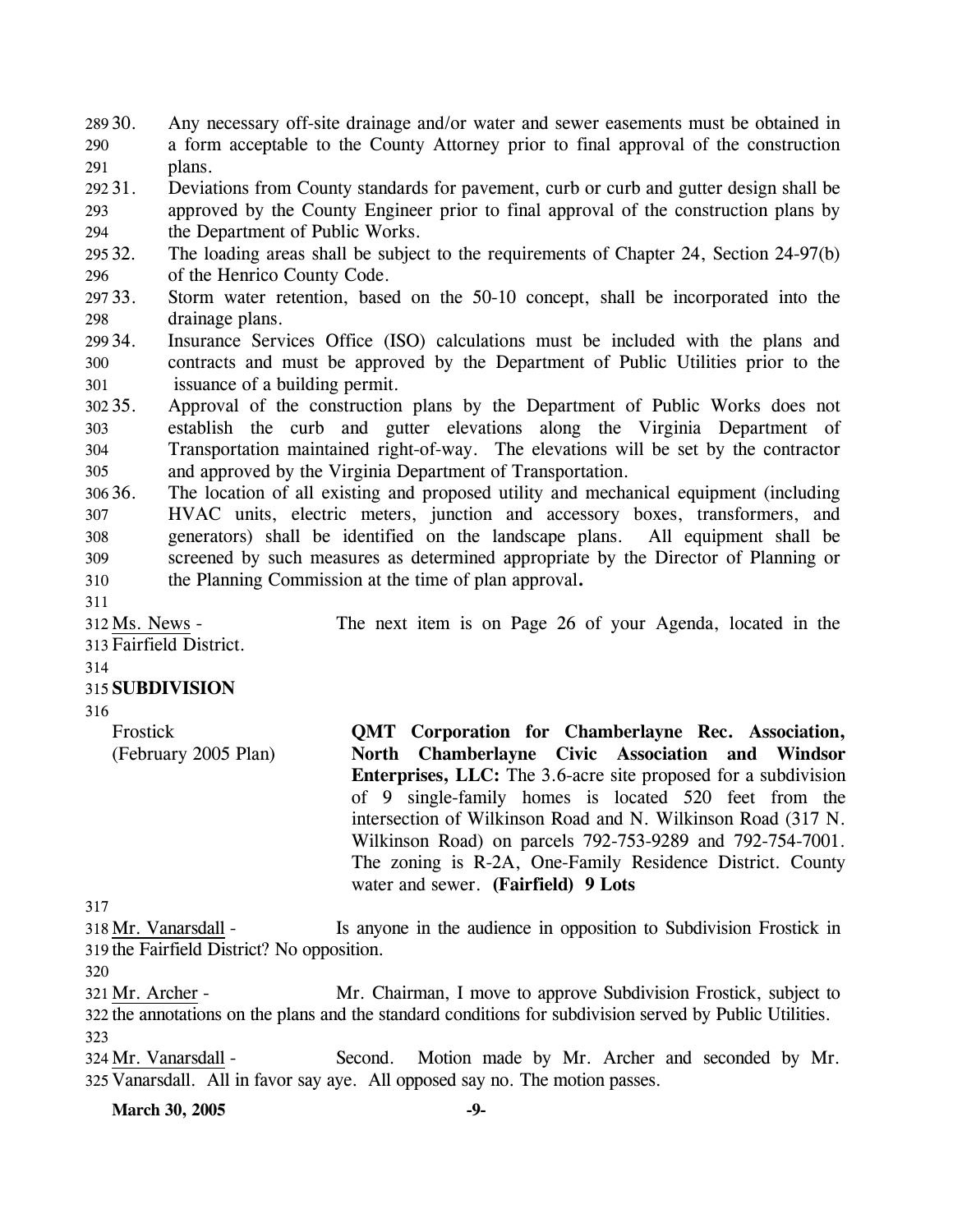326 The Planning Commission granted conditional approval to subdivision Frostick (February 2005 327 Plan), subject to the annotations on the plans and the standard conditions attached to these minutes 328 for subdivisions served by public utilities.

329

Staff is aware of one additional item to be added. This is on Page 19 of your Agenda and is located in the Three Chopt District. 331 330 Ms. News -

#### 332 333 **SUBDIVISION**

334

Hampshire (March 2005 Plan) **E. D. Lewis & Associates, P.C. for Lindsay A. and Patricia Ward, Thomas J. Cassara, Mark S. and M. L. Fleisher, and Farmer Properties:** The 17.793-acre site proposed for a subdivision of 36 single-family homes is located at the southern terminus of Woolshire Place on parcel 742-774-0459 and part of parcels 742-773-2972, 741-774-9713, 741-774-7210 and 741-773-9074. The zoning is R-2AC, One-Family Residence District (Conditional). County water and sewer. **(Three Chopt) 36 Lots** 

335

There is also an Addendum item on Page 5 of your Addendum with 337 an added condition and revised recommendation for approval, but we would also like to make a 338 revision to that condition, and I'd like to read it to you: 336 Ms. News -

339

 The condition should be revised to change the last part of the last sentence so it would read, "The two northernmost common areas shall be eliminated and the land incorporated into the adjoining lots unless a County policy is adopted supporting the use of common area as a tool for wetlands protection or as otherwise approved by the Director of Planning." And we would strike the words "prior to granting of final subdivision approval."

345

Is anyone in the audience in opposition to Hampshire Subdivision in 347 the Three Chopt District? Mr. Branin. 346 Mr. Vanarsdall -

348

Let me just clarify this. So this is recommended as being on the Expedited Agenda, but we do have one additional condition No. 17. Number 17 is on your 350 Addendum, but we are making a suggested change to No. 17 to provide a little more flexibility on 351 whether these common areas would be in the lots or not, as Leslie noted, unless otherwise 352 353 approved by the Director of Planning. So, it does provide some flexibility if you determine later 354 that it may be appropriate to have these wetlands as common areas instead of lots. I just want to make sure the Commission fully understood what was being recommended. So, if you all feel 355 356 comfortable with that, Mr. Branin, it would simply be a motion to approve this on the Expedited Agenda with the conditions listed here and the additional condition No. 17 as modified. 357 349 Mr. Silber -358

Mr. Chairman, I have reviewed this and I am OK with it, so I am 360 going to make a motion that it be approved and put on the Expedited Agenda, and the Addendum. 359 Mr. Branin -361

**March 30, 2005 -10-**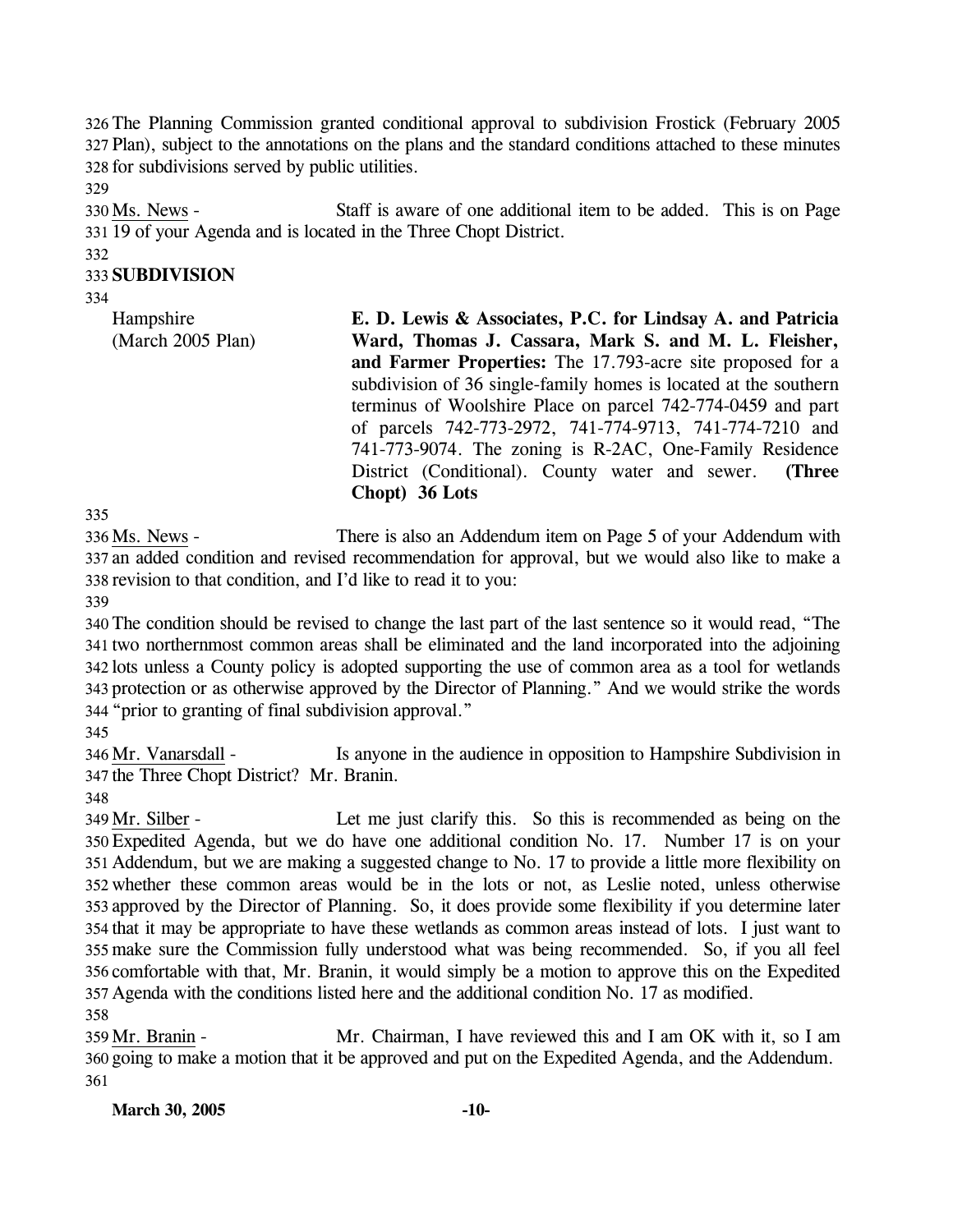362 Mr. Archer - Second. 363

Motion made by Mr. Branin, seconded by Mr. Archer. All in favor 365 say aye. All opposed say no. The ayes have it. The motion passes. 364 Mr. Vanarsdall -

366 The Planning Commission granted conditional approval to subdivision Hampshire (March 2005 367 Plan), subject to the standard conditions attached to these minutes for subdivisions served by 368 public utilities and the following additional conditions:

369

370 12. Each lot shall contain at least 13,500 square feet, exclusive of the flood plain areas.

371 13. 372 373 The limits and elevation of the 100-year frequency flood shall be conspicuously noted on the plat and construction plans and labeled "Limits of 100-year floodplain." Dedicate floodplain as a "Variable Width Drainage & Utilities Easement."

374 14. 375 The proffers approved as part of zoning cases C-60C-03, C-37C-02 and C-71C-00 shall be incorporated in this approval.

376 15. 377 378 379 380 15. Prior to requesting the final approval, a draft of the covenants and deed restrictions for the maintenance of the common area by a homeowners association shall be submitted to the Department of Planning for review. Such covenants and restrictions shall be in form and substance satisfactory to the County Attorney and shall be recorded prior to recordation of the subdivision plat.

381 16. 382 383 384 385 386 387 388 16. Any future building lot containing a BMP, sediment basin or trap and located within the buildable area for a principal structure or accessory structure, may be developed with engineered fill. All material shall be deposited and compacted in accordance with the Virginia Uniform Statewide Building Code and geotechnical guidelines established by a professional engineer. A detailed engineering report shall be submitted for the review and approval by the Building Official prior to the issuance of a building permit on the affected lot. A copy of the report and recommendations shall be furnished to the Directors of Planning and Public Works.

389 17. 390 391 The two northernmost common areas shall be eliminated and the land incorporated into the adjoining lots unless a County policy is adopted supporting the use of common area as a tool for wetlands protection or as approved by the Director of Planning.

392

394

393 Mr. Vanarsdall - Thank you, Ms. News.

Moving back to the top of the agenda on Page 1, we have Extensions of Conditional Subdivision Approval. As the Commission recalls, some of these 396 397 requests require Planning Commission approval and some can be handled administratively. We have one conditional subdivision that is up for extension that does require Planning 398 Commission approval and we have two that can be handled administratively and are as listed as 399 400 information only. Ms. Goggin, can you tell the Commission what they need to know with 401 these extensions. 395 Mr. Silber -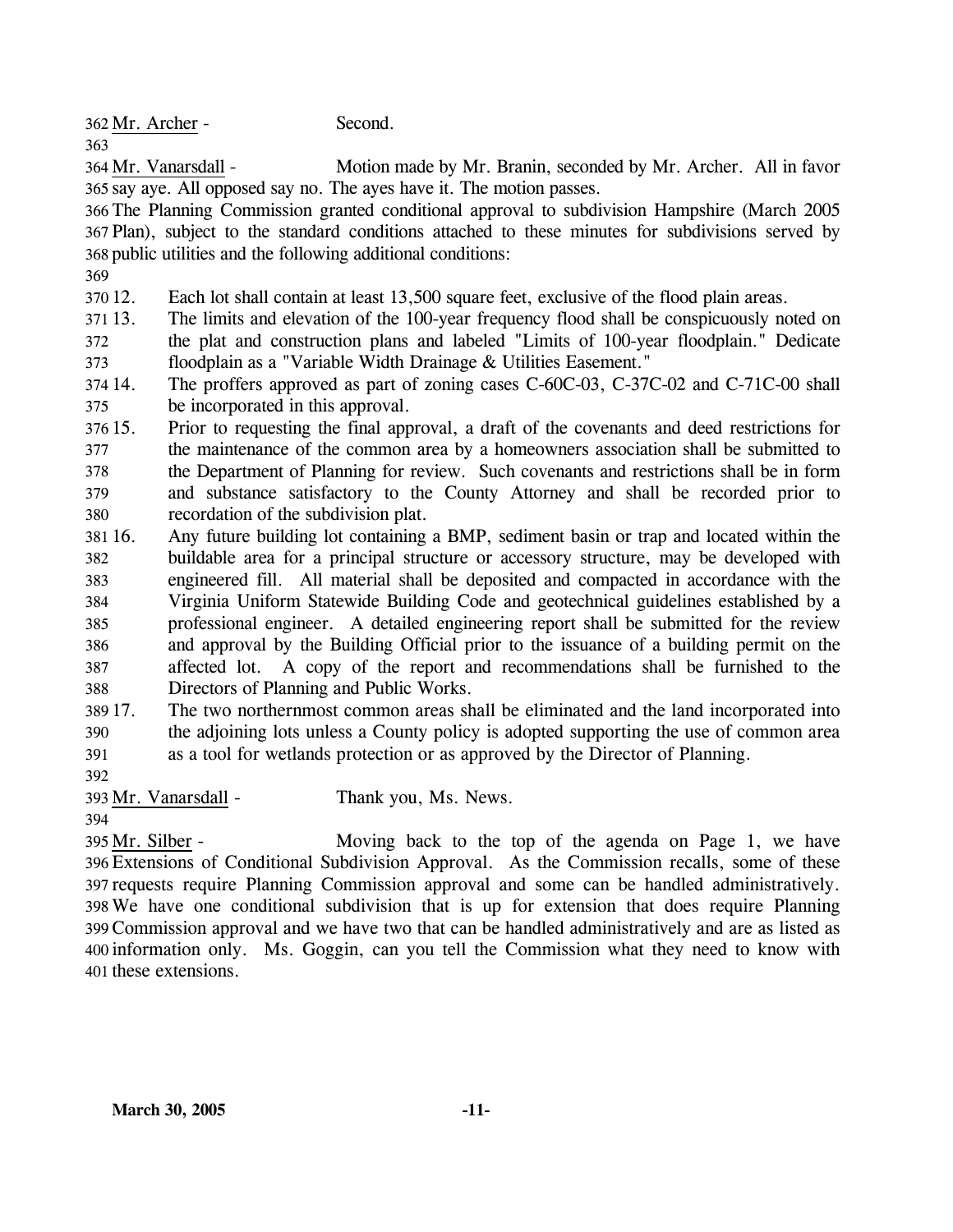#### 402 **FOR PLANNING COMMISSION APPROVAL**

403

| <b>Subdivision</b>                                                            | Magisterial<br><b>District</b> | Original<br>No. of Lots | Remaining<br>Lots | <b>Previous</b><br><b>Extensions</b> | Recom-<br>mended<br>Year(s)<br>Extended |
|-------------------------------------------------------------------------------|--------------------------------|-------------------------|-------------------|--------------------------------------|-----------------------------------------|
| Effinger Drive (A Ded. of a<br>portion of Effinger Drive)<br>(June 1998 Plan) | Fairfield                      | 0                       |                   | 5                                    | 1 Year<br>3/22/06                       |

404

Yes, sir. Good morning. Effinger Drive is up for its  $6<sup>th</sup>$ 406 extension, which does require approval by the Planning Commission. The applicant, Edward West, is here if the Planning Commission has any questions for him as to why they are 407 408 requesting an additional extension for Effinger Drive. 405 Ms. Goggin -

409

411

410 Mr. Vanarsdall - All right. Any questions by Commission members?

Mr. Chairman, we did discuss this earlier and we did ask the 413 applicant to come in and explain why the additional extension is needed, and when we think 414 this process might terminate, so if you'd come down, we'd appreciate it.  $412$  Mr. Archer -

415

416 Mr. Vanarsdall - Good morning, Mr. West.

417

Good morning, Mr. Vanarsdall. I am Eugene West, acting for Edward West, my cousin, for the Effinger Drive Extension. This subdivision was up for 419 420 approval a few years in the past. We had an agreement with a prospect for a 300,000 ft. manufacturing facility. Due to the delay in the Highway Department approving the entrance 421 422 road, they reneged on the first approval and changed the way it would have to be located. The 423 prospect stated that they could not wait any longer for approval for this subdivision and went to Chesterfield County. We have diligently tried to pursue other prospects for this, as well as 424 Economic Development, that is marketing the project and we hope that in the future we will be 425 426 able to continue with the development of it. 418 Mr. West -

427

Mr. West, do you have any prospects on the back burner, at 429 least, at this point? 428 Mr. Archer -

430

We have pursued it with Real Estate Companies. The problem is 432 that the market for warehousing at this time is pretty flat and we think this year will improve, 433 and we will have a better chance of getting tenants to go in there. 431 Mr. West -

434

435 Mr. Archer - So you are asking for one-year, and you think that will be it? 436 437 Mr. West - Correct. I hope so. 438 Well, we do, too. But anyway, thank you so much for coming 439 Mr. Archer -

440 down to explain that to the Commission.

441

| <b>March 30, 2005</b> | $-12-$ |
|-----------------------|--------|
|                       |        |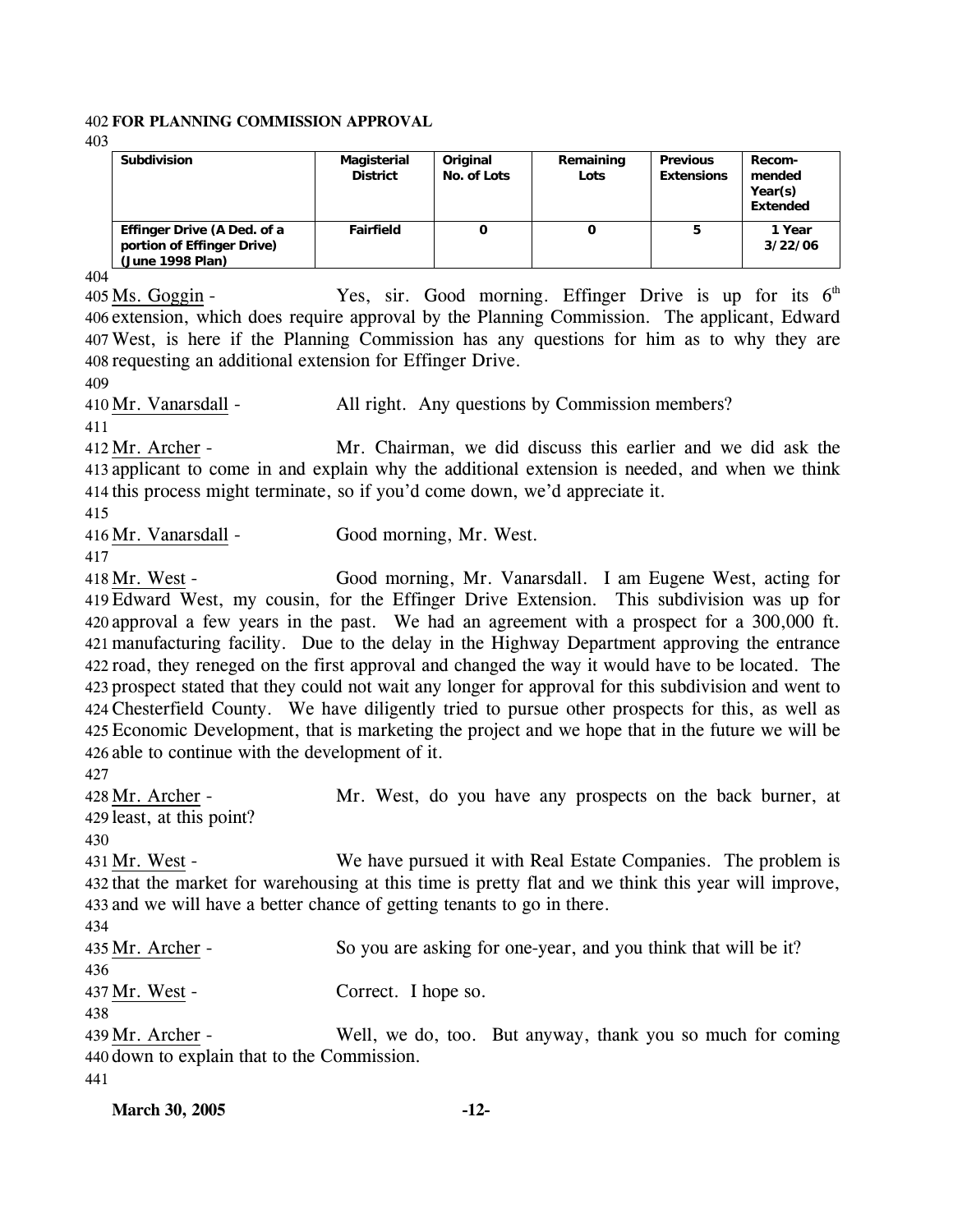442 Mr. West - Thank you for hearing my comments.

444 Mr. Vanarsdall - Any questions? No questions.

445

443

Mr. Chairman, with that I will move for approval of the 447 extension for one more year. 446 Mr. Archer-

448

Second. Motion made by Mr. Archer and seconded by Mr. 450 Vanarsdall. All in favor say aye. All opposed say no. The motion passes. 449 Mr. Vanarsdall -

451

452 The Planning Commission approved Subdivision Extension of Condition Approval for Effinger 453 Drive (A Dedication of a portion of Effinger Drive) (June 1998 Plan) for one year until March 454 22, 2006.

455

### 456 **FOR INFORMATIONAL PURPOSES ONLY**

457

| <b>Subdivision</b>          | Magisterial<br><b>District</b> | Original<br>No.<br>οf<br>Lots | Remaining<br>Lots | <b>Previous</b><br><b>Extensions</b> | Year(s)<br><b>Extended</b> |
|-----------------------------|--------------------------------|-------------------------------|-------------------|--------------------------------------|----------------------------|
| Covington                   | <b>Three Chopt</b>             | 76                            |                   |                                      | 3 Years                    |
| (March 2003 Plan)           |                                |                               |                   |                                      | 3/26/08                    |
| Westcott @ Grey Oaks,       | <b>Three Chopt</b>             | 68                            | 68                | 0                                    | 1 Year                     |
| Section C (March 2004 Plan) |                                |                               |                   |                                      | 3/22/06                    |

458

There are also two subdivisions that are in front of you for 460 informational purposes. The first is Covington, which has 4 remaining lots that is being 461 extended until March 26, 2008, and the other is Westcott @ Grey Oaks, Section C, which has 68 lots remaining, and is being extended to March 22, 2006. 462  $459$  Ms. Goggin -

463

464 Mr. Vanarsdall - Thank you.

465

Moving on to Page 4 of the Agenda, this would be the Expedited 467 Item that we removed a few minutes ago. 466 Mr. Silber -

468

# 469 **LANDSCAPE & LIGHTING PLAN**

470

LP/POD-40-04 Mountain Road Retail Shops 1574 Mountain Road **Architects Dayton Thompson, PC for Patriot II, LLC:**  Request for approval of a landscape and lighting plan, as required by Chapter 24, Sections 24-106 and 24-106.2 of the Henrico County Code. The 2.8-acre site is located at the southeast corner of Mountain Road and New York Avenue on parcel 781-761-8665. The zoning is B-3, Business District. **(Fairfield)** 

471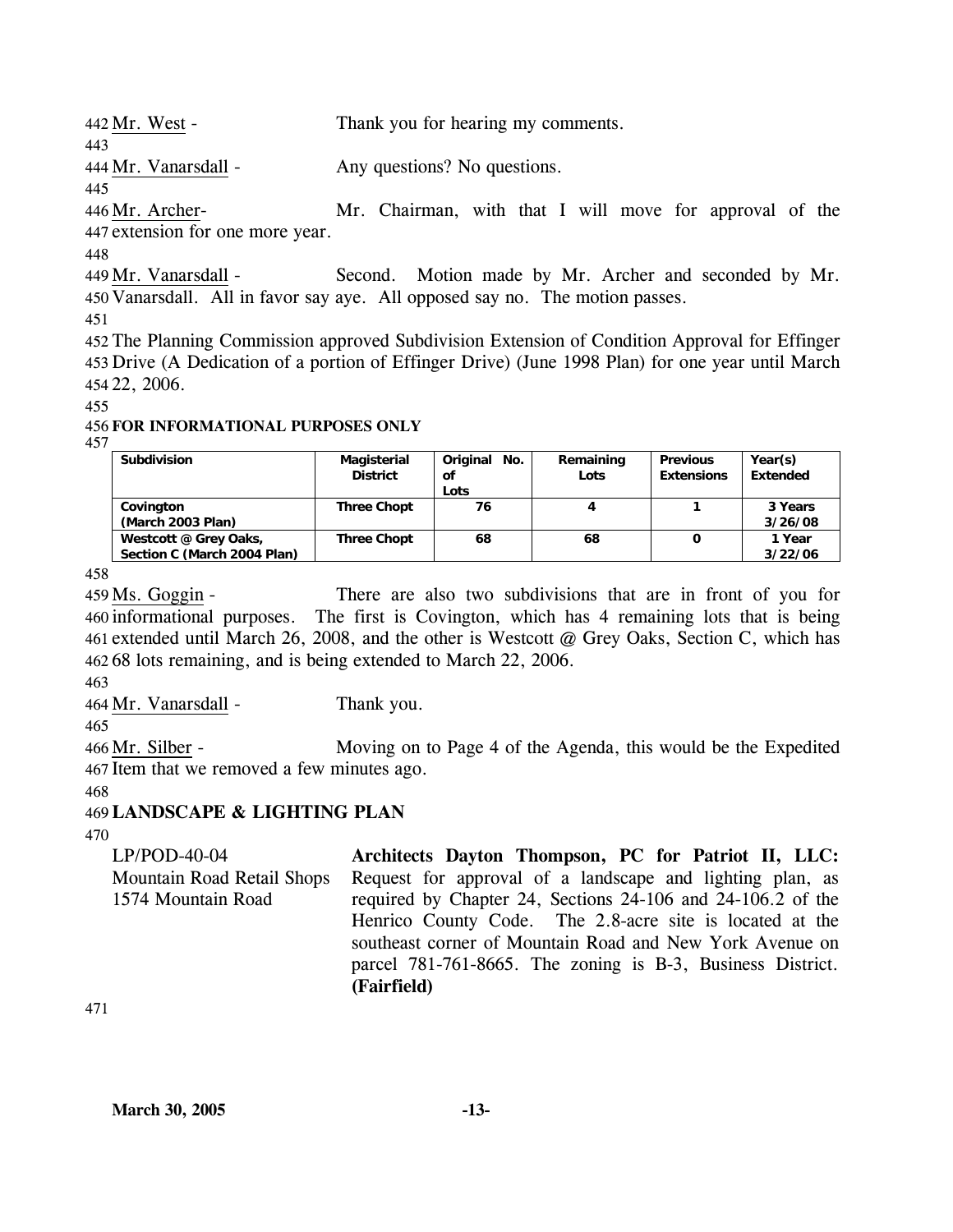Good morning, members of the Commission. Mountain Road 473 Retail Shops was previously approved last year as a POD, and Nos. 9 and 11 were amended at 474 that time, that is landscape and lighting plan will return to the Planning Commission for 475 approval. 472 Mr. Kennedy -

476

 For the purpose of the neighborhood, I am making this presentation. I spoke with several of the adjoining neighbors and basically they live across the Virginia Power easement on Pennsylvania Avenue. I spoke to about four neighbors and Mr. Bose has spoken to them, as well. We are providing the plan, but for the purpose of the record, we are going to present this. Along the back, along the Virginia Power easement is going to be a continuous evergreen screen, composed of wax myrtles, serviceberries, hollies and white pines. The white pines are on the edge of the easement because nothing that can grow over 10 feet in height can be in the Virginia Power easement. That is basically a screen and there is a hundred feet of the power easement going before those properties. Along the Virginia Power easement, light poles would have shields, house side shields. The maximum height of light poles is going to be 20 feet, and so the object is to reduce the impact on the adjoining neighborhood and provide as much buffering as possible. Around the building, the trees around the building will be red maples and around the perimeter of the property, along the two side streets, those streets will be crape myrtles. Again, the power lines that are on both streets will restrict the height of trees, so we would put trees that could withstand pruning. There were some shrubs around to fill in the base. He satisfies all of the Planning requirements. There is no transitional buffer requirement between his business, which is a B-3 business, and the residential, across the power easement, because the power easement is also zoned business. So, the developer has agreed to provide this continuous buffer even despite the fact that it was not required. Staff recommends approval.

497

498 Mr. Vanarsdall - Any questions by Commission members of Mr. Kennedy? 499

Mr. Kennedy, it is hard to tell where the property line is for this 501 property. Is some of the planting taking place off of the property? 500 Mr. Silber -

502

No. Part of the property extends into the Virginia Power 504 easement, but not within the power line section, so it doesn't show up, but basically one line 505 back to the gas line, that has a kind of dimension on it. That is where... 503 Mr. Kennedy -

506

It is also hard to see on the screen, but if you look at what we 508 have, there is also what looks like a metes and bounds description and a property line that 509 runs, I guess just behind the parking, where also appears just some planting, I guess, behind 510 the parking. 507 Mr. Silber -

511

512 Mr. Kennedy - That dashed line is actually a storm sewer.

513

But right in front of there, Mr. Kennedy, there is a metes and 515 bounds description and a length, 327.2 feet. 514 Mr. Silber -516

**March 30, 2005 -14-**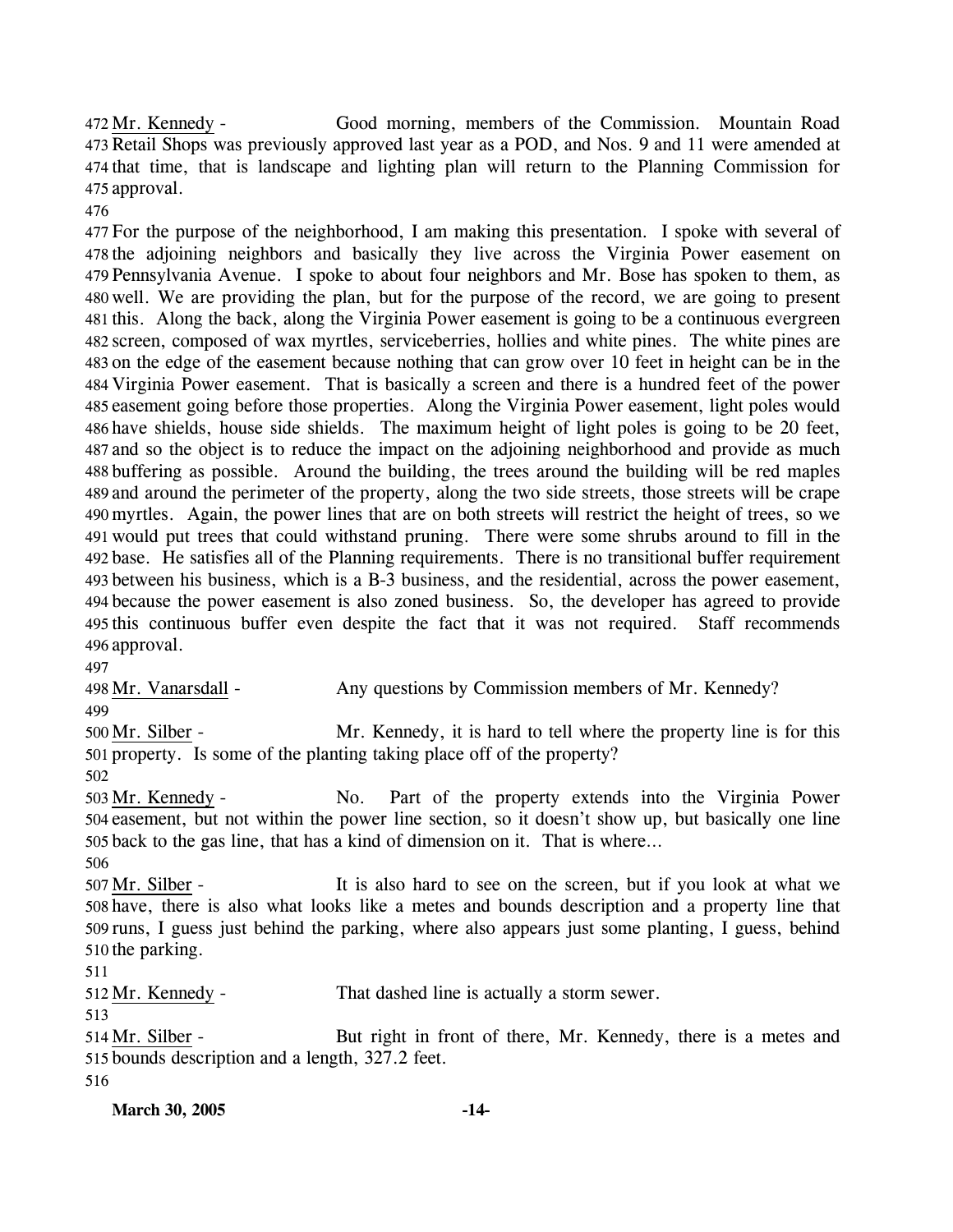That has to do with the description of the power easement. They 518 have actually a second property that extends further back and into the middle of the power 519 easement as well. 517 Mr. Kennedy -

| 520                    |                                                               |
|------------------------|---------------------------------------------------------------|
| 521 Mr. Silber -       | So, all of the plantings are within their property?           |
| 522                    |                                                               |
| 523 Mr. Kennedy -      | Are within their property, yes.                               |
| 524                    |                                                               |
| 525 Mr. Silber -       | OK.                                                           |
| 526                    |                                                               |
| 527 Mr. Vanarsdall -   | Thank you, Mr. Kennedy.                                       |
| 528                    |                                                               |
| 529 Mr. Archer -       | Ma'am, can I ask you a question? You are fine with it? OK.    |
| 530 Thank you so much. | Thank you, Mr. Kennedy. Mr. Chairman. I will move approval of |

you, Mr. Kennedy. Mr. Chairman, I will move approval of LP/POD-40-04, Mountain Road Retail Shops, subject to the annotations on the plans and the 531 532 standard conditions for landscape and lighting plans. 530

533

I second that. Motion made by Mr. Archer, seconded by 535 Vanarsdall. All in favor say aye. All opposed say no. The motion passes. 534 Mr. Vanarsdall -536

537 The Planning Commission approved the landscape and lighting plan for LP/POD-40-04, 538 Mountain Road Retail Shops, 1574 Mountain Road, subject to the annotations on the plan and 539 the standard conditions attached to these minutes for landscape and lighting plans.

# 541 **SUBDIVISION (Deferred from the February 23, 2005 Meeting)**

542

540

Wilton Parkway (December 2004 Plan) New Market Road to Osborne Turnpike **Youngblood, Tyler & Associates, P.C. for Florence C. Garton etal., William R. & R. A. Pumphrey, Ronald B. Kiser, Life Int., Stirel M., Jr. & A. J. Paston, David B. & Barbara L. Kiser, James H., Jr. & V.H. Palmer, Interstate Construction Corp., Eugene B. & Shirley S. Moyer, Jeffrey T. & J. L. K. White, Susan J. McDonald, Nathan E. & Dawne D. Jones, and HHHunt Corp.:** The 20.95-acre site proposed for a public road is located at its eastern terminus on New Market Road (State Route 5), approximately 300 feet north of Battlefield Park Road and extending to its western terminus, approximately 1100 feet west of the intersection of Osborne Turnpike and Mill Roads on parcels 809-692-4528, 809-691-6235, 809-691-2613, 808-690-7572, 808-690-3884, 808-690-0946, 808-690-1074, 808-690-9385, 805-688-7568, 803-686-8950, 803-686-7753, 803-686-6854, 803-686-5549, 803-686-4052, 803-686-2162, 803-686-1847, 803-686-9862, 802-686-9466, 802-686-7867, 803-686-2025, 803-686-0426 and 798-683-5459. The zoning is A-1, Agricultural District and R-2A, One-Family Residence District. **(Varina) 0 Lots**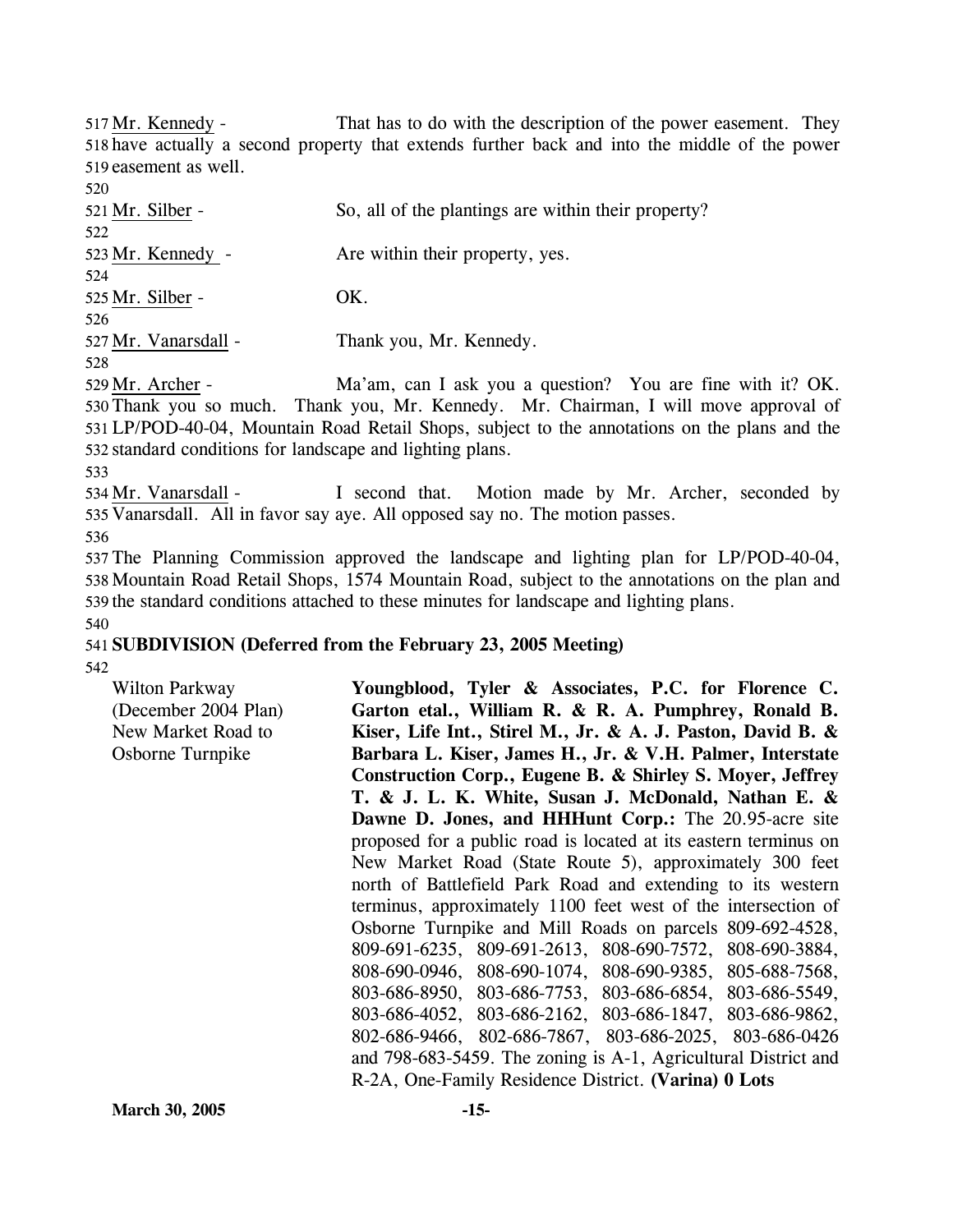Is anyone in the audience in opposition to Wilton Parkway? 544 Didn't we get the proper signature? 543 Mr. Vanarsdall -

545

Just this morning we got the last one faxed to us. This case has 547 been deferred three times and originally was on your agenda at the December POD hearing. 548 As I said, all of the required signatures have been received at this point, and we received the 549 last one this morning. There are 22 parcels involved with this road subdivision. Two parcels 550 are being eliminated at this time. They are the Cephas and the Wigton parcels. They are 551 located at the southwest corner of Osborne Turnpike and Mill Roads, but essentially these two 552 parcels were being used for right-of-way widening for potential right-turn lanes, which aren't 553 being required at this point in time, so they have been eliminated. Also, the property that was 554 owned by Glauson Investments Corporation has been purchased by the developer at this point 555 and that would be a change to your caption. Staff can recommend approval of the plan as 556 shown with the note on there that the intersection with New Market Road has actually been 557 shifted 100 feet to the north, creating an additional separation between Battlefield Park Road, 558 which runs south of this intersection. So, staff can recommend approval of the plan, 559 conditional approval, with conditions, annotations, standard conditions plus Nos.12 and 13. Webb Tyler, the Civil Engineer, is here representing the applicant. Also, Mike Jennings, the 560 561 Traffic Engineer, from the County is here if you have more detailed questions on the road 562 layout. 546 Mr. Wilhite -

563

564 Mr. Vanarsdall - Any questions for Mr. Wilhite? All right. Mr. Archer. 565 Mr. Chairman, I don't believe I have any questions unless some 567 of the other Commissioners do. 566 Mr. Archer -568 569 Mr. Vanarsdall - No, I just wanted to know if you wanted to make a motion. 570 Yes, I do. In speaking with Mr. Jernigan, he indicated that the 572 only problem that had not been resolved in this case was that of obtaining the last signature 573 there we got this morning. So, with that, I will move approval of Subdivision Wilton 574 Parkway, subject to the standard conditions for subdivisions served by Public Utilities and the 575 additional conditions Nos.12 and 13. Do we need to make note of the revision to, or is that 576 covered in the condition? 571 Mr. Archer -577 We would just add that as an annotation to the plan based on the 579 scale of the drawing. It is barely perceptible. 578 Mr. Wilhite -580

581 Mr. Archer - OK. Then I recommend approval, subject to those conditions.

582

And I second it. Motion made by Mr. Archer, seconded by 584 Vanarsdall. All in favor say aye. All opposed say no. The ayes have it. The motion is 585 passed. 583 Mr. Vanarsdall -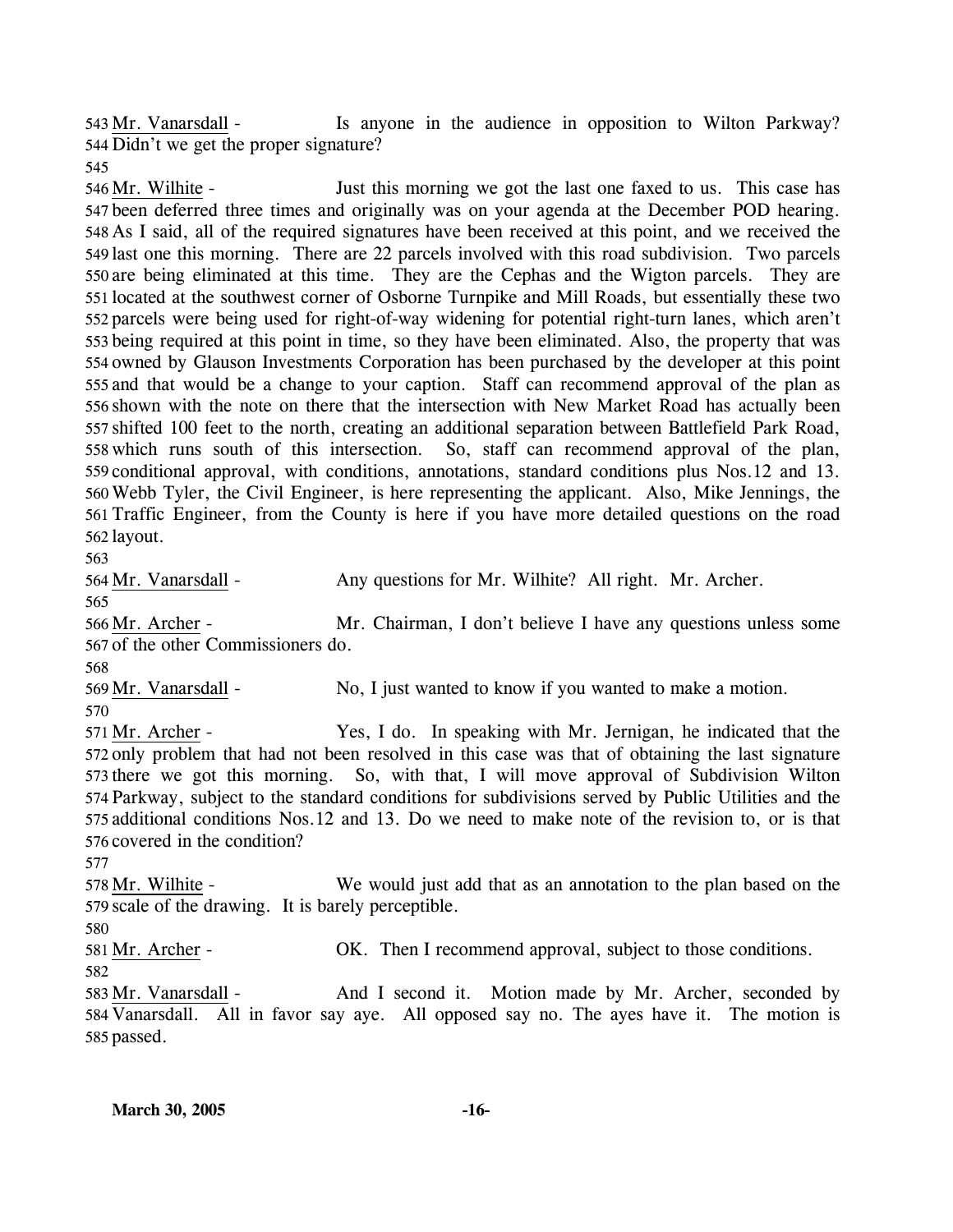The Planning Commission granted conditional approval to subdivision Wilton Parkway, (December 2004 Plan), New Market Road to Osborne Turnpike, subject to the standard conditions attached to these minutes for subdivisions served by public utilities, the annotations on the plan, and the following additional conditions:

590

591 12. 592 12. The developer shall construct left turn lanes in accordance with Henrico County standards on Osborne Turnpike at the intersection with Wilton Parkway.

593 13. The developer shall install left and right turn lanes in accordance with VDOT standards on

594 New Market Road (State Route 5) at the intersection with Wilton Parkway.

595

#### 596 **PLAN OF DEVELOPMENT & TRANSITIONAL BUFFER DEVIATION**  597

POD-18-05 Monahan Road Storage Building – 6977 Monahan Road **G. Stuart Grattan, P.E. for Charmaine S. Watson, Et Al and Floyd Englehart:** Request for approval of a plan of development and transitional buffer deviation, as required by Chapter 24, Sections 24-106 and 24.106.2 of the Henrico County Code, to construct a 17,500 square foot vehicle and equipment storage shed for a tree contracting service. The transitional buffer deviation will permit the buffer to be relocated against the adjacent property. The 9.00-acre site is located on the east line of Monahan Road at 6977 Monahan Road, approximately 130 feet north of Darbytown Road on parcel 821-697-6489. The zoning is B-3C, Business District (Conditional) and A-1, Agricultural District. **(Varina)** 

598

In the Varina District, is there anyone in the audience in opposition to POD-18-05? No opposition. Good morning, Mr. McGarry. 600 599 Mr. Vanarsdall -

601

Good morning, Mr. Chairman, members of the Commission. You will need to make two motions on this case. The first is for approval of the POD and the 603 second will be for the transitional buffer deviation. On the POD, the staff plan shows the shed 604 square footage labeled incorrectly. It should be 17,500 square feet. The notice caption is 605 606 correct. 602 Mr. McGarry -

607

 There are two Addendum items. First, staff is recommending No. 29 condition be deleted regarding ISO calculations, because there is no public water in the area, so Public Utilities is waiving this requirement. In a related matter, Condition No. 32 has been revised for clarity in determining the applicant's responsibility to provide a monitoring service for a detection alarm system.

613

 In regard to the transitional buffer deviation, transitional buffers normally abut the zoning boundary, which cuts through the center of this lot. Staff recommends a transitional buffer deviation to allow the transitional buffer to be located against the property line to the north, for the following reasons: First the transitional buffer 35 is a full relocation and not a reduction, and secondly, the proffer, No.2, requires the transitional buffer be provided against the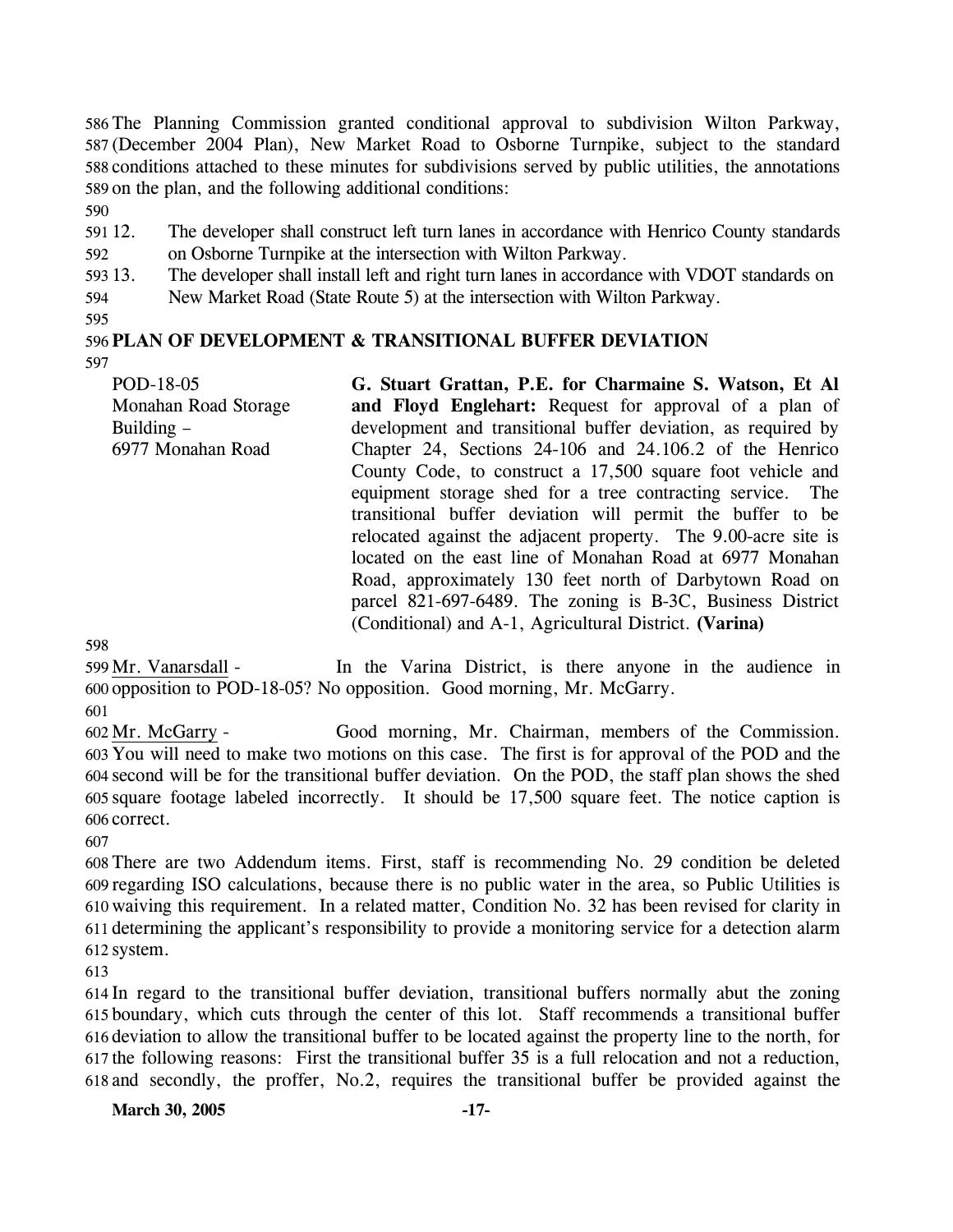619 adjacent property. Staff feels that the location of the buffer for the deviation is consistent with 620 the proffer. 621 622 With that, staff can recommend approval subject to the annotations on the plans, standard 623 conditions Nos. 23 through 33, with Addendum items Nos.29 and 32. I will be happy to 624 answer any questions. 625 626 Mr. Vanarsdall - Any questions for Mr. McGarry? 627 Looking at the floor plan showing the dimensions as  $175$  by 100, 629 why did those dimensions change? You said the square footage was 17,500. 628 Mr. Kaechele -630 631 Mr. McGarry- Yes. 100 by 175 should be 17,500 sq. ft. 632 633 Mr. Kaechele - That is the correct number. 634 That is the correct number. What I actually annotated on the plan 636 was not correct. I didn't do the math right. 635 Mr. McGarry -637 638 Mr. Silber - It is 17,500? 639 Correct, and the notice letters that went out had the correct 641 square footage in it. 640 Mr. McGarry -642 Mr. McGarry, I think we should add No. 34. I didn't see the 644 location of the existing boxes, electrical boxes that we usually put on these. Do you know what I am referring to? The location of all existing and proposed existing and proposed 645 646 mechanical equipment, units, electrical meters, junction boxes, transformers, and all of that. 643 Mr. Vanarsdall -647 This is sitting in the middle of a multiple acre parcel of land 649 and… 648 Mr. McGarry -650 You must be able to see it somewhere. Maybe you won't. That  $652$  is the reason I wanted to ask you.. 651 Mr. Vanarsdall -653 That is why staff felt it wasn't necessary to add that because it is 655 uniquely located and surrounded by woods. 654 Mr. McGarry -656 657 Mr. Vanarsdall - All right. 658 659 Mr. Silber - Mr. Vanarsdall, also, it is an entirely metal building. 660 That does not make any difference if somebody could see it. It is still ugly. A metal building is usually ugly, too. Thank you, Mr. Silber. Any more questions 662 663 for Mr. McGarry? 661 Mr. Vanarsdall -

| <b>March 30, 2005</b> | -18- |
|-----------------------|------|
|                       |      |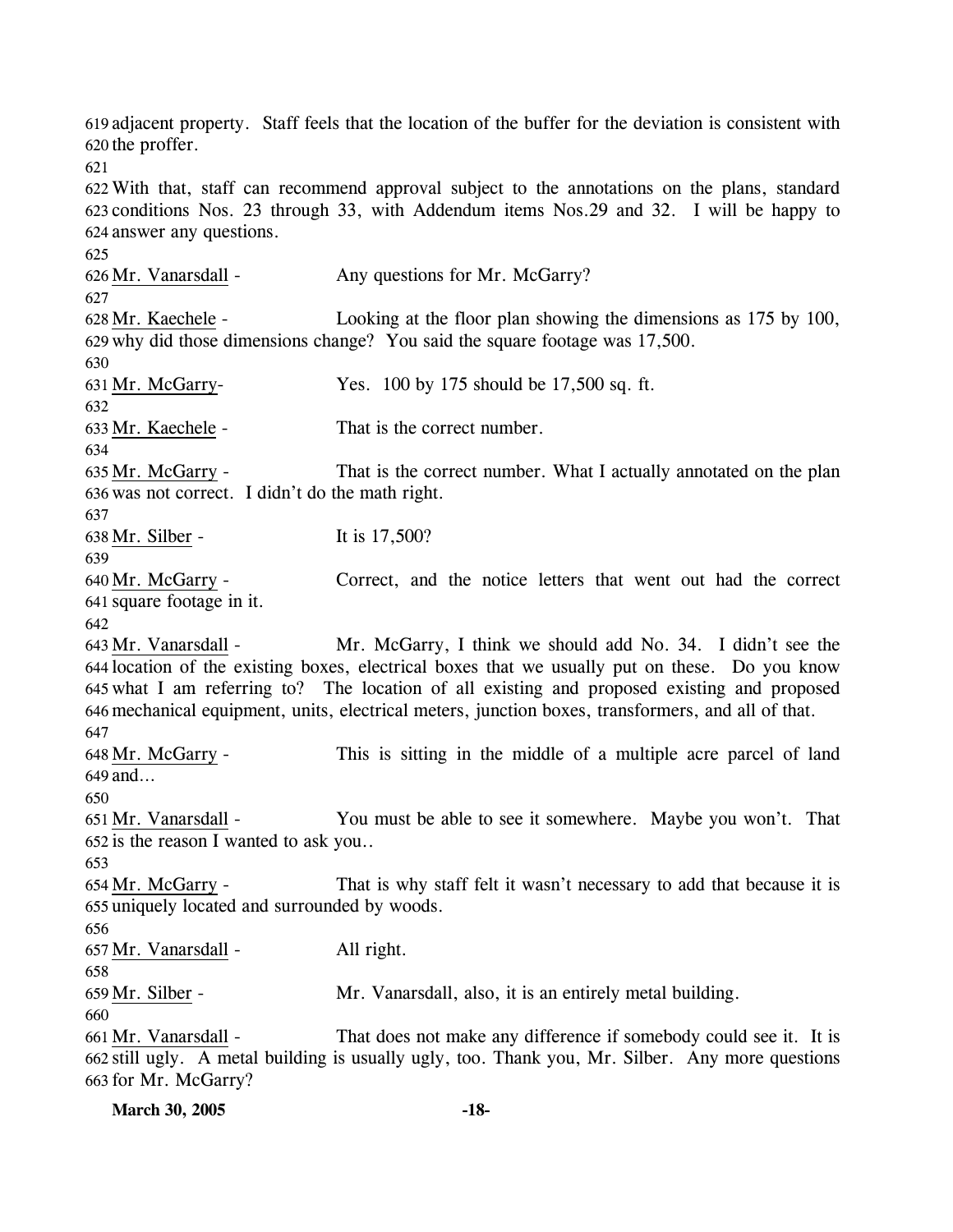| 664 Mr. Archer -      |                                                                                                | I don't have any.                                                                                 |  |
|-----------------------|------------------------------------------------------------------------------------------------|---------------------------------------------------------------------------------------------------|--|
| 665                   |                                                                                                |                                                                                                   |  |
| 666 Mr. Vanarsdall -  |                                                                                                | All right.                                                                                        |  |
| 667                   |                                                                                                |                                                                                                   |  |
| 668 Mr. Archer -      |                                                                                                | This requires two motions. I move to approve the transitional                                     |  |
| 669 buffer deviation. |                                                                                                |                                                                                                   |  |
| 670                   |                                                                                                |                                                                                                   |  |
| 671 Mr. Vanarsdall -  |                                                                                                | Second.<br>Motion made by Mr. Archer and seconded by                                              |  |
|                       |                                                                                                | 672 Vanarsdall. All in favor say aye. All opposed say no. The ayes have it. The transitional      |  |
|                       | 673 buffer deviation is approved.                                                              |                                                                                                   |  |
| 674                   |                                                                                                |                                                                                                   |  |
|                       |                                                                                                | 675 The Planning Commission approved the transitional buffer deviation for POD-18-05, Monahan     |  |
|                       | 676 Road Storage Building - 6977 Monahan Road.                                                 |                                                                                                   |  |
| 677                   |                                                                                                |                                                                                                   |  |
| 678 Mr. Archer -      |                                                                                                | As for the case itself, I move for approval of POD-18-05,                                         |  |
|                       |                                                                                                | 679 Monahan Road Storage Building, subject to the annotations on the plans, including the         |  |
|                       |                                                                                                | 680 corrected annotations of 17,500 sq. ft. as stated by Mr. McGarry, standard conditions for     |  |
|                       |                                                                                                | 681 developments of this type, and additional conditions as shown 23 through 33, 29 being deleted |  |
|                       | 682 and 32 being revised on the Addendum.                                                      |                                                                                                   |  |
| 683                   |                                                                                                |                                                                                                   |  |
| 684 Mr. Vanarsdall -  |                                                                                                | Second. Motion made by Mr. Archer, seconded by Vanarsdall.                                        |  |
|                       |                                                                                                | 685 All in favor say aye. All opposed say no. The motion passes.                                  |  |
| 686                   |                                                                                                |                                                                                                   |  |
|                       |                                                                                                | 687 The Planning Commission approved POD-18-05, Monahan Road Storage Building – 6977              |  |
|                       | 688 Monahan Road, subject to the annotations on the plans, the standard conditions attached to |                                                                                                   |  |
|                       |                                                                                                | 689 these minutes for developments of this type, and the following additional conditions:         |  |
| 690                   |                                                                                                |                                                                                                   |  |
| 691 23.               |                                                                                                | The right-of-way for widening of Monahan Road as shown on approved plans shall be                 |  |
|                       |                                                                                                |                                                                                                   |  |
| 692                   |                                                                                                | dedicated to the County prior to any occupancy permits being issued. The right-of-way             |  |
| 693                   |                                                                                                | dedication plat and any other required information shall be submitted to the County               |  |
| 694                   |                                                                                                | Real Property Agent at least sixty (60) days prior to requesting occupancy permits.               |  |
| 695 24.               |                                                                                                | The developer shall provide fire hydrants as required by the Department of Public                 |  |
| 696                   | Utilities and Division of Fire.                                                                |                                                                                                   |  |
| 697 25.               |                                                                                                | Employees shall be required to use the parking spaces provided at the rear of the                 |  |
| 698                   |                                                                                                | building(s) as shown on the approved plans.                                                       |  |
| 699 26.               |                                                                                                | The proffers approved as a part of zoning case C-29C-04 shall be incorporated in this             |  |
| 700                   | approval.                                                                                      |                                                                                                   |  |
| 701 27.               |                                                                                                | Any necessary off-site drainage and/or water and sewer easements must be obtained in              |  |
| 702                   |                                                                                                | a form acceptable to the County Attorney prior to final approval of the construction              |  |
| 703                   | plans.                                                                                         |                                                                                                   |  |
| 704                   |                                                                                                | 28. Deviations from County standards for pavement, curb or curb and gutter design shall be        |  |
| 705                   |                                                                                                | approved by the County Engineer prior to final approval of the construction plans by              |  |
| 706                   | the Department of Public Works.                                                                |                                                                                                   |  |
|                       |                                                                                                |                                                                                                   |  |
|                       |                                                                                                |                                                                                                   |  |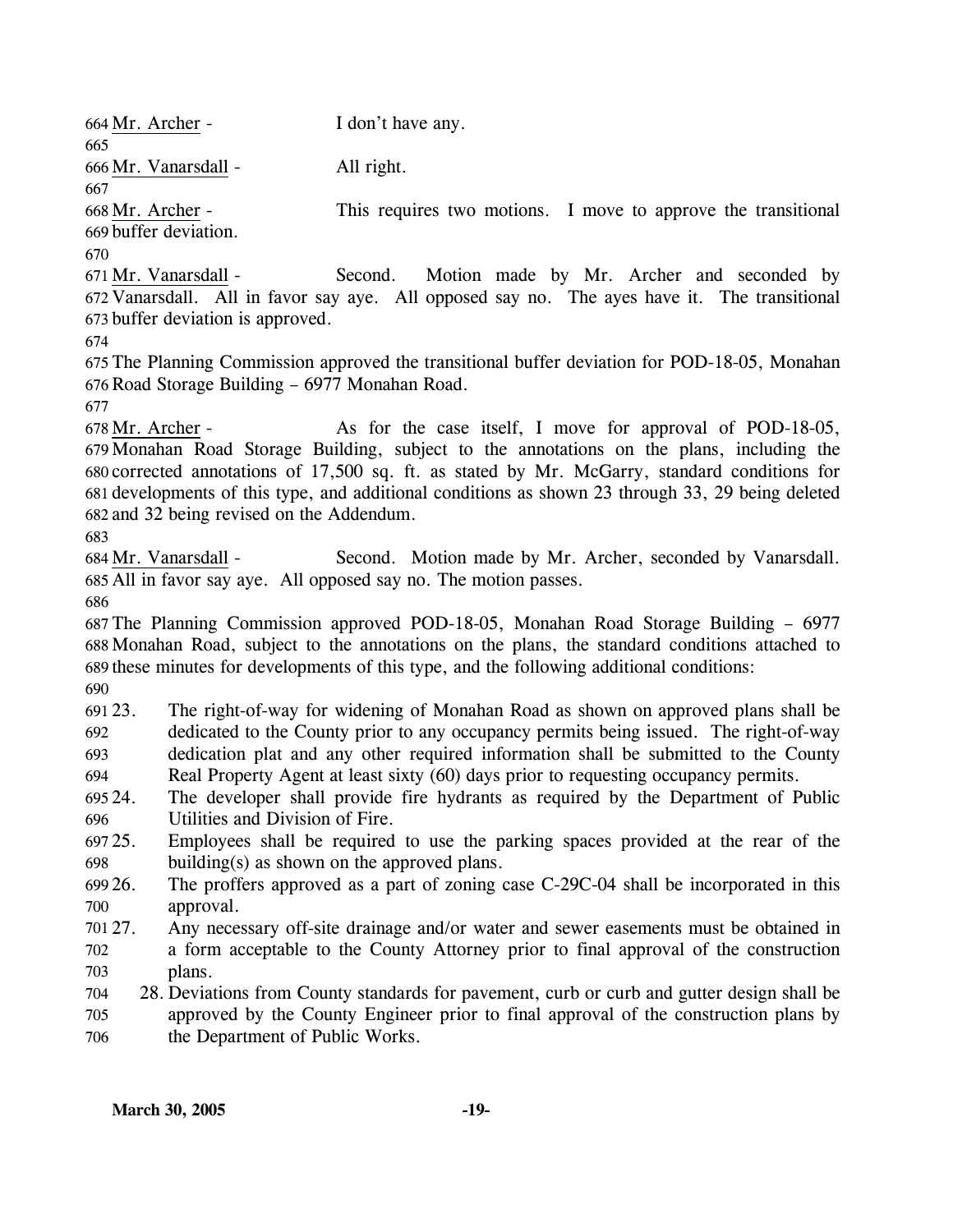707 29. 708 709 Approval of the construction plans by the Department of Public Works does not establish the curb and gutter elevations along the Henrico County maintained right-ofway. The elevations will be set by Henrico County.

710 30. 711 Any non-domestic trash receptacles shall be located behind a screen fence identical to the one shown on the plans.

712 31. 713 714 715 Unless waived by the Fire Marshall, all buildings when constructed, shall include a fire detection alarm system. The alarm system shall be designed and installed to provide immediate notification to the Fire Division in the event of an alarm situation at the facility. A twenty-four hour monitoring company must be utilized for this service.

71632. 717 32. Provide the proffered Transitional Buffer 35 along the north property line in place of the zoning boundary which crosses the applicant's property.

718

### 719 **PLAN OF DEVELOPMENT**

720

| POD-21-05             | Balzer & Associates, Inc. for Iva J. Mullins, John W. & K.    |
|-----------------------|---------------------------------------------------------------|
| <b>Church Mews</b>    | H. McLaughlin and D. O. Allen Homes, Inc.: Request for        |
| Condominiums – Church | approval of a plan of development, as required by Chapter 24, |
| Road                  | Section 24-106 of the Henrico County Code, to construct 30,   |
|                       | two-story, detached condominium units. The 7.04-acre site is  |
|                       | located on the northern line of Church Road, approximately    |
|                       | 600 feet west of the intersection of Church Road and Chatham  |
|                       | Woods Drive on parcels 736-755-5630 and 9422. The zoning is   |
|                       | RTHC, Residential Townhouse District (Conditional). County    |
|                       | water and sewer. (Three Chopt)                                |
|                       |                                                               |

721

Thank you, Mr. Silber. Anyone in the audience in opposition to 723 Church Mews Condominiums - Church Road, in the Three Chopt District. 722 Mr. Vanarsdall -724

Good morning, Mr. Chairman, and members of the Commission. 726 The revised plan was handed out to you this morning. This project is for the construction of 30 detached condominium units, which will be similar in design to single-family homes, to be 727 728 constructed with high-quality materials, such as brick, stone, and premium grade vinyl. All of 729 these items were proffered. The proffers were created with the rezoning for this property to 730 allow for this development and that was approved by the Board of Supervisors in November of 731 this past year. The conceptual layout was proffered with that rezoning case and the plan before 732 you today does resemble that design, including landscape buffers along all of the property 733 lines. Staff had two major concerns for the first plan, including the units meeting setback 734 requirements, and the correct delineation of the floodplain, which could impact the layout. The revised plan before you this morning addresses those concerns and as well, the applicant 735 736 has provided smaller dwellings than they first proposed, in order to meet the required setbacks, 737 and the details for those units have also been provided to you this morning. With these 738 revisions addressed, the conditions listed in your Agenda and the Addendum, and the 739 annotations on the plan, staff recommends approval of this plan of development. The applicant 740 and their engineer are here today if you have any questions, and I will be happy to answer any 741 as well. 725 Mr. Cooper -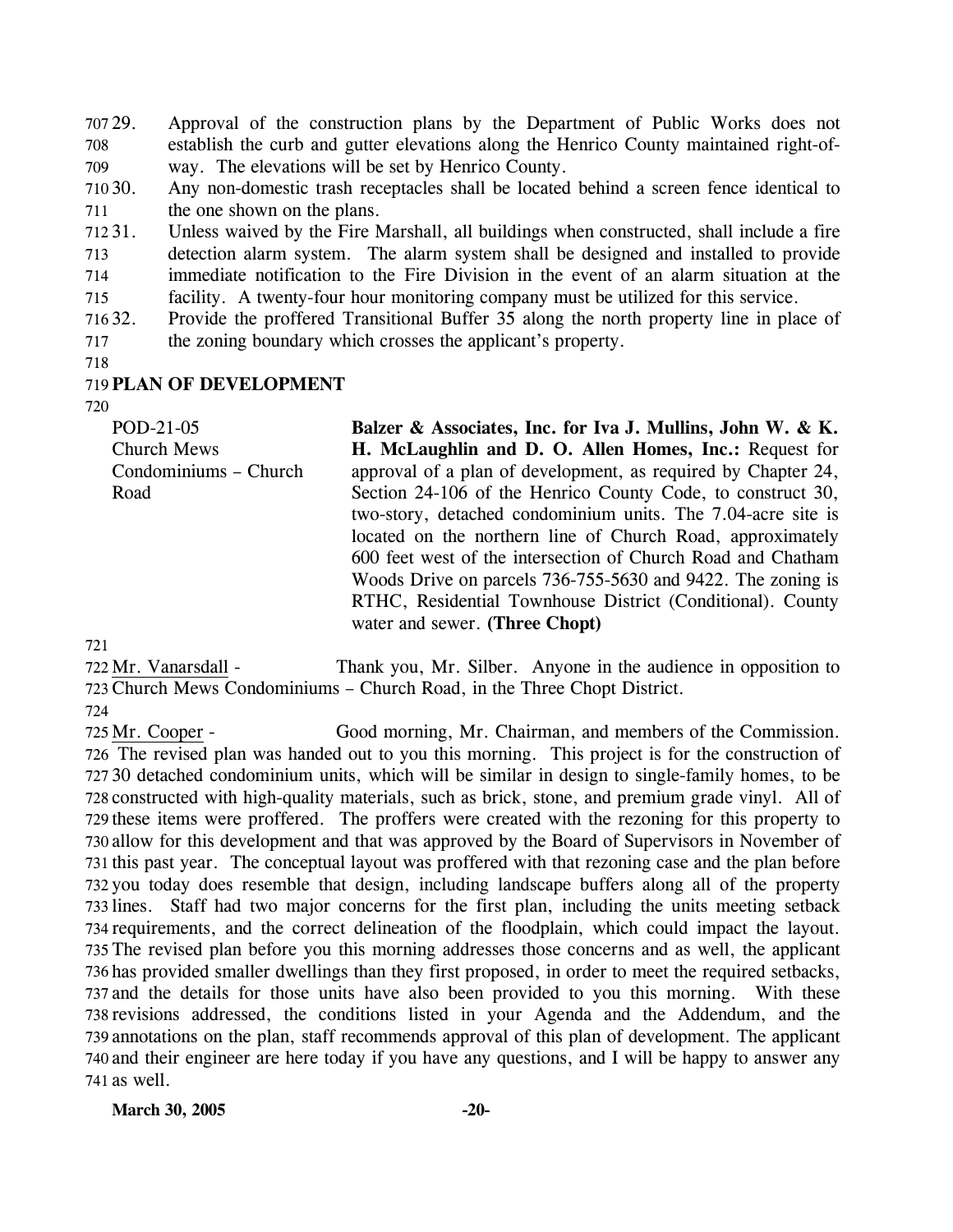742 Mr. Vanarsdall - Any questions by Commission members for Mr. Cooper? 743 744 Mr. Branin - Mr. Cooper, you said all of the setbacks had been met? 745 Yes, that is correct. The revised plan before you this morning has 747 the correct setback requirements clearly labeled and the units now being smaller, and the 748 removal of some covered porches on some of the units allow these buildings to meet the 749 required setbacks. That was probably the largest issue. The floodplain now is correctly 750 delineated. It does not impact the location of the buildings, because it is located within the 50-751 foot buffer along Church Road. 746 Mr. Cooper -752 753 Mr. Kaechele - How much smaller do some of these units have to be reduced? 754 I would defer that to the applicant to answer that question. I do 756 know that they are slightly smaller, and I think the biggest change is the removal of the 757 covered porches on some of their units, the front and the rear, because they would have to 758 meet the required setback if they did exist. 755 Mr. Cooper -759 Any more questions? Thank you, Mr. Cooper. Will the 761 applicant come down? Good morning. 760 Mr. Vanarsdall -762 Good morning, Mr. Chairman, and members of the Commission. My name is Aaron Breed with Balzer and Associates, representing the applicant. As far as the 764 765 building footprint change on that, we have one concern. The building, the covered porch, was 766 eliminated to reduce the size of the footprint of the building and the units got a little bit wider, 767 just so they are not as deep, so we can fit them within the required setback and buffers. 763 Mr. Aaron Breed -768 769 Mr. Kaechele - OK, so the square footage of living space hasn't really changed. 770 771 Mr. Breed - The square footage is approximately the same. Yes, sir. 772 773 Mr. Vanarsdall - Any other questions? 774 I believe there was a proffered condition that required a certain 776 size open area, common area. Where is that being provided and how much area is being 777 provided? 775 Mr. Silber -778 The proffered condition of the open space area is generally in the 780 center of the site in a courtyard area. It was proffered as a  $\frac{1}{4}$  of an acre and we actually have 781 slightly over that. 779 Mr. Breed -782 So, are there going to be any amenities in that area, anything 784 provided, or just open space? 783 Mr. Silber -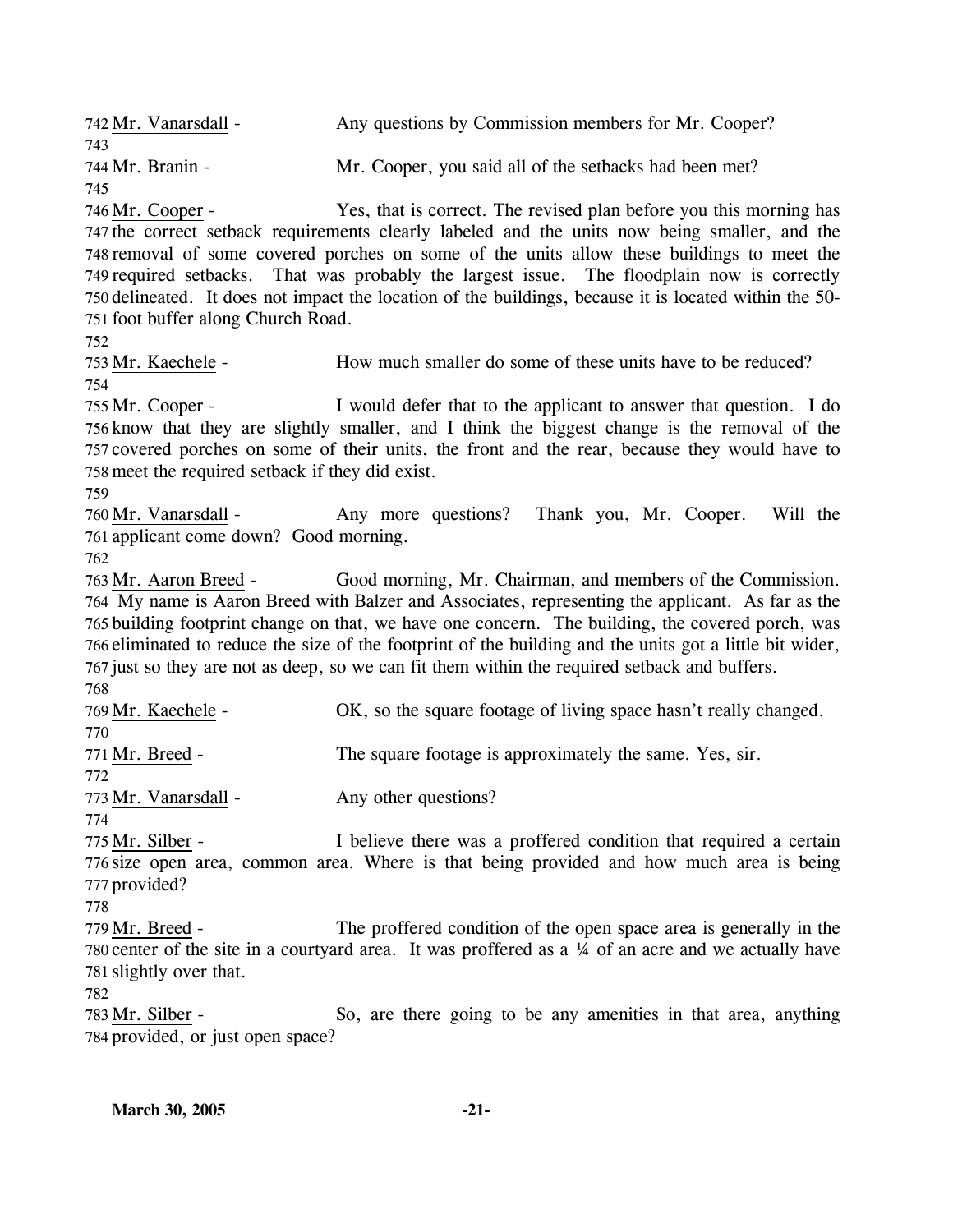I believe they require some amenities in there and as far as what, 786 we have not exactly determined that and there will be some landscaping. There probably will 787 be some sort of gazebos, benches, that sort of thing. 785 Mr. Breed -

788

791

If you want to stand by, we have two people who have some 790 questions. Do you want to come down to the mike and state your name? 789 Mr. Vanarsdall -

My name is Stephen Felts. We live in Lot 3 in the Waterford 793 Subdivision, which is basically at the bottom of the hill where this subdivision is going to be 794 located. 792 Mr. Felts -

795

Excuse me. Can you point that out on the layout there where you 797 live? 796 Mr. Kaechele -

798

We are right there, which is the first house in the subdivision. 800 The other two lots in the corner are in the floodplain. We have had drainage issues before. I 801 know we worked with you, Mr. Kaechele, on the issues involving Chatham Woods being 802 drained in our subdivision and the flooding it was causing in the lower houses in the lots in that 803 corner. Our concern is where is the drainage for this new subdivision going to be, and is it 804 going to be tied in to the drainage that currently exists that basically runs under my backyard. 799 Mr. Felts -805

806 Mr. Vanarsdall - Mr. Silber, do you want to take that?

807

The drainage from the site is going to be picked up into a pipe 809 storm sewer system, the grades are being revised to channel that water into the system, so that 810 there is no overflow that is going to go onto that adjacent properties. As far as the capacity of 811 the existing storm sewer, the information that we had shows that they are at capacity on that, 812 the flooding, and I am not aware of whether those arrows are, you know, that was coming 813 from this overland overflow or if it was a back up in the storm sewer. 808 Mr. Breed -

814

I assume you are talking about a different drawing, but it shows 816 the drainpipe that runs through my back yard. It is actually not on this plan. It kind of runs 817 diagonal that way through the yard and feeds into the creek. Are you all tying into that? 815 Mr. Felts -818

We aren't. We are tying into the inlet that he is speaking of is in 820 sort of the northeastern corner of his property. There is an exiting unit at that point, and there 821 is a low on the site. We are actually extending a pipe in to pick up that low area to clean that 822 structure out and we are tying into the storm sewer, the existing storm sewer further up, that is 823 in the northern end, the northern central piece of our property. 819 Mr. Breed -

824

So you would be, actually, improving the situation that is on his 826 lots? 825 Mr. Silber -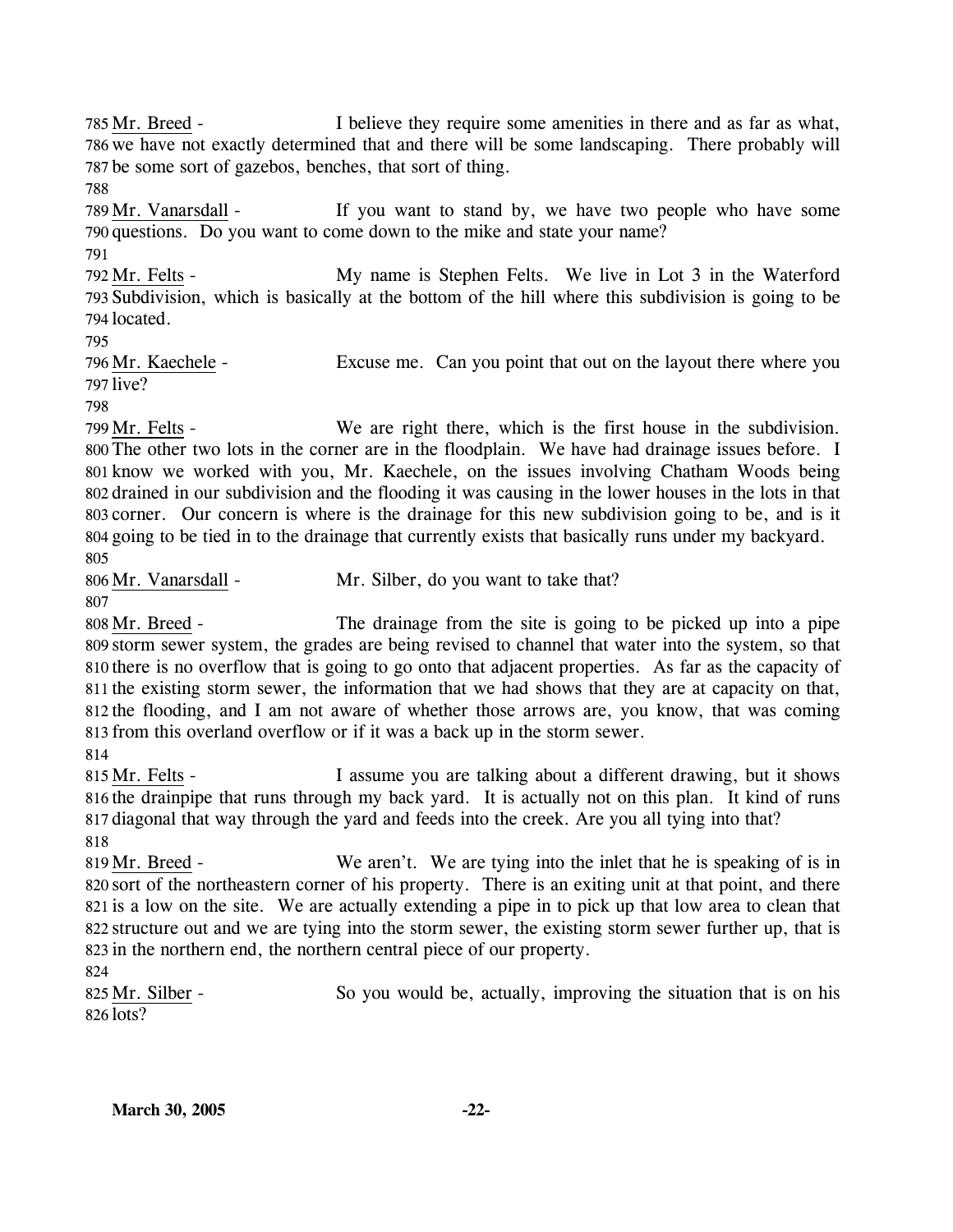The inlet that we would be tying a portion of my drain into would 828 be cleaning that inlet out. I went and looked at it, and it is fairly old. It has a lot of broken up 829 rubble around it from trees and branches and stuff clogging up the inlet side of that. I will be 830 removing all of that and bringing that up to the current County standards. 827 Mr. Breed -831 832 Mr. Silber - Where is the storm sewer clean or discharge from your site? 833 Our site will discharge into the two points, one is at the northern 835 property existing storm pipe there, and a small portion of it will tie into the inlet that is at the 836 rear of his property. 834 Mr. Breed -837 Mr. Felts, the County has its own design engineers and will be 839 looking at these plans extensively as more plans are prepared and they will be very concerned 840 about the outfall, the discharge of storm water from this property. They are sensitive to 841 adjacent property owners and their properties impact the drainage on them, so this will be 842 looked at more closely. I would encourage you, if you have concerns as this property 843 develops, to continue to work with this gentleman, this engineer, as well as the County 844 engineers to make sure that these problems are addressed. 838 Mr. Silber -845 OK. Thank you. Our biggest concern is there is currently 847 already a back up from the existing water that we are getting on the side of our yard to the left side of our house. 848 846 Mr. Felts -849 Mr. Felts, do you know what is causing the back up? Is there brush or… 851 850 Mr. Branin -852 Basically, two pipes run through our yard and come out into an 854 open creek. They couldn't enclose the creek because it is part of the floodplain. Then that 855 feeds into three parts that run under the street even when they are clear. Even when they are 856 clear, we still have back up, and it overflows into our lot on the side. 853 Mr. Felts -857 858 Mr. Archer - Is it a gravity issue do you think? 859 We are actually working with the landscaper and we are going to 861 regrade our yard on that side to try to slope our yard down to the creek. Obviously, that is 862 going to be at our expense, but we can only do so much, and that is with the existing situation 863 as it is. That is not with having the seven acres of ...fully developed with pavement and 864 driveways and everything else that is going to create a lot more drainage, a lot more runoff. 865 That is our concern. 860 Mr. Felts -866 We will just have to keep a continual eye on that and see if these 868 conditions are not worsened. 867 Mr. Kaechele-869 870 Mr. Vanarsdall - Thank you for your concern and coming down. Yes, sir. 871

**March 30, 2005 -23-**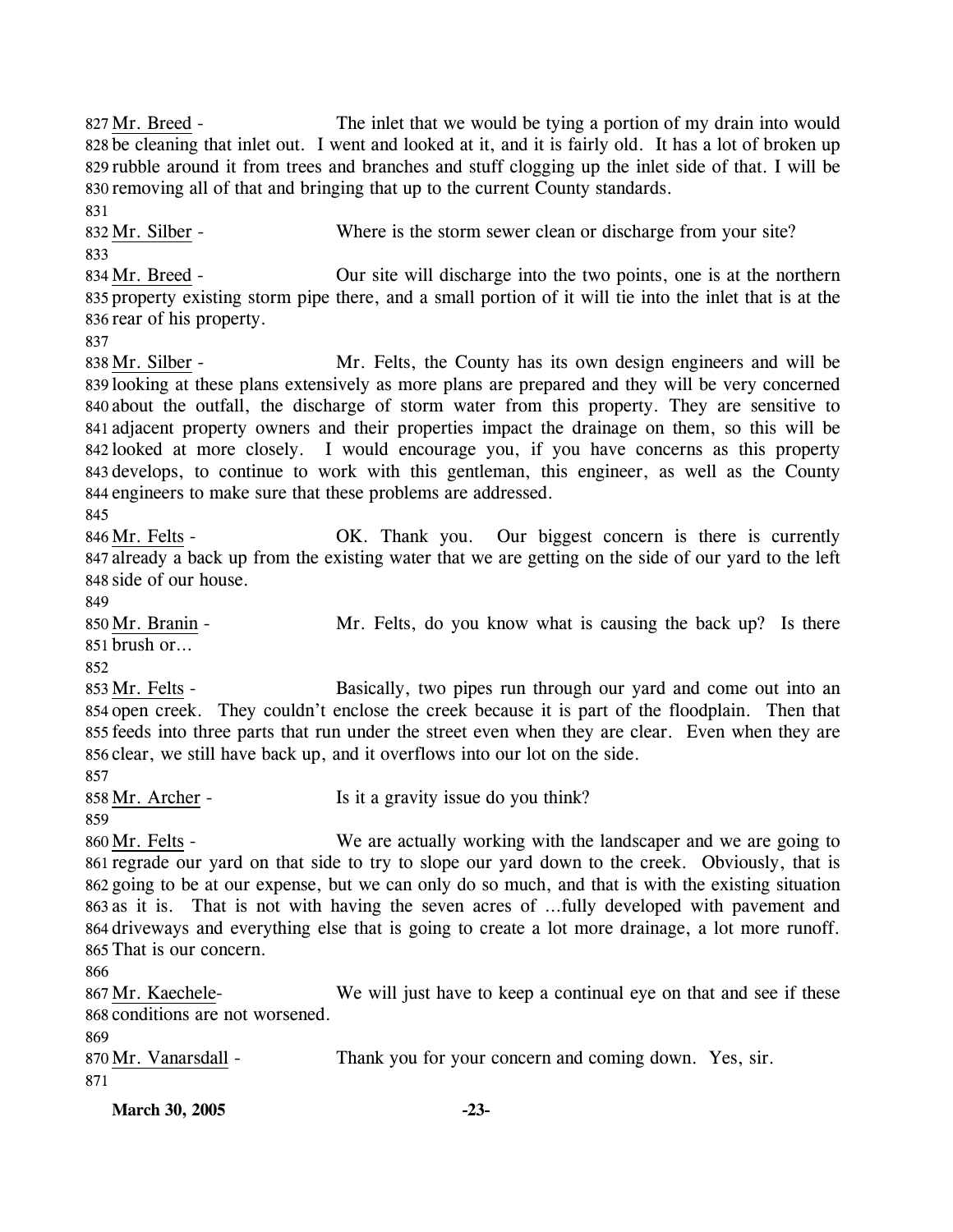Good morning. My name is Charlie Worland. I live on the 873 adjacent property right there on the north. We, too, have a drainage issue in that to some 874 extent a gravity issue that the playing level is off in our backyard and currently does not drain 875 adequately and if I understood correctly, there will be additional drainage being piped. There 876 is a pipe being run at the back line of our property there. That additional drainage will be 877 being piped, which is almost an uphill pipe. It is level. There is no way to go lower to relieve 878 that, so we are concerned about the flooding. We are also wondering if 30 units is still the 879 projected capacity. We would like to request that as great a buffer as possible, no less than 20 880 feet of buffer be allowed to remain there to separate the properties, the privacy of the 881 properties. Those are the two concerns that we have. 872 Mr. Charlie Worland-

882

884 have that number? 883 Mr. Kaechele -

The buffer was recorded in the zoning case. I don't know, do we

885

886 Mr. Cooper-

Yes, sir. The required buffer along that property line here at the northern property line is 10 feet in width, which was proffered with the rezoning case, and that 887 888 is the same for the property line adjacent to Waterford and this side, the eastern property line 889 against this section of Chatham Woods, 50 feet against Church Road. 890

| 891 Mr. Kaechele -                                                                                     | That was established at the time of zoning. I can't really require                              |  |
|--------------------------------------------------------------------------------------------------------|-------------------------------------------------------------------------------------------------|--|
| 892 that to be changed.                                                                                |                                                                                                 |  |
| 893                                                                                                    |                                                                                                 |  |
| 894 Mr. Worland -                                                                                      | That was done without any input from us at that time. We were                                   |  |
| 895 not aware of that.                                                                                 |                                                                                                 |  |
| 896                                                                                                    |                                                                                                 |  |
| 897 Mr. Kaechele -                                                                                     | Well, it's done with a public hearing.                                                          |  |
| 898                                                                                                    |                                                                                                 |  |
| 899 Mr. Silber -                                                                                       | Right. When the property was rezoned, the County notified all of                                |  |
| 900 the surrounding property owners by mail to let the property owners know that that piece of         |                                                                                                 |  |
|                                                                                                        | 901 property is up for rezoning. It went through a public hearing with this Planning Commission |  |
| 902 and a public hearing with the Board of Supervisors.                                                |                                                                                                 |  |
| 903                                                                                                    |                                                                                                 |  |
| 904 Mr. Worland -                                                                                      | I was not present at either of those hearings. I was unable to                                  |  |
| 905 speak to that. Thank you.                                                                          |                                                                                                 |  |
| 906                                                                                                    |                                                                                                 |  |
| 907 Mr. Vanarsdall -                                                                                   | All right. Thank you. Anyone else?                                                              |  |
| 908                                                                                                    |                                                                                                 |  |
| 909 Mr. Branin -                                                                                       | Mr. Chairman, I would like to see Mr. Cooper get with the                                       |  |
| 910 representative from Balzer and also Mr. Felts and look at the current condition and see if we      |                                                                                                 |  |
| 911 can, I am sure Balzer can design something to help his current situation and not worsen it.        |                                                                                                 |  |
| 912 Mr. Felts, I would like to see you and get your address as well, because I'd like to look at it to |                                                                                                 |  |
| 913 make sure I know what is going on there. OK?                                                       |                                                                                                 |  |
| 914                                                                                                    |                                                                                                 |  |
|                                                                                                        |                                                                                                 |  |

Mr. Secretary, I just wanted to also point out in regard to your 916 question regarding the open space requirement, we did ask the engineer to provide us the exact 915 Mr. Cooper -

**March 30, 2005 -24-**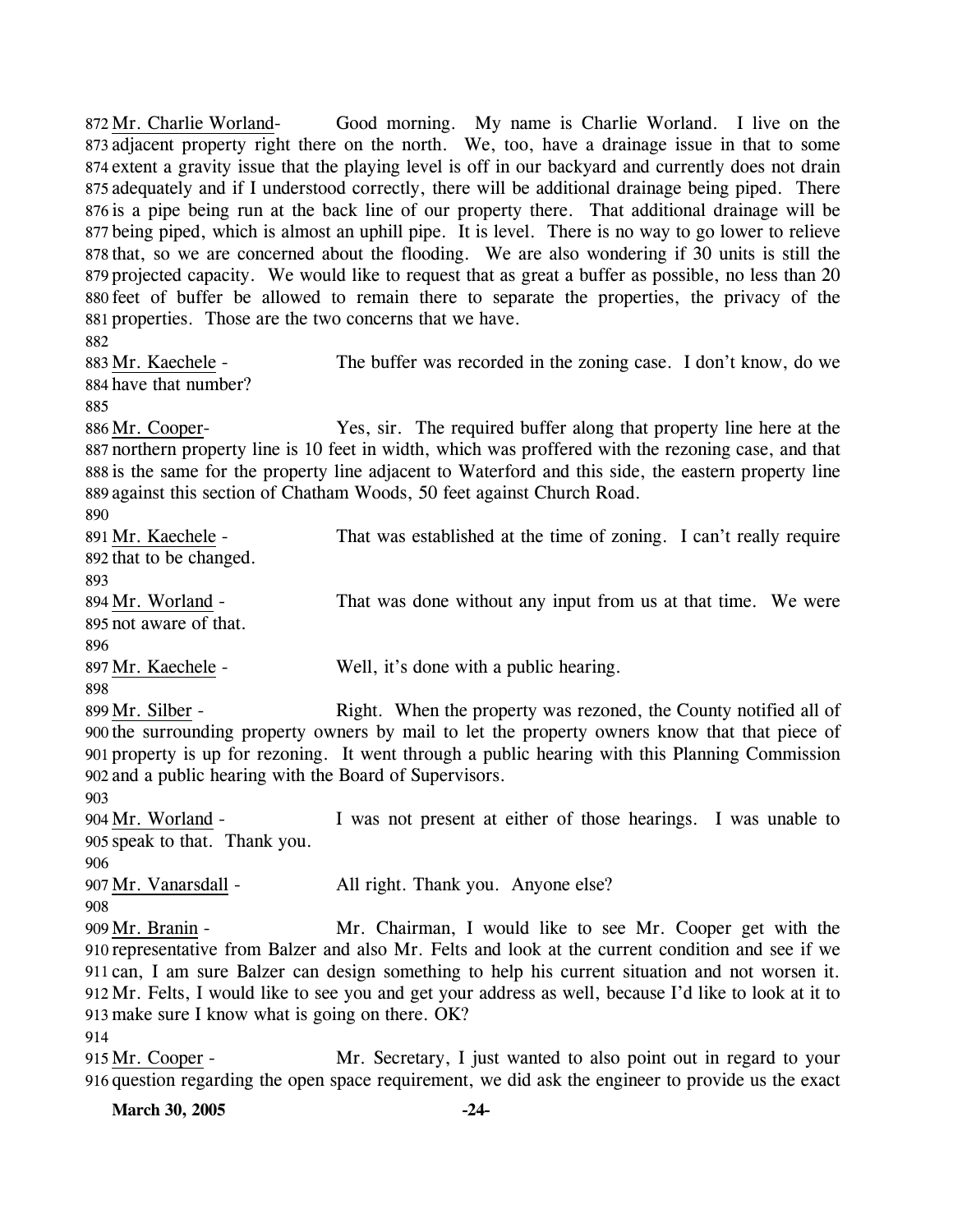acreage for the open space and to delineate that on a plan. We have received that, and it does satisfy the proffer requirement, and also in regards to the previous speaker, while the 10-foot buffer is adjacent to his property line, the setback for the principal dwellings is actually 30 feet, which is required by Code, so these buildings won't be up against that 10-foot buffer. They will be 30 feet off of the property line.

922 Thank you. If there are no more questions, we will have a 924 motion. 923 Mr. Vanarsdall -

925

Mr. Chairman, I move that we approved POD-21-05, subject to 927 the standard conditions for developments of this type and additional conditions Nos. 23 through 36, plus additional condition No. 37 which is on the Addendum. 928 926 Mr. Branin -

929

931

930 Mr. Archer - I will second the motion.

Motion made by Mr. Branin and seconded by Mr. Archer. All in 933 favor say aye. All opposed say no. The ayes have it. The motion is passed. 932 Mr. Vanarsdall -

934

935 The Planning Commission approved POD-21-05, Church Mews Condominiums, subject to the 936 standard conditions attached to these minutes for developments of this type, and the following 937 additional conditions:

938

939 23. 940 941 942 The right-of-way for widening of Church Road as shown on approved plans shall be dedicated to the County prior to any occupancy permits being issued. The right-of-way dedication plat and any other required information shall be submitted to the County Real Property Agent at least sixty (60) days prior to requesting occupancy permits.

943 24. 944 945 946 947 The easements for drainage and utilities as shown on approved plans shall be granted to the County in a form acceptable to the County Attorney prior to any occupancy permits being issued. The easement plats and any other required information shall be submitted to the County Real Property Agent at least sixty (60) days prior to requesting occupancy permits.

948 25. 949 950 951 25. The limits and elevations of the 100-year frequency flood shall be conspicuously noted on the plan "Limits of 100 Year Floodplain." In addition, the delineated 100-year floodplain must be labeled "Variable Width Drainage and Utility Easement." The easement shall be granted to the County prior to the issuance of any occupancy permits.

952 26. 953 The required building setback shall be measured from the proposed right-of-way line and the parking shall be located behind the proposed right-of-way line.

954 27. 955 The developer shall provide fire hydrants as required by the Department of Public Utilities and Division of Fire.

95628. 957 The proffers approved as a part of zoning case C-52C-04 shall be incorporated in this approval.

958 29. 959 960 Any necessary off-site drainage and/or water and sewer easements must be obtained in a form acceptable to the County Attorney prior to final approval of the construction plans.

961 30. 30. Deviations from County standards for pavement, curb or curb and gutter design shall be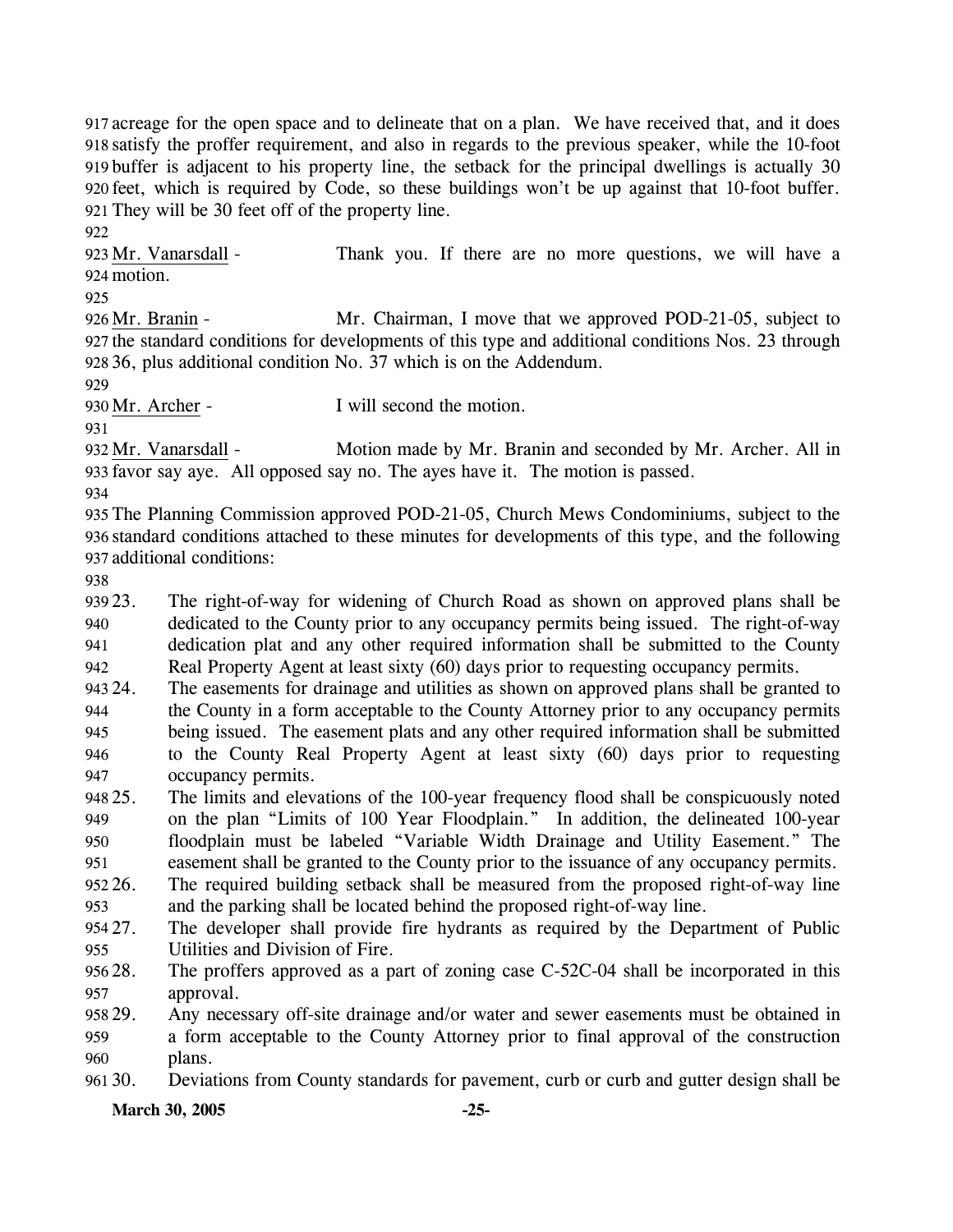962 963 approved by the County Engineer prior to final approval of the construction plans by the Department of Public Works.

- 964 31. 965 966 967 968 969 970 971 The pavement shall be of an SM-2A type and shall be constructed in accordance with County standard and specifications. The developer shall post a defect bond for all pavement with the Department of Planning - the exact type, amount and implementation shall be determined by the Director of Planning, to protect the interest of the members of the Homeowners Association. The bond shall become effective as of the date that the Homeowners Association assumes responsibility for the common areas. Prior to the issuance of the last Certificate of Occupancy, a professional engineer must certify that the roads have been designed and constructed in accordance with County standards.
- 972 32. 973 974 Insurance Services Office (ISO) calculations must be included with the plans and contracts and must be approved by the Department of Public Utilities prior to the issuance of a building permit.
- 975 33. 976 977 Approval of the construction plans by the Department of Public Works does not establish the curb and gutter elevations along the Henrico County maintained right-ofway. The elevations will be set by Henrico County.
- 978 34. The unit house numbers shall be visible from the parking areas and drives.
- 979 35. 980 981 982 The names of streets, drives, courts and parking areas shall be approved by the Richmond Regional Planning District Commission and such names shall be included on the construction plans prior to their approval. The standard street name signs shall be ordered from the County and installed prior to any occupancy permit approval.
- 983 36. A standard concrete sidewalk shall be provided on at least one side of all interior roads.
- 984 37. 37. Prior to the issuance of a certificate of occupancy for any building in this development,
- 985 986 the engineer of record shall certify that the site has been graded in accordance with the approved grading plans.
- 987

### 988 **PLAN OF DEVELOPMENT & SPECIAL EXCEPTION**

989

| POD-20-05                | Townes Site Engineering for Tetra Associates, LLC and                  |
|--------------------------|------------------------------------------------------------------------|
| Brook Run Independent    | <b>Carroll M. Blundon:</b> Request for approval of a plan of           |
| Living - 6000 Brook Road | development and special exception, as required by Chapter 24,          |
|                          | Sections $24-21$ , $24-94$ (b) and $24-106$ of the Henrico County      |
|                          | Code, to construct a four-story, 120 unit, age-restricted              |
|                          | apartment building. The special exception would authorize a            |
|                          | building with maximum height greater than $2 \frac{1}{2}$ stories. The |
|                          | 8.63-acre site is located on the west line of Brook Road (U. S.        |
|                          | Route 1) 365 feet north of Wilmer Avenue adjacent to the               |
|                          | Brook Run Shopping Center on part of parcel 783-748-5077.              |
|                          | The zoning is R-5C, General Residence District (Conditional).          |
|                          | County water and sewer. (Fairfield)                                    |
|                          |                                                                        |

990

Is there anyone here in opposition to this case, POD-20-05, Brook 992 Run Independent Living? No opposition. Mr. Kennedy. 991 Mr. Vanarsdall -993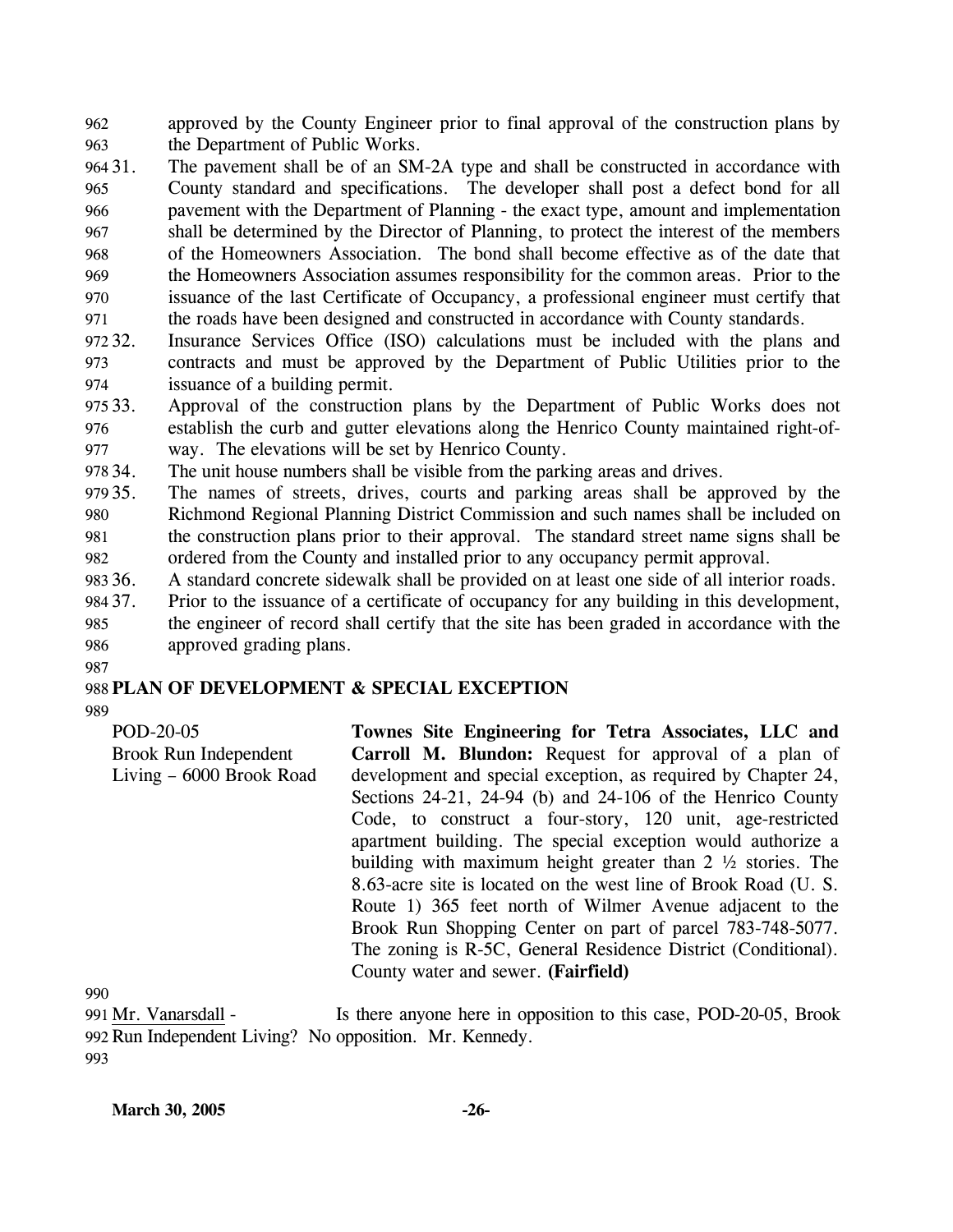Brook Run Independent Living is a proposed four-story age restricted 995 apartment building located along the west line of Brook Road adjacent to the Brook Run Shopping Center. The proposed building is the first of two 120-unit age restricted apartment buildings contemplated at this 997 location. So, there is a second building also proposed and the second building would be in this area here 998 (referring to rendering). It would just kind of reverse this way. 994 Mr. Kennedy -

 The subject property was zoned R-5C, General Residence District, in 2004 and the proffers contemplate the proposed use. The proposed development would result in the construction of 13.9 multi-family dwelling units per acre, while the maximum permitted in the R-5 District is 14.5 multi-family dwelling units per acre, so it is within the limit.

 The Department of Public Works has approved an exception to the requirement for two points of access for multi-family development with more than 80 units with only one point of access. The exception notes that the first phase of development will be limited to 120 senior apartments and based upon ITE standards would generate fewer trip per day than 80 unrestricted multi- family units. The exception requires a secondary emergency access drive be provided. At this time they contemplate emergency access drive to be provided to Brook Road, although the alternative would be to provide within the shopping center at such time as a major center is developed there, they can develop it through the shopping center. They are just not contemplating that development at this time to be concurrent with this, so they are providing an alternative.

 The staff recommends approval of the Plan of Development subject to the annotations on the plans, the standard conditions for developments of this type, the conditions on the agenda, and the following two additional conditions:

1020 34. Adequate water pressure shall be provided in accordance with the requirements of the Department of Public Utilities and the Fire Marshall prior to the issuance of a Certificate of Occupancy.

 That condition is because the County is currently proposing water main extension along Brook Road, and that is in the new capital budget, so it just has to have assurance it is there. We can't assure the capital budget is going to be approved. Mr. Kaechele is still to vote on that. We anticipate it will. The second condition is that:

1029 35. 35. A secondary emergency access drive shall be provided in accordance with the requirements of the Traffic Engineer and the Fire Marshall.

 That addresses the exception. A special exception is requested to construct over a two-and a half- story building. They are proposing a four-story building. Should the Planning Commission approve the special exception, the staff recommends the following conditional conditions:

1036 36. The building shall be completely fire sprinklered.

1037 37. 37. Perimeter landscaping shall comply with multi-family design standards.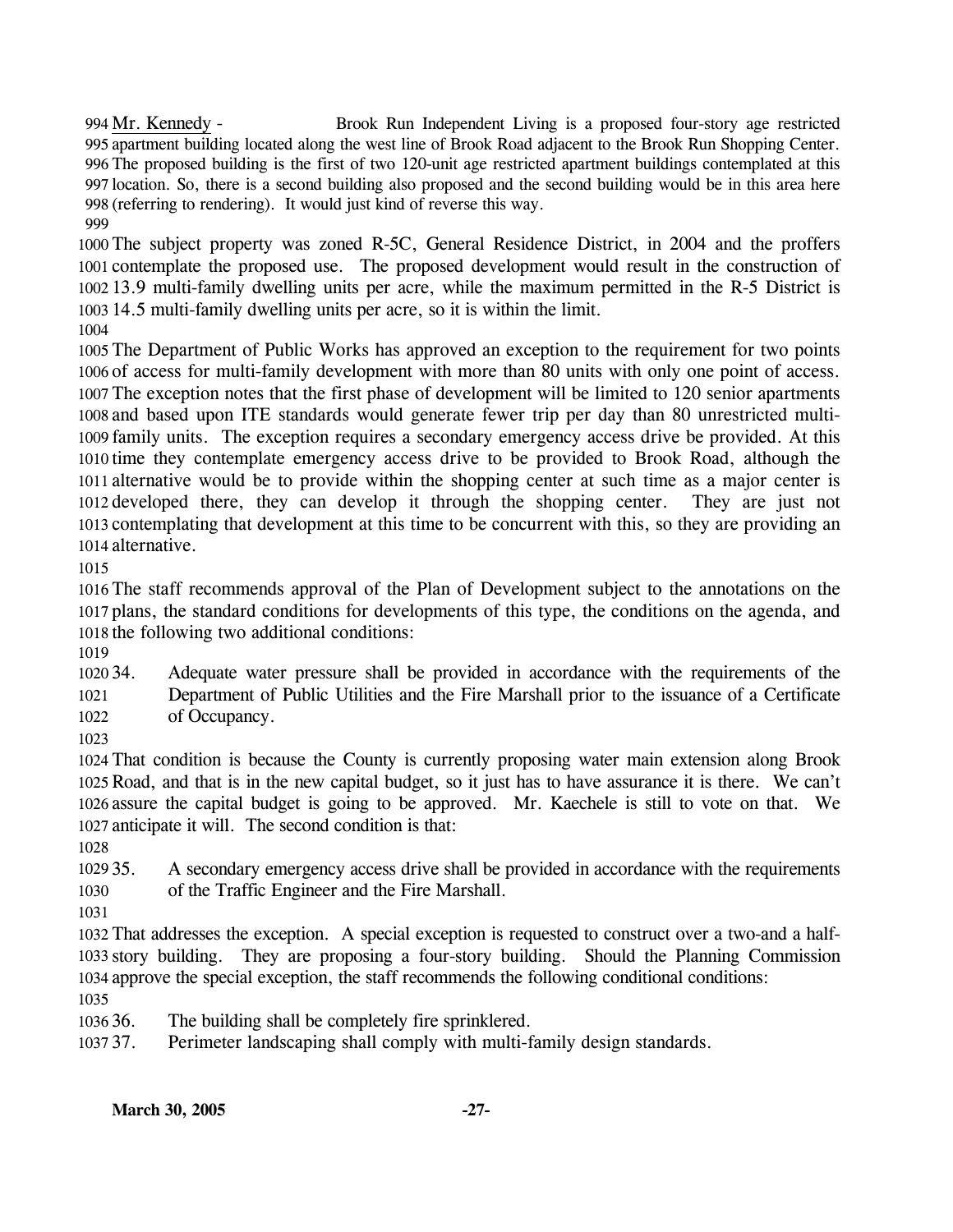1038 The engineer is present and available to answer any questions. I would be happy to answer 1039 any questions as well. 1040 1041 Mr. Vanarsdall - Are there any questions for Mr. Kennedy? 1042 Mr. Kennedy, it looks as though it may be a typo on No. 34. It 1044 should be the Department of Public Utilities. 1043 Mr. Silber -1045 1046 Mr. Kennedy - Yes, it should be the Department of Public Utilities. 1047 Mr. Kennedy, of course you and I have discussed this quite a bit 1049 in the last week. For the benefit of the rest of the Commission members, the information that 1050 is shown in the Addendum is probably part and parcel of some of the guts of this that had to be 1051 worked out, and I appreciate your efforts, sir, in getting that done. Do any of the Commission 1052 members have any questions about that part of it that is stated on the Addendum having to do 1053 with the two points of access and so forth? 1048 Mr. Archer -1054 1055 Mr. Vanarsdall - No questions by Commission members. 1056 All right. I don't think we need to hear from the applicant. I 1058 don't think anything could be added that Mr. Kennedy hasn't already covered. 1057 Mr. Archer -1059 1060 Mr. Vanarsdall - I will entertain a motion for the special exception. 1061 OK. First I move to approve the special exception for the four-1063 story height and with it the Addendum conditions 36 and 37. 1062 Mr. Archer -1064 Second. Motion made by Mr. Archer and seconded by Mr. 1066 Vanarsdall. All in favor say aye. All opposed say no. The ayes have it. The special 1067 exception is approved. 1065 Mr. Vanarsdall -1068 I move to approve POD-20-05, Brook Run Independent Living, 1070 subject to the annotations on the plans, the standard conditions for developments of this type, 1071 the additional conditions in the Agenda which are Nos. 9 Amended and Nos. 23 through 33, and additional conditions No. 34 and 35 on the Addendum. 1072 1069 Mr. Archer -1073 Motion made by Mr. Archer and seconded by Mr. Vanarsdall. 1075 All in favor say aye. All opposed say no. The motion passes. 1074 Mr. Vanarsdall -1076 1077 The Planning Commission approved POD-20-05, Plan of Development and Special Exception, 1078 for Brook Run Independent Living – 6000 Brook Road, subject to the standard conditions for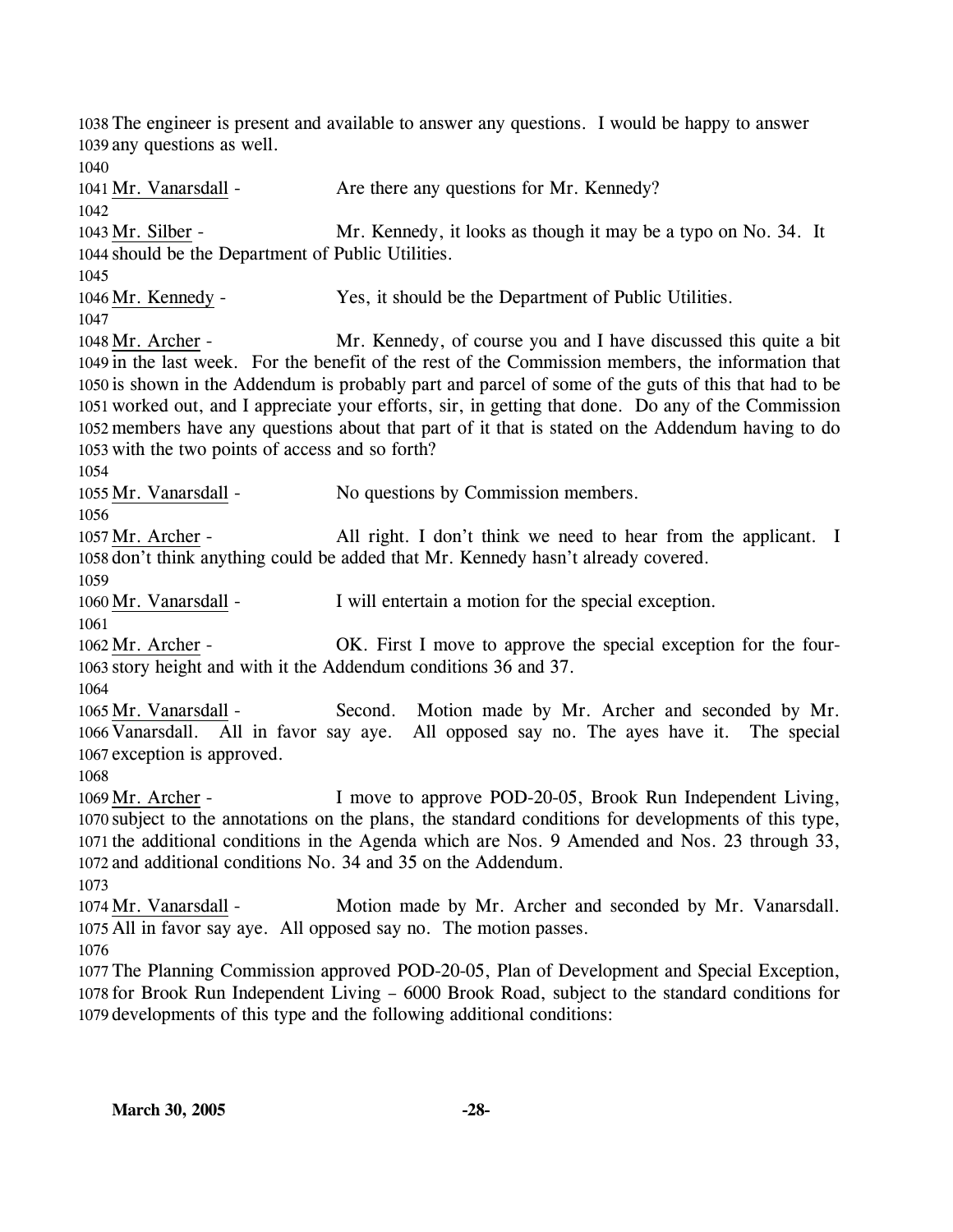1080 9. 1081 1082 AMENDED - A detailed landscaping plan shall be submitted to the Department of Planning for review and Planning Commission approval prior to the issuance of any occupancy permits.

1083 23. 1084 1085 1086 1087 The easements for drainage and utilities as shown on approved plans shall be granted to the County in a form acceptable to the County Attorney prior to any occupancy permits being issued. The easement plats and any other required information shall be submitted to the County Real Property Agent at least sixty (60) days prior to requesting occupancy permits.

1088 24. 1089 1090 1091 24. The limits and elevations of the 100-year frequency flood shall be conspicuously noted on the plan "Limits of 100 Year Floodplain." In addition, the delineated 100-year floodplain must be labeled "Variable Width Drainage and Utility Easement." The easement shall be granted to the County prior to the issuance of any occupancy permits.

1092 25. 1093 The developer shall provide fire hydrants as required by the Department of Public Utilities and Division of Fire.

1094 26. 1095 The proffers approved as a part of zoning case C-33C-04 shall be incorporated in this approval.

1096 27. Prior to issuance of a building permit, the developer must furnish a letter from Dominion Virginia Power stating that this proposed development does not conflict with their facilities. 1097 1098

1099 28. 1100 1101 Any necessary off-site drainage and/or water and sewer easements must be obtained in a form acceptable to the County Attorney prior to final approval of the construction plans.

1102 29. 1103 1104 29. Deviations from County standards for pavement, curb or curb and gutter design shall be approved by the County Engineer prior to final approval of the construction plans by the Department of Public Works.

1105 30. 1106 Storm water retention, based on the 50-10 concept, shall be incorporated into the drainage plans.

1107 31. 1108 1109 Insurance Services Office (ISO) calculations must be included with the plans and contracts and must be approved by the Department of Public Utilities prior to the issuance of a building permit.

1110 32. 1111 1112 Evidence of a joint ingress/egress and maintenance agreement must be submitted to the Department of Planning and approved prior to issuance of a certificate of occupancy for this development.

1113 33. 1114 1115 1116 1117 The location of all existing and proposed utility and mechanical equipment (including HVAC units, electric meters, junction and accessory boxes, transformers, and generators) shall be identified on the landscape plans. All equipment shall be screened by such measures as determined appropriate by the Director of Planning or the Planning Commission at the time of plan approval.

1118 34. 1119 1120 Adequate water pressure shall be provided in accordance with the requirement of the Department of Public Utilities and the Fire Marshall prior to the issuance of a Certificate of Occupancy.

1121 35. 1122 35. A secondary emergency access drive shall be provided in accordance with the requirements of the Traffic Engineer and the Fire Marshall.

1123 36. The building shall be completely fire sprinklered.

1124 38. Perimeter landscaping shall comply with multi-family design standards.

March 30, 2005 -29-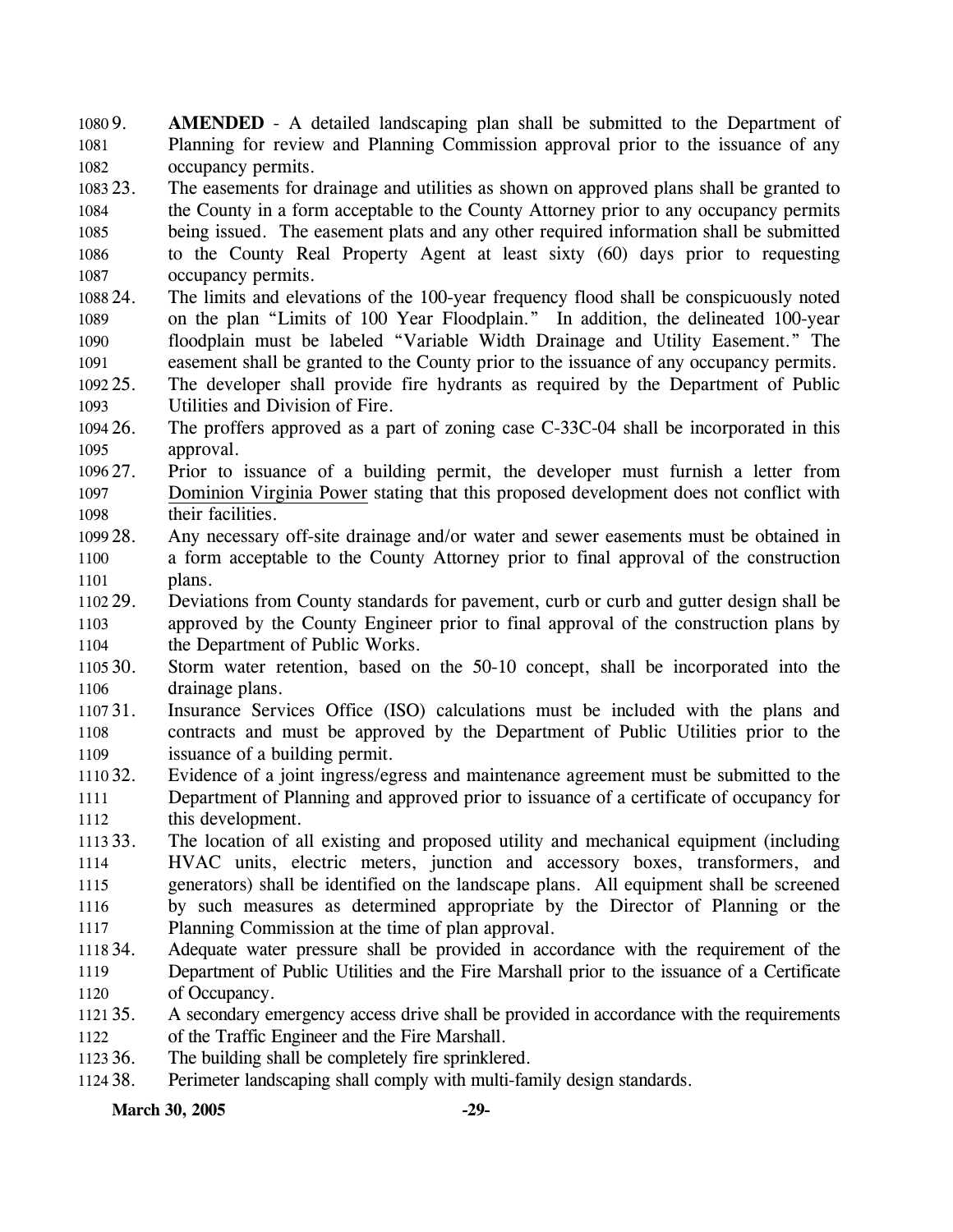# 1125 **PLAN OF DEVELOPMENT & SPECIAL EXCEPTION**

1126

POD-22-05 Henrico Retirement Residence – 10300 Three Chopt Road Bay Design Group, P.C. for A. R. Tedesco, Three Chopt Village, LLC and Colson & Colson Construction Company: Request for approval of a plan of development and special exception, as required by Chapter 24, Sections 24-2, 24-94(b) and 24-106 of the Henrico County Code, to construct a threestory, 118-bed retirement residence for seniors. The special exception would authorize a building with a maximum height greater than 2 ½ stories. The 10.88-acre site is located on the north line of Three Chopt Road, 485 feet west of Gaskins Road at 10300 Three Chopt Road on parcels 749-7559136, 4576 and part of 749-755-8188 and 749-756-0252. The zoning is A-1, Agricultural District and R-6C, General Residence District (Conditional). County water and sewer. (Three Chopt)

1127

1128 Mr. Vanarsdall -

Is anyone in the audience in opposition to POD-22-05, Henrico

1129 Retirement Residence?

1130

This is similar to the last request. The only difference is that it is going to 1132 be a multifamily. It is actually assisted living, so it is a little bit different. Henrico Retirement 1133 Residence is a proposed three-story age restricted assisted living building located along the north line of Three Chopt Road across from the Cedarfield Community, which is a mixed development 1134 1135 age-restricted community. 1131 Mr. Kennedy -

1136

1137 The subject property was zoned R-6C, General Residence District, in 2004 and the proffers 1138 contemplate the proposed use.

1139

 The applicant has redesigned the site to relocate the proposed garage outside the required side yard and that is actually included in your packet, and the second page of the site plan shows the relocated garage without a lot of information, but just shows how they have relocated the garage to meet the 20-foot side-yard setback. In addition, the developer/owner has agreed to relocate the storm water retention pond/BMP outside the proffered buffer along I-64 and place it underground if necessary.

1146

1147 The plan as annotated satisfies both proffers and County design requirements. A perimeter 1148 buffer would be maintained or provided, and the building would be connected by an internal 1149 sidewalk system to Three Chopt Road and is very pedestrian oriented.

1150

1151 The staff recommends approval of the Plan of Development subject to the annotations on the 1152 plans, the standard conditions for developments of this type, the conditions on the agenda, and 1153 the following additional conditions:

1154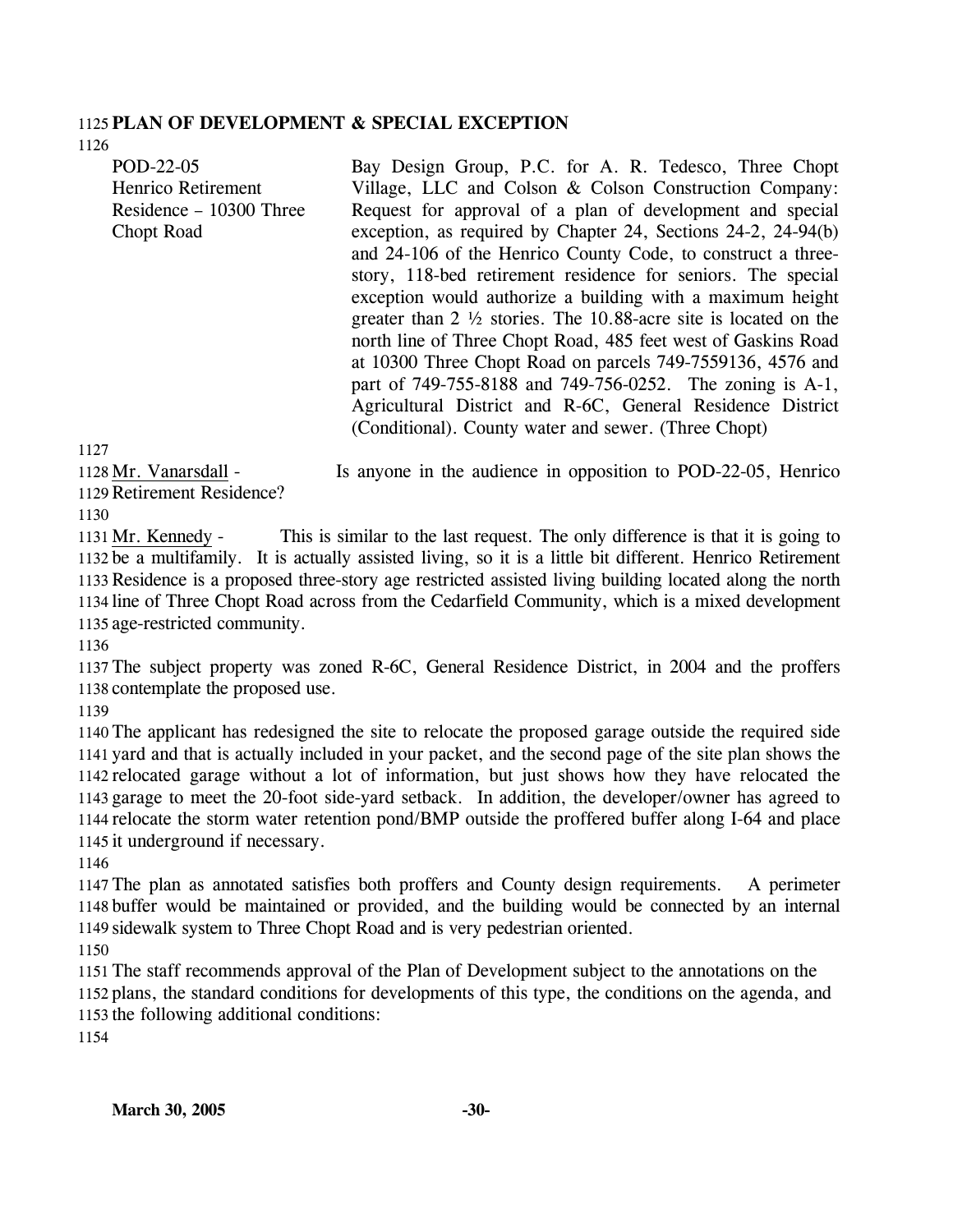1155 9. 1156 1157 1158 1159 A special exception is requested to permit construction of building over 2-½ stories. In this 1160 case, the building is restricted by proffers for three stories, and that is what they are proposing. 1161 1162 Should the Planning Commission approve the special exception for a three-story building, the 1163 staff recommends, and the following additional conditions: 1164 1165 35. The building shall be completely fire sprinklered. 1166 36. Perimeter landscaping shall comply with multi-family design standards. 1167 1168 The engineer and the developer are present and are both available to answer any questions. 1169 AMENDED – A detailed landscaping plan shall be submitted to the Department of Planning for review and Planning Commission approval prior to the issuance of any occupancy permits. 1170 Mr. Vanarsdall - All right. Any questions for Mr. Kennedy? No questions. 1171 One question on the planned site. The entranceway to the 1173 property kind of to the south, southeast, is that a potential exit there, or it going to be a fire 1174 lane. 1172 Mr. Kaechele -1175 Because it is over 80 units, again it requires two points of access, 1177 so they do have the two points of access. It is a Fire requirement. It is divided and also has 1178 that loop around the other side as well. So, they are required to have both entrances. The 1179 entrance to the south, which is a divided entrance, there are proffers required that they provide 1180 access to the adjoining property to the south, should they request it. 1176 Mr. Kennedy -1181 1182 Mr. Kaechele - That is just a potential access? 1183 Yes. It is a potential access for potential future development of 1185 that parcel should it be rezoned at some time in the future and redeveloped. 1184 Mr. Kennedy -1186 1187 Mr. Kaechele - Thank you. 1188 OK, I need clarification, Mr. Kennedy. The driveway system, 1190 the boulevard that comes in off of Three Chopt Road, will serve the front of the building. Will 1191 that driveway continue all the way around the back of the building? 1189 Mr. Silber -1192 It will continue all the way around the back of the building and 1194 come out on Three Chopt Road again and it will be a second point of access. 1193 Mr. Kennedy -1195 1196 Mr. Silber - That is with this POD being approved, it will be constructed.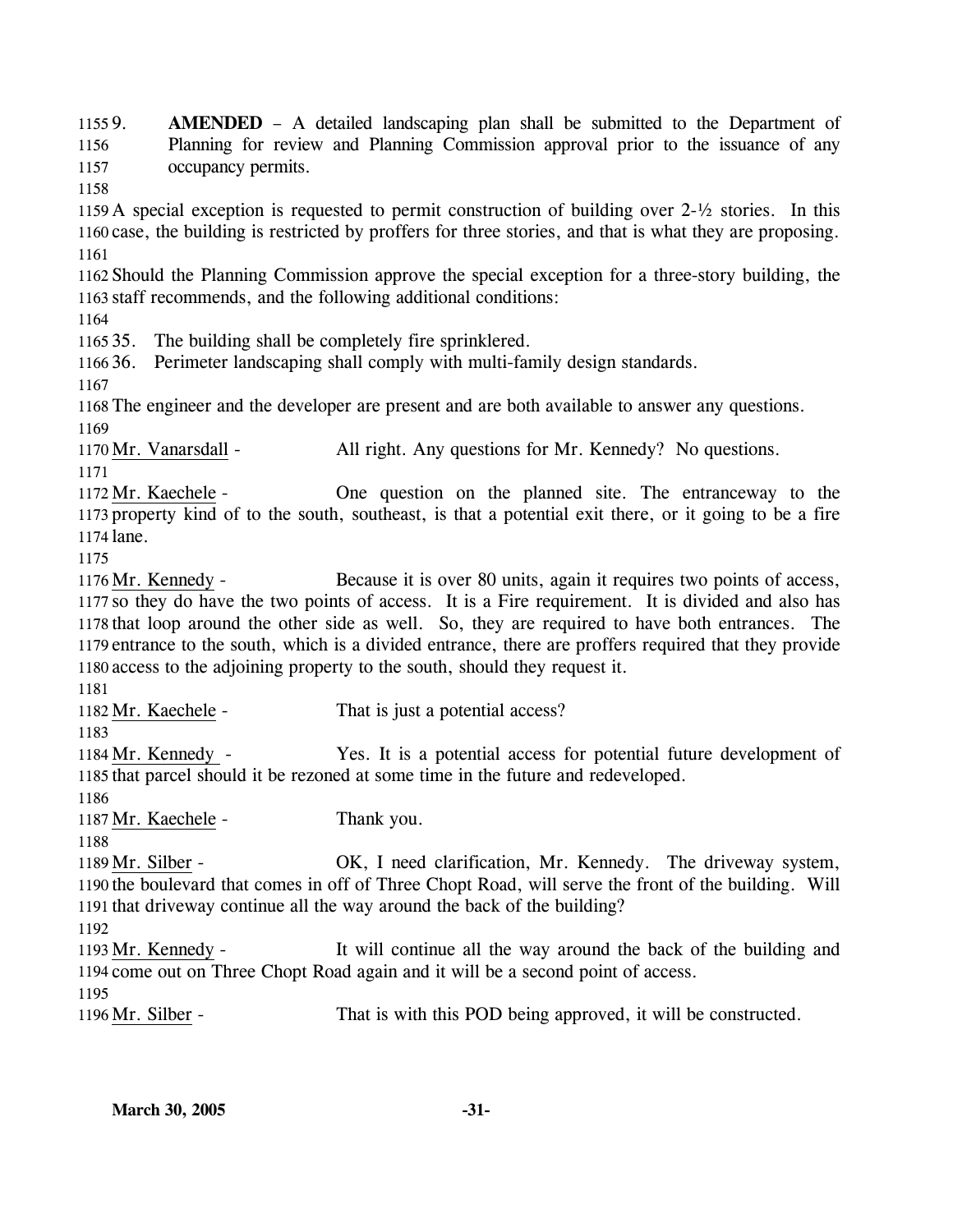It will be constructed, and, in fact, in that back corner here, that 1198 is where they are relocating the garage. The building actually has a design for a main hallway 1199 through this corner of the building, and then they will put the garage in. The garage is actually 1200 to maintain their vehicles. Basically, it is assisted living. They don't really intend their 1201 residents to be driving. They intend to provide transportation services to shopping and other 1202 conveniences. 1197 Mr. Kennedy -1203

Provide for me what you were indicating about a future access  $1205$  point. 1204 Mr. Silber -

1206

A future access point is here on this drive here (referring to It is actually an easement to this property to the 1209 south, and that property is currently zoned Agricultural, but it would, should that property be 1210 redeveloped, permit them access so they would access far enough way from the interchange 1211 that it wouldn't restrict development. 1207 Mr. Kennedy -1208 rendering), where the median entrance is.

1212

With the improvement of Three Chopt Road, I don't believe there 1214 is a planned median there. Do you know? 1213 Mr. Kaechele -

1215

1216 Mr. Kennedy - There's no median that I know of at this time.

1217

1218 Mr. Kaechele - OK.

1219

There is going to be a median that is going to be constructed back 1221 a certain distance from Gaskins, and Mr. Jennings might be able to tell us how far that is going 1222 to come. I don't know if that is going to come as far as, I don't think it comes back as far as 1223 where this boulevard entrance is. Mr. Jennings, can you help us with that, please? 1220 Mr. Silber -

1224

Good morning, Planning Commission members. I am Mike 1226 Jennings, Assistant Traffic Engineer. The plans for Three Chopt Road widening, the median 1227 will go well beyond this property, so in the future, both of these entrances are going to be 1228 right-in and right-out. 1225 Mr. Jennings -

1229 1230 Mr. Kaechele - OK. 1231 1232 Mr. Jennings - And the developer is aware of that. 1233 1234 Mr. Silber - Thanks for clarifying that. 1235 1236 Mr. Vanarsdall - Any more questions of Mr. Kennedy? Thank you, Mr. Kennedy. 1237 Mr. Chairman, I move to approve special exception for POD-22-05, Henrico Retirement Residence. 1239 1238 Mr. Branin -1240 1241 Mr. Archer - Second.

**March 30, 2005 -32-**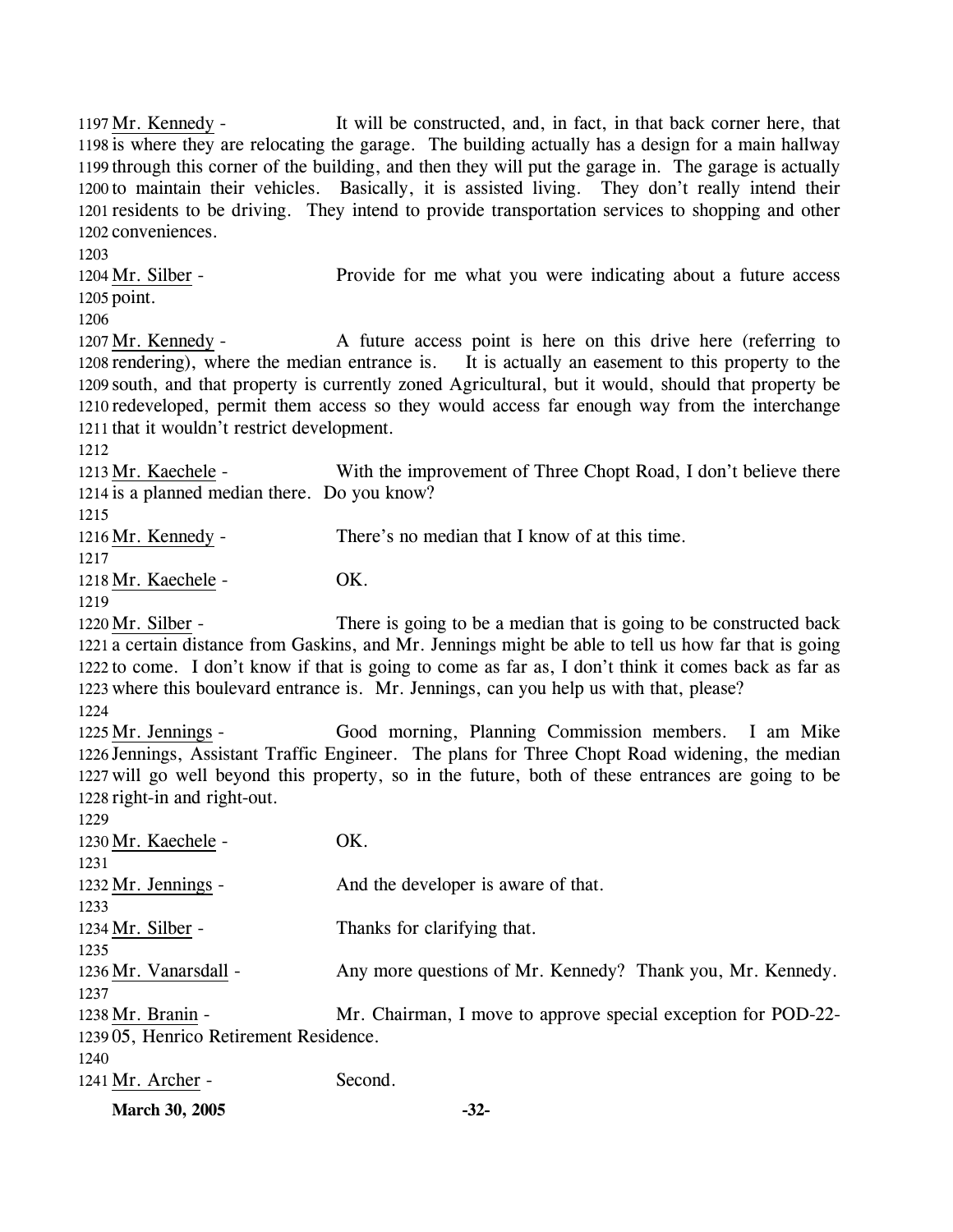We have a motion by Mr. Branin and a second by Mr. Archer. 1243 All in favor say aye. All opposed say no. The motion passes. 1242 Mr. Vanarsdall -

1244

1245 The Planning Commission approved the special exception to authorize a building with a 1246 maximum height grater than 2 ½ stories.

1247

I make a motion for approval of POD-22-05, subject to the 1249 standard conditions for developments of this type and added conditions Nos. 23 through 34 and 35 and 36 on the addendum and No. 9 Amended. 1250 1248 Mr. Branin -

1251

1252 Mr. Archer - Second.

1253

We have motion made by Mr. Branin, seconded by Mr. Archer. 1255 All in favor say aye. All opposed say no. The motion passes. 1254 Mr. Vanarsdall -

1256

 The Planning Commission approved POD-22-05, Plan of Development and Special Exception for POD-22-05, Henrico Retirement Residence – 10300 Three Chopt Road, subject to the standard conditions attached to these minutes for developments of this type, and the following additional conditions:

1261

1262 9. 1263 1264 AMENDED – A detailed landscaping plan shall be submitted to the Department of Planning for review and Planning Commission approval prior to the issuance of any occupancy permits.

1265 23. 1266 1267 1268 The right-of-way for widening of Three Chopt Road as shown on approved plans shall be dedicated to the County prior to any occupancy permits being issued. The right-ofway dedication plat and any other required information shall be submitted to the County Real Property Agent at least sixty (60) days prior to requesting occupancy permits.

1269 24. 1270 1271 1272 1273 The easements for drainage and utilities as shown on approved plans shall be granted to the County in a form acceptable to the County Attorney prior to any occupancy permits being issued. The easement plats and any other required information shall be submitted to the County Real Property Agent at least sixty (60) days prior to requesting occupancy permits.

1274 25. 1275 1276 1277 25. The limits and elevations of the 100-year frequency flood shall be conspicuously noted on the plan "Limits of 100 Year Floodplain." In addition, the delineated 100-year floodplain must be labeled "Variable Width Drainage and Utility Easement." The easement shall be granted to the County prior to the issuance of any occupancy permits.

1278 26. 1279 26. The developer shall provide fire hydrants as required by the Department of Public Utilities and Division of Fire.

1280 27. 1281 The proffers approved as a part of zoning case C-16C-04 shall be incorporated in this approval.

1282 28. 1283 1284 Prior to issuance of a building permit, the developer must furnish a letter from VDOT (Virginia Department of Transportation) stating that this proposed development does not conflict with their facilities.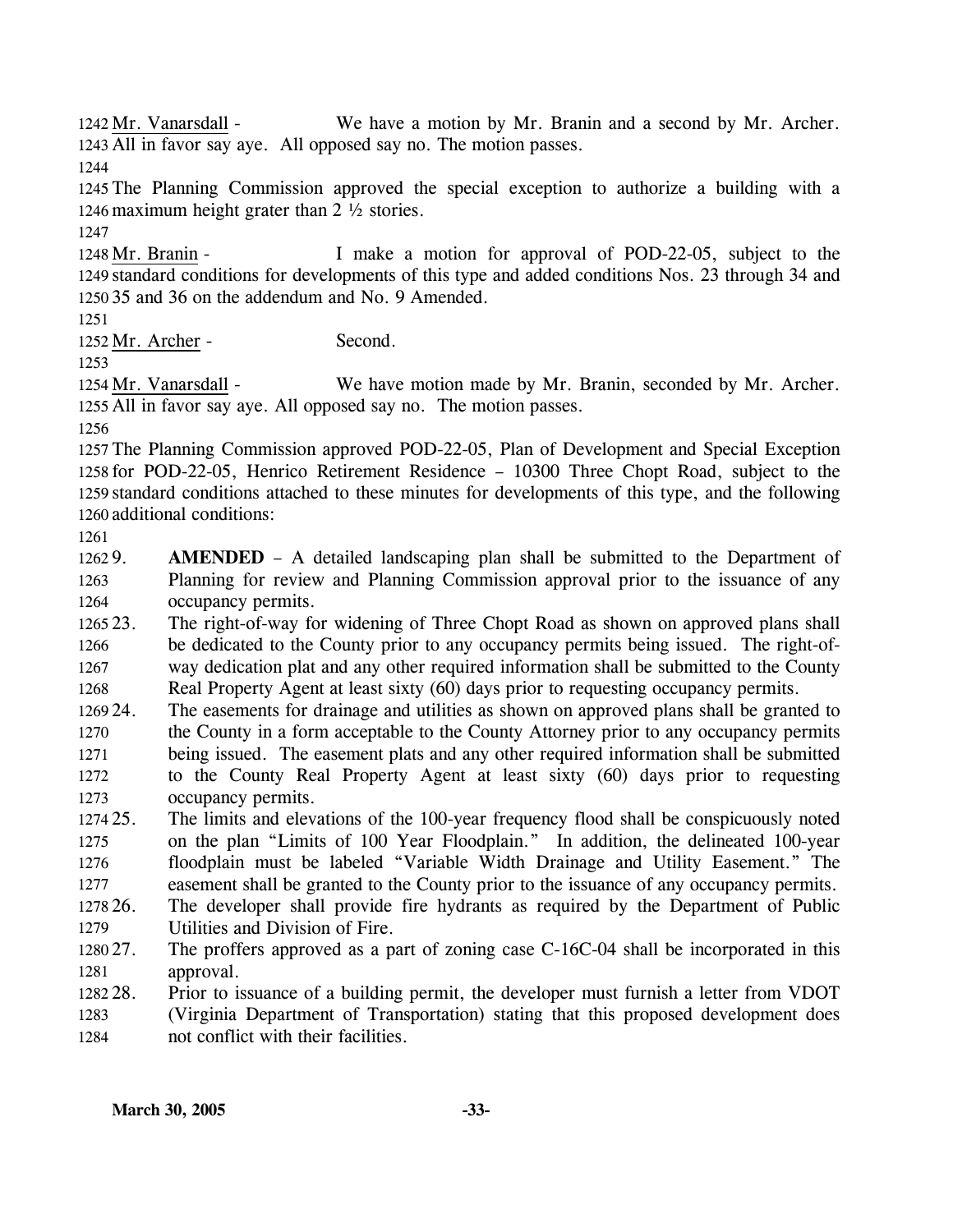1285 29. 1286 1287 Any necessary off-site drainage and/or water and sewer easements must be obtained in a form acceptable to the County Attorney prior to final approval of the construction plans.

1288

1289 30. 1290 1291 30. Deviations from County standards for pavement, curb or curb and gutter design shall be approved by the County Engineer prior to final approval of the construction plans by the Department of Public Works.

- 1292 31. 1293 Storm water retention, based on the 50-10 concept, shall be incorporated into the drainage plans.
- 1294 32. 1295 1296 Insurance Services Office (ISO) calculations must be included with the plans and contracts and must be approved by the Department of Public Utilities prior to the issuance of a building permit.
- 1297 33. 1298 1299 Evidence of a joint ingress/egress and maintenance agreement must be submitted to the Department of Planning and approved prior to issuance of a certificate of occupancy for this development.
- 1300 34. 1301 1302 1303 1304 The location of all existing and proposed utility and mechanical equipment (including HVAC units, electric meters, junction and accessory boxes, transformers, and generators) shall be identified on the landscape plans. All equipment shall be screened by such measures as determined appropriate by the Director of Planning or the Planning Commission at the time of plan approval.
- 1305 35. The building shall be completely fire sprinklered.
- 1306 36. Perimeter landscaping shall comply with multifamily design standards.
- 1307

# 1308 **PLAN OF DEVELOPMENT**

1309

POD-24-05 Grayson Hill, Section 2 - Gaskins Road **E. D. Lewis & Associates, P.C. for Gaskins Centre, LC**: Request for approval of a plan of development, as required by Chapter 24, Section 24-106 of the Henrico County Code, to construct 103, two-story and three-story townhouse units for sale. The 23.12-acre site is located along the east line of Gaskins Road, approximately 450 feet south of Patterson Avenue on part of parcels 745-741-0907 and 745-740-9892. The zoning is RTHC, Residential Townhouse District (Conditional). County water and sewer. **(Tuckahoe)**

1310

Is anyone in the audience in opposition to POD-24-05, Grayson 1312 Hill, Section 2? No opposition. Good morning, Mr. Wilhite. 1311 Mr. Vanarsdall -

1313

Good morning, again, sir. There are 220 lots total in this The first section of 50 lots was approved back on January 26 with the 1316 architectural plans being approved on March 10. No changes to the architectural plans are 1317 requested at this point. Actually, Section 3 of this project has already been filed with the 1318 County and is scheduled to be on your April agenda. There are two BMPs within Section 2 of 1319 the development. They will be designed as water features as well as serving the storm water 1320 quality requirements. Part of the agreement that was alluded to in the conditional rezoning 1314 Mr. Wilhite -1315 development.

**March 30, 2005 -34-**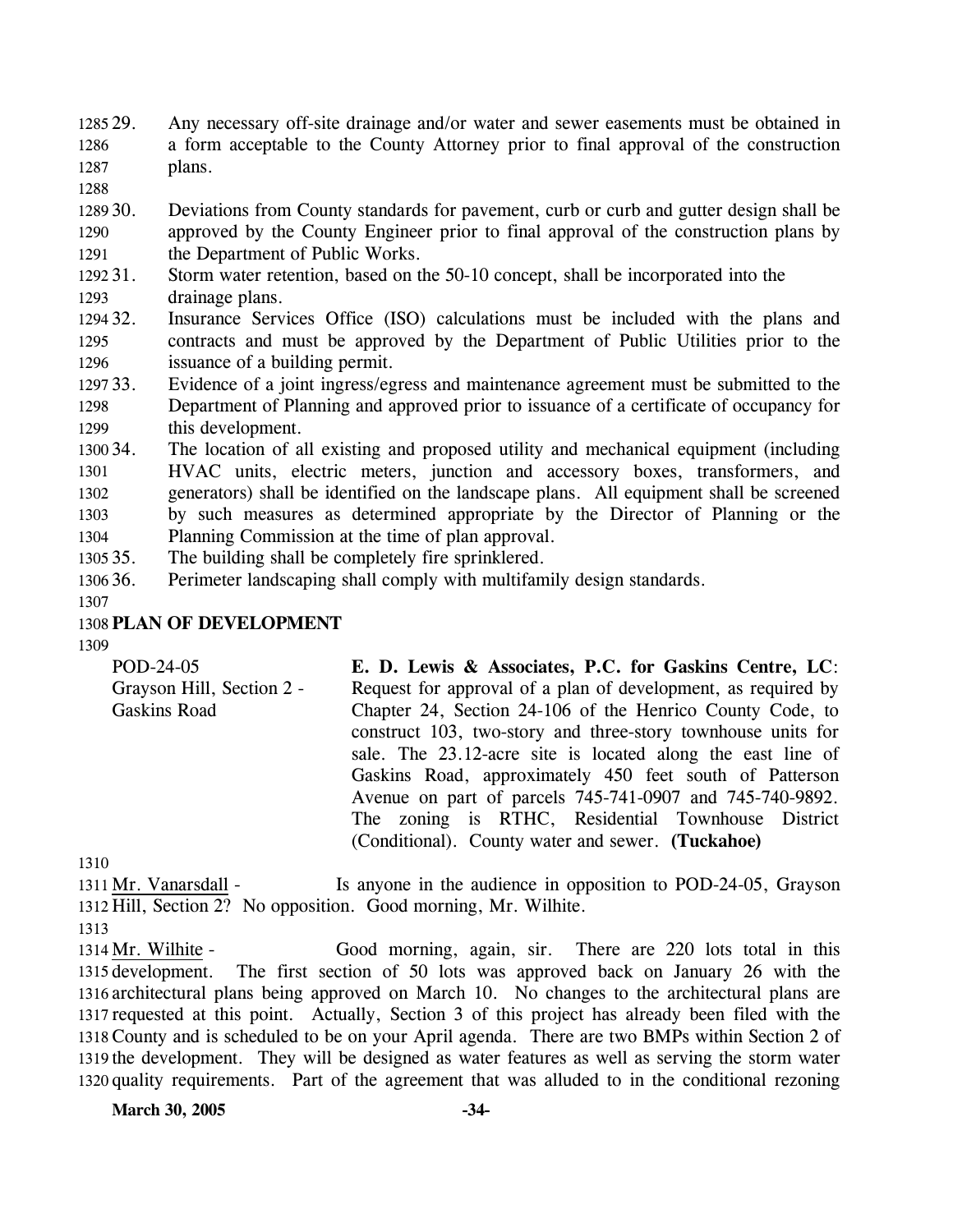case. The BMP will also serve the water quality requirements of the adjoining Derby Subdivision, as well. Due to that, the staff is recommending an added condition be added to this, which would be No. 36, and if I could read it: The proposed BMP facilities in this development shall accommodate the required pollutant loading for the Derby Subdivision in its design and construction. The applicant shall eliminate, grade, and reseed the existing BMP within the Derby Subdivision once the BMP facilities in this development are completed and accepted by the Department of Public Works. The applicant is also requesting that a clause be added to the end: subject to the caveats of Condition No. 36 of Zoning Case C-35C-04. A basic concern being that the owner of the property with the existing BMP in the Derby Subdivision have to agree to allow the work to be done. With that, staff can recommend approval of the project with added Condition No. 36.

1332

1333 If you have any questions, I will be happy to try to answer them.

1334

Any questions for Mr. Wilhite? No questions. No opposition. 1336 Don't need to talk to the applicant. I move that POD-24-05, Grayson Hill, Section 2 – 1337 Gaskins Road, be approved, subject to the annotations on the plans, the standard conditions for 1338 developments of this type and added Conditions Nos. 9 Amended, 11 Amended, 23 through 35, and added Condition No. 36, plus the additional language that says "subject to the caveat 1339 1340 of Condition No. 36 of Zoning Case C-35C-04." That addresses the caveat. 1335 Mr. Vanarsdall -

1341

1342 Mr. Archer - Second.

1343

Motion made by Vanarsdall and seconded by Mr. Archer. All in 1345 favor say aye. All opposed say no. The ayes have it. The motion passes. 1344 Mr. Vanarsdall -

1346

1347 The Planning Commission approved POD-24-05, Grayson Hill, Section 2 – Gaskins Road, 1348 subject to the annotations on the plans, the standard conditions attached to these minutes for 1349 developments of this type, and the following additional conditions:

1350

13519. 1352 1353 **AMENDED** - A detailed landscaping plan shall be submitted to the Department of Planning for review and Planning Commission approval prior to the issuance of any occupancy permits.

1354 11. 1355 1356 1357 **AMENDED** - Prior to the installation of the site lighting equipment, a plan including depictions of light spread and intensity diagrams, and fixture and specifications and mounting height details shall be submitted for Department of Planning review and Planning Commission approval.

1358 23. 1359 The subdivision plat for Grayson Hill, Section 2 shall be recorded before any building permits are issued.

1360 24. 1361 The developer shall provide fire hydrants as required by the Department of Public Utilities and Division of Fire.

 $136225$ . A standard concrete sidewalk shall be provided along the east side of Gaskins Road.

1363 26. Outside storage shall not be permitted.

1364 27. 1365 The proffers approved as a part of zoning case C-35C-04 shall be incorporated in this approval.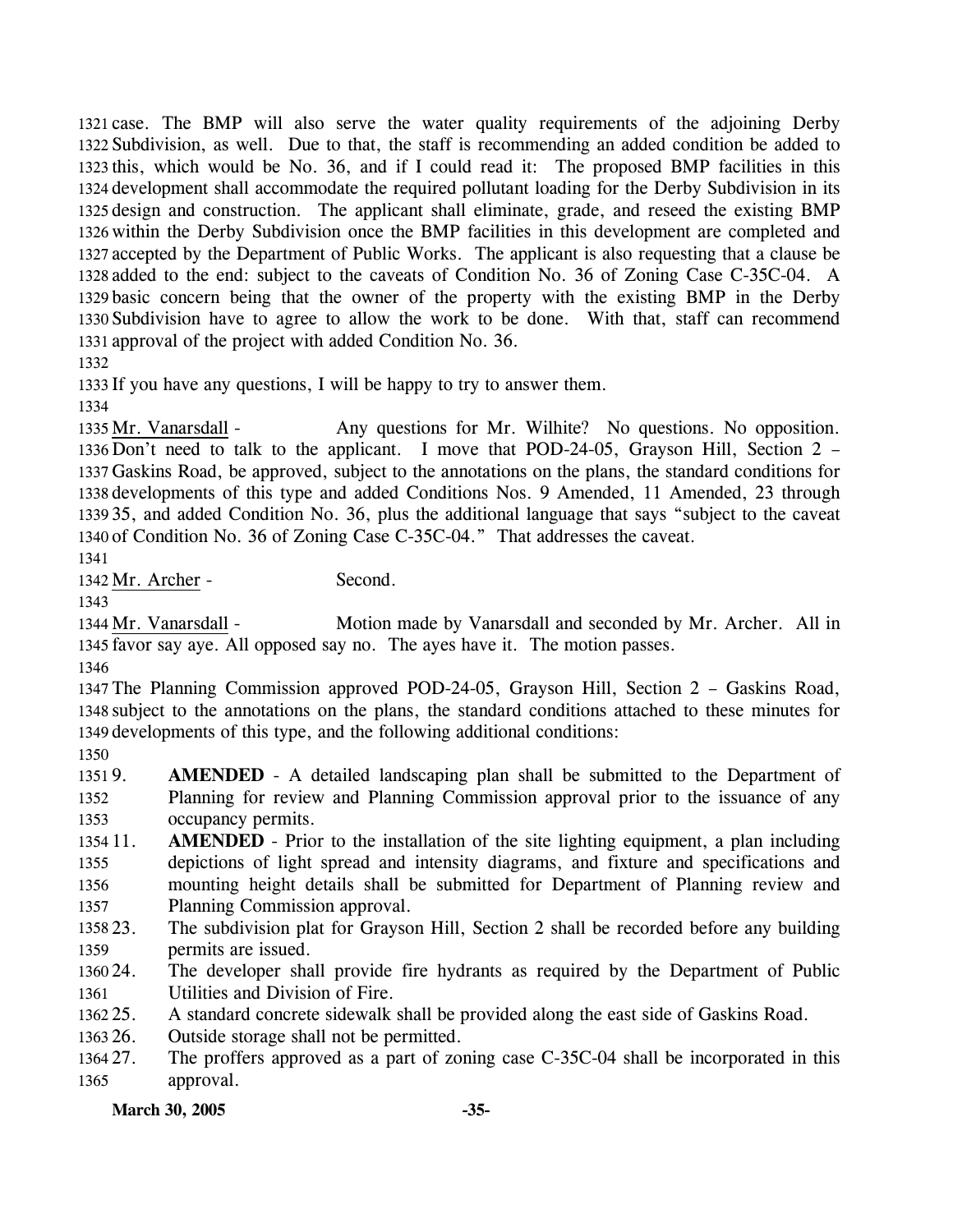- 1366 28. 1367 1368 Deviations from County standards for pavement, curb or curb and gutter design shall be approved by the County Engineer prior to final approval of the construction plans by the Department of Public Works.
- 1369 29. 1370 1371 1372 1373 1374 The pavement shall be of an SM-2A type and shall be constructed in accordance with County standard and specifications. The developer shall post a defect bond for all pavement with the Department of Planning - the exact type, amount and implementation shall be determined by the Director of Planning, to protect the interest of the members of the Homeowners Association. The bond shall become effective as of the date that the Homeowners Association assumes responsibility for the common areas.
- 1375 30. 1376 1377 30. Prior to the issuance of the last Certificate of Occupancy, a professional engineer must certify that the roads have been designed and constructed in accordance with County standards.
- 1378 31. 1379 1380 Insurance Services Office (ISO) calculations must be included with the plans and contracts and must be approved by the Department of Public Utilities prior to the issuance of a building permit.
- 1381 32. 1382 1383 Approval of the construction plans by the Department of Public Works does not establish the curb and gutter elevations along the Henrico County maintained right-ofway. The elevations will be set by Henrico County.
- 1384 33. 1385 1386 1387 1388 The location of all existing and proposed utility and mechanical equipment (including HVAC units, electric meters, junction and accessory boxes, transformers, and generators) shall be identified on the landscape plans. All equipment shall be screened by such measures as determined appropriate by the Director of Planning or the Planning Commission at the time of plan approval.
- 1389 34. The unit house numbers shall be visible from the parking areas and drives.
- 1390 35. 1391 1392 1393 The names of streets, drives, courts and parking areas shall be approved by the Richmond Regional Planning District Commission and such names shall be included on the construction plans prior to their approval. The standard street name signs shall be ordered from the County and installed prior to any occupancy permit approval.
- 1394 36. 1395 1396 1397 1398 1399 The proposed BMP facilities in this development shall accommodate the required pollutant loading for the Derby subdivision in its design and construction. The applicant shall eliminate, grade, and reseed the existing BMP within the Derby subdivision once the BMP facilities in this development are completed and accepted by the Department of Public Works, subject to the caveats of condition No. 36 of zoning case C-35C-04.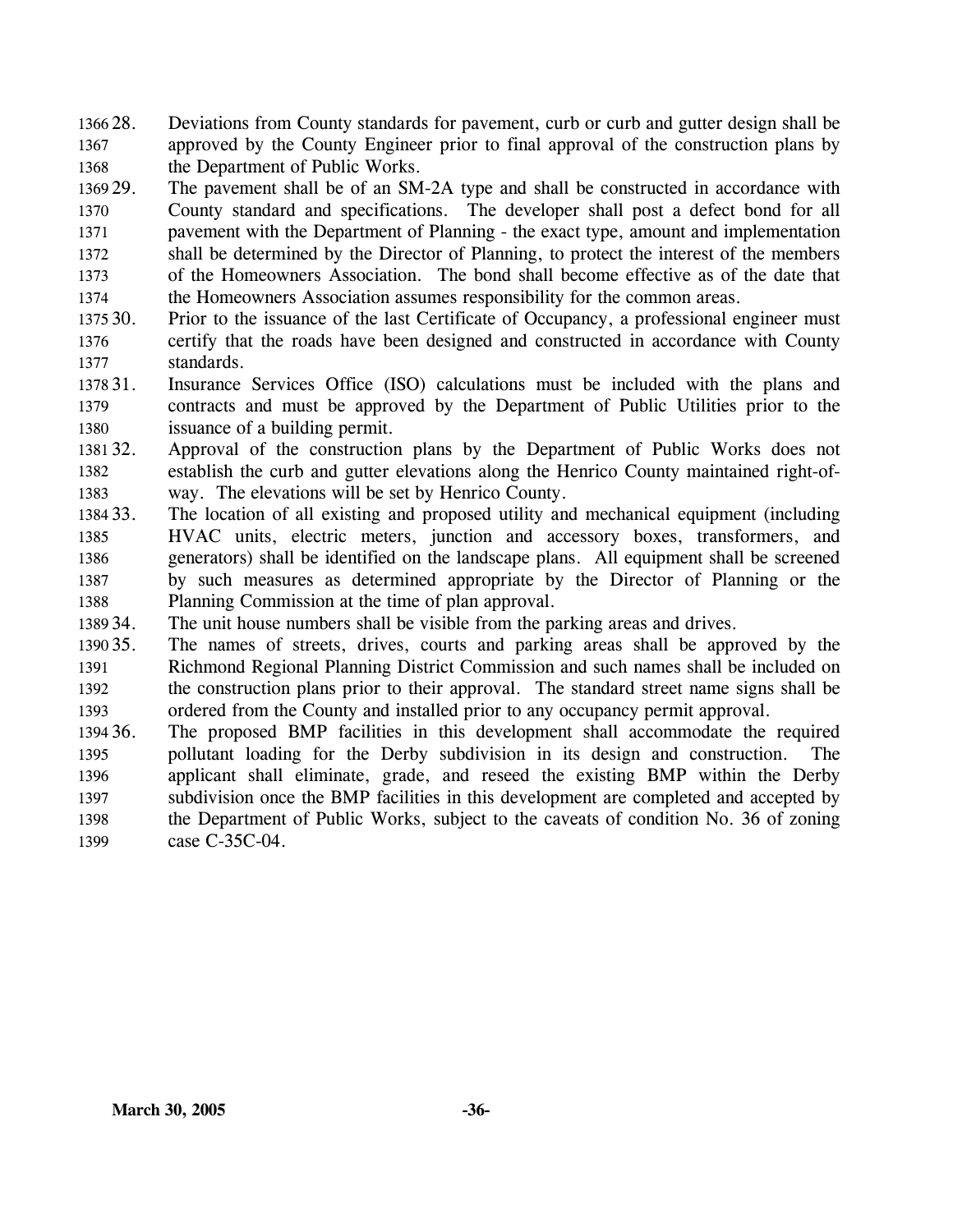#### 1400 **PLAN OF DEVELOPMENT**

1401

POD-26-05 Superstar – Bonnie M. Pradhan Addition – Brook Road and J.E.B. Stuart Parkway (POD-95-00 Revised)

**Keith Engineering, Inc. for Bonnie M. Pradhan:** Request for approval of a revised plan of development, as required by Chapter 24, Section 24-106 of the Henrico County Code, to construct a two-story, 5,966 square foot building addition to an existing convenience store with gas pumps. The 1.3-acre site is located at the southeast corner of the intersection of Brook Road (U.S. Route 1) and J.E.B. Stuart Parkway on parcel 783- 769-9052. The zoning is B-3C, Business District (Conditional). County water and sewer. **(Fairfield)** 

1402

Anyone in the audience in opposition to POD-26-05, Superstar? 1404 All right. Thank you. Mr. Cooper. 1403 Mr. Vanarsdall -

1405

1406 Mr. Cooper -

Good morning, again, members of the Commission. A revised 1407 plan has been handed out to you this morning, and staff had several concerns for the original 1408 plan submitted. The two most critical issues regarding the original plan were insufficient 1409 parking and a lack of adequate traffic circulation around the building. In order to address 1410 those concerns, the applicant has reduced the size of the proposed addition, which was 1411 originally a two-story, 8,300 sq. ft. detached building to a now proposed 5,966 sq. ft. two-1412 story building to be attached to the existing convenience store. As a result, the existing gas 1413 canopy structure on the eastern side of the existing building will be removed. Revised building 1414 elevations to illustrate this change have also been provided to you this morning, and within the 1415 building addition, the applicant is proposing two small restaurants, comparable to a Dunkin 1416 Donuts or Subway. The applicant is also proposing an apartment for the building manager on 1417 the second floor of the addition. It is staff's understanding that an apartment for the manager 1418 on duty already exists above the existing convenience store. Staff has discussed this issue with 1419 the Code Administrator, and it was determined that only one apartment for a manager on duty 1420 may exist for the overall building. The staff has spoken to the applicant regarding this concern 1421 this morning. He has indicated that through the addition to the building the wall between the 1422 second floor of the existing building and the second floor of the proposed building will be 1423 knocked out, therefore, allowing for one large apartment across the top of what is now going 1424 to be one building. With that, staff would be acceptable to the accessory use requirements of 1425 the zoning, and therefore would be permitted. Otherwise, the second floor of the building 1426 addition would have to be considered unfinished storage area in order to meet the parking 1427 requirement as it exists now. This information just came to staff this morning, so there was an 1428 additional condition added to our Addendum regarding the use of the second floor of the 1429 addition. Mr. Pradhan, the owner, is here today and can speak more to the apartment issue, 1430 but if he is going to create just one apartment, we would no longer need the additional 1431 condition that is listed in your Addendum, and we will just have to re-annotate the floor plan 1432 accordingly to note that change. Finally, due to the addition of new parking along the eastern 1433 property line, some of the existing landscaping along the existing wall will have to be The applicant has indicated to staff that he is committed to providing that 1435 landscaping elsewhere on the property, and it is important to note that the existing landscaping 1434 removed.

March 30, 2005 -37-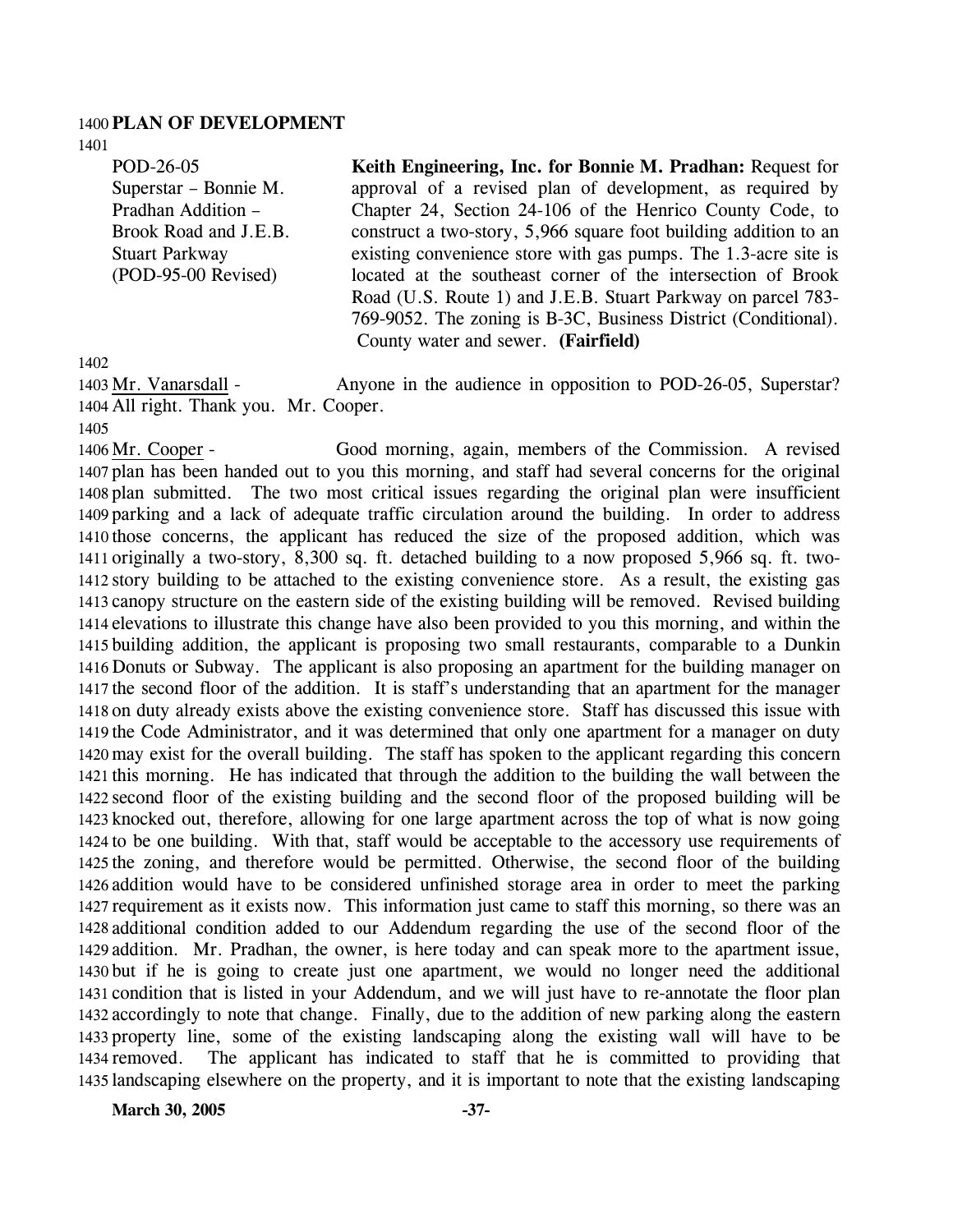along the wall that is on the neighborhood side will not be removed and, if possible, supplemental landscaping will be provided there according to the applicant. In general, the applicant and his engineer have worked with staff to address all outstanding concerns, and with the revised plan before you today, including the annotation regarding the use or elimination of 1440 the second floor of the addition, staff can recommend approval of this project. The applicant and his engineer are here today if you have any questions and I will be happy to answer any questions as well. 1443

1444 Mr. Vanarsdall - Are there any questions for Mr. Cooper? 1445 Mr. Cooper, you noted that the parking would be expanded and 1447 some of the landscaping lost, but could be supplemented with additional landscaping. How 1448 much room will it be between the proposed parking and the wall? 1446 Mr. Silber -

1449

Between the proposed parking and the wall, I would have to say 1451 is probably somewhere around four feet. The back of curb and the property line is 10 feet to 1452 meet the Code requirement, but I believe that the narrowest point between the wall and the 1453 back of curb for the parking along that line would be a matter of 3 to 4 feet, which would 1454 allow for planting. 1450 Mr. Cooper-

1455

OK, I think there should be an effort made to provide for planting 1457 there and there would be additional supplemental planting provided. Thank you. 1456 Mr. Silber -

1458

Mr. Secretary, were you suggesting an additional condition in the 1460 addendum? 1459 Mr. Archer -

1461

Yes, we could do it that way. I think not knowing how much 1463 space is there, it may be difficult, but I think a condition can be added that to the extent 1464 possible that supplemental planting will be provided between the curb and the existing wall. We could add that, Mr. Archer, as No. 38. 1465 1462 Mr. Silber -

1466

OK, since it looks like we are eliminating the current 38 that is 1468 on the addendum, this could supplant it. 1467 Mr. Archer -

1469

1471

1470 Mr. Silber - Yes, sir. I guess 38 is now coming off, Mr. Cooper.

1472 Mr. Archer - How would you want to word that again, Mr. Secretary? 1473

To the extent feasible, supplemental planting shall be provided 1475 between the proposed parking and the existing wall. 1474 Mr. Silber -

1476 1477 Mr. Archer - Have you got that, Mr. Cooper? 1478 1479 Mr. Cooper - Yes, sir. 1480

**March 30, 2005 -38-**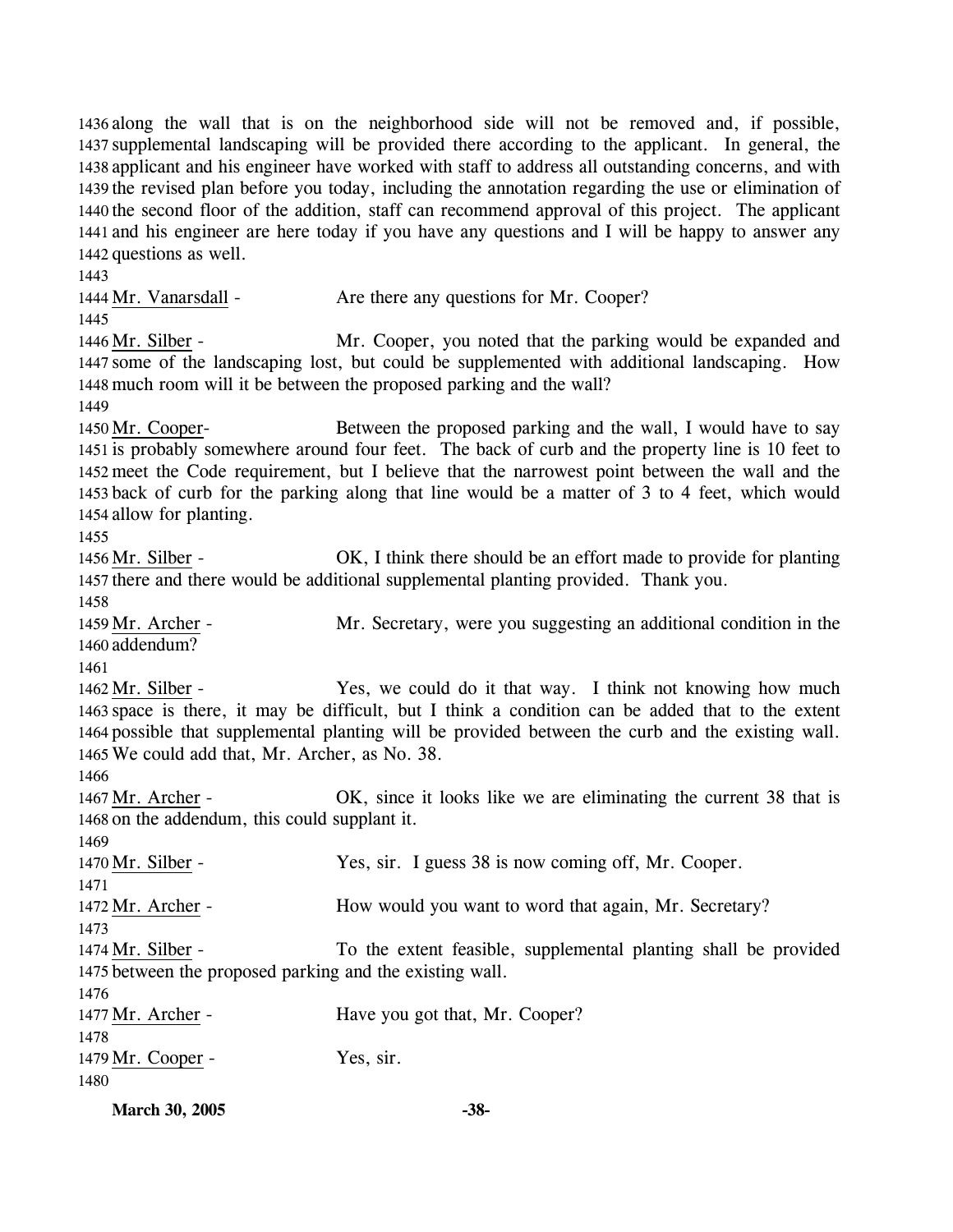| 1481 Mr. Archer -                         | All right. Thank you.                                       |  |
|-------------------------------------------|-------------------------------------------------------------|--|
| 1482                                      |                                                             |  |
| 1483 Mr. Vanarsdall -                     | Any more questions for Mr. Cooper?                          |  |
| 1484                                      |                                                             |  |
| 1485 Mr. Archer -                         | I don't believe so, Mr. Chairman. I'd like to hear from the |  |
| 1486 applicant and we do have opposition. |                                                             |  |
| 1487                                      |                                                             |  |
| 1488 Mr. Vanarsdall -                     | Will the applicant come down, please?                       |  |
| 1489                                      |                                                             |  |
| 1490 Mr. Keith -                          | Mr. Chairman and members of the Board, I am Jeff Keith with |  |
|                                           |                                                             |  |

1491 Keith Engineering, representing the applicant, Harry Pradhan, owner of the project. We feel 1492 we have satisfied most of the concerns that the County has had concerning this project. The 1493 owner is aware of the condition of the single apartment, and we are in agreement that he can 1494 only have one apartment up there, if we can rearrange the second floor to meet that 1495 requirement. As far as the landscaping issue, Mr. Cooper is correct. It is roughly about four 1496 feet we have back there, so we have adequate space to replace landscaping back in that area. It 1497 is my understanding that a portion of that landscape requirement on that wall was due to the 1498 lighting from the canopy, and we are doing away with the canopy on that side of the building, 1499 which should also help that situation, but I can try to answer any questions you may have 1500 concerning the project.

1501

I just want to make sure that everybody understands that 1503 condition No. 38 that we are removing, that this has to be something that is actually done. We 1504 don't want to just say we are doing it in terms of the apartment upstairs, because it is not 1505 allowed, and I have a couple more things that we will probably have to address, but I think I 1506 will do best if we hear from the opposition first, and then you will have an opportunity to 1507 respond to what they have to say. 1502 Mr. Archer -

1508

Good morning. I am Terry Vaughan with the Bank of Essex, 1510 which is next to the convenience store and we have strong concerns about the traffic flow with 1511 the additional parking spaces being added. That load through there is very tight now, and if a 1512 proposed Subway is going in there, they are typically very busy, and if they are, then there 1513 will be a lot of traffic in there parking in and out, and it would interfere possibly with our 1514 traffic from the bank, because that is an exit and entrance way to our bank. 1509 Mr. Vaughan -

| I am hearing you, sir. I am just looking down.                      |
|---------------------------------------------------------------------|
|                                                                     |
| That is all right. That is OK. Our concern is because of the        |
|                                                                     |
|                                                                     |
| We had, I can't call it a companion case, but one that is next door |
|                                                                     |

1522 to the bank that was in last month, I believe, and there was also a concern there about traffic 1523 circulation, and I think we have resolved that issue by designing a turnaround for trucks to not 1524 come out through the parking that you are talking about. They wouldn't have to cross behind 1525 it. The concern that you are raising now, I don't have an answer there, and I guess Mr.

**March 30, 2005** -39-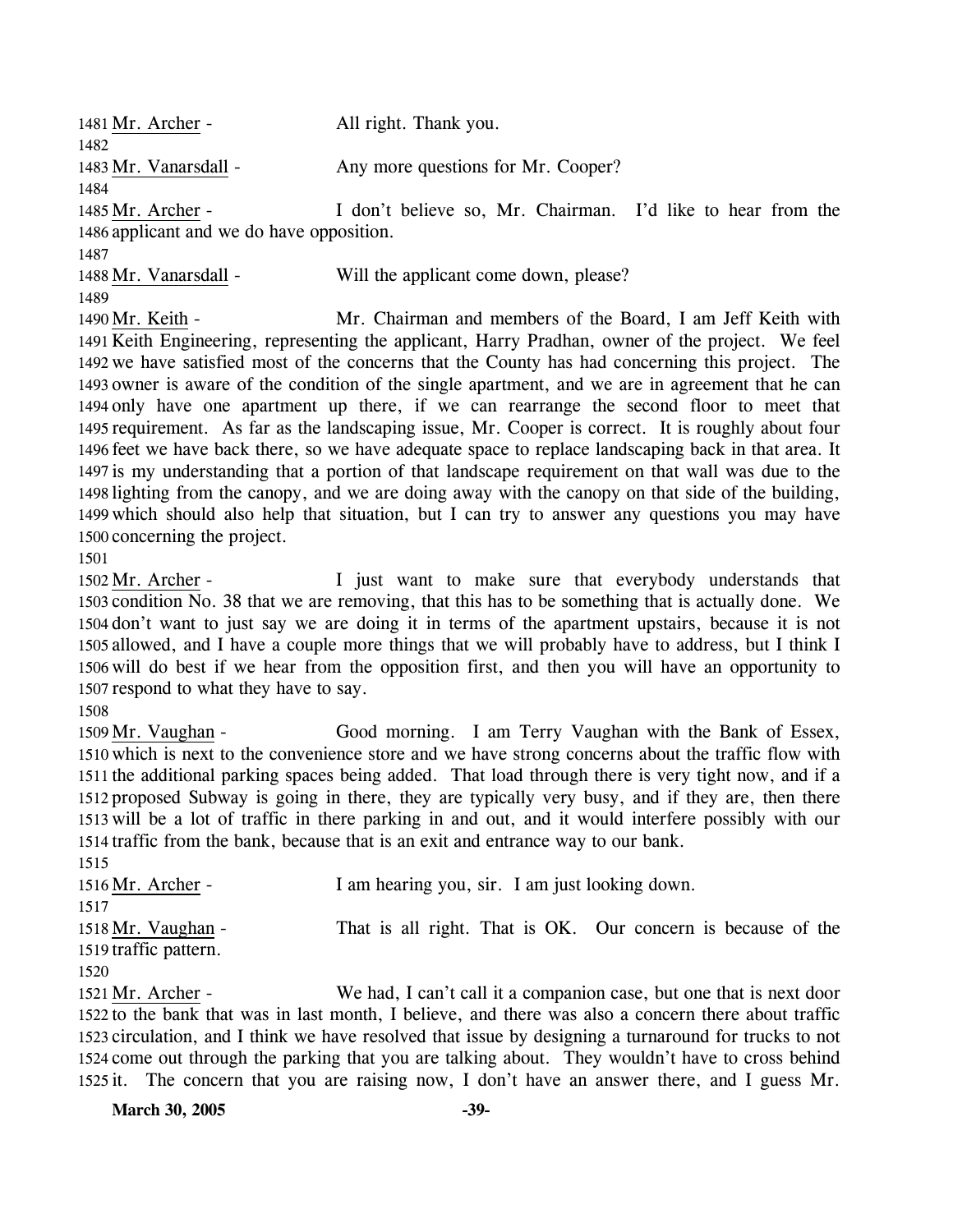1526 Jennings could maybe speak to that or the applicant could address it. As it stands right now, 1527 does some of the bank traffic exit behind Mr. Pradhan's store?

1528

Yes, sir. They come in and out through that entranceway, and we 1530 also have one off of Brook Road, as well. 1529 Mr. Vaughan -

1531

I understand that, but are you saying that this plan is going to 1533 reduce the size of, I don't think it will. Will it? Will it actually reduce the size of that 1534 entrance way or exit? 1532 Mr. Archer -

1535

I don't know that it will reduce it, necessarily, but I think it will 1537 make it more congested with the traffic pattern of people coming in and out. You can put 1538 those parking spaces right along the wall there, which means people will be pulling in, backing 1539 out, and interfere with the flow of traffic. 1536 Mr. Vaughan -

1540

1541 Mr. Archer - Mr. Jennings, could you help us out here, maybe? 1542

1543 Mr. Jennings - Good morning. 1544

Can you point out to us, Mr. Jennings, what the area is he is 1546 talking about? It flows out into JEB Stuart Parkway. 1545 Mr. Archer -

1547

Do you see this drive aisle right through here, I guess he is 1549 concerned with adding parking along there, but to accommodate his concern, they have 1550 designed it as a 30-foot wide drive aisle, but the standard is only 24-foot wide. 1548 Mr. Jennings -

1551

1552 Mr. Archer - They didn't reduce it. It is going to increase it.

1553

It increased it and along their site they have got a 24-foot drive 1555 aisle with two-way parking along that same drive aisle. I feel they have adequately addressed 1556 his concerns by making a 30-foot drive aisle. They are not changing the entrance on the JEB 1557 Stuart Parkway at all, and they have maintained a 30-foot wide two-way drive aisle through 1558 there. 1554 Mr. Jennings -

1559

We are not parking in that road though. We are parking on the 1561 side of the road, but not on the road that is entering into. We have a turn lane for drive-thru 1562 banking, but we don't have parking on the very back of the building. 1560 Mr. Vaughan -

1563

The plan that Mr. Pradhan showed me had parking along that 1565 drive aisle. 1564 Mr. Jennings -

1566

We have parking on the side of the building but not at the rear of 1568 the building, where the road goes. 1567 Mr. Vaughan -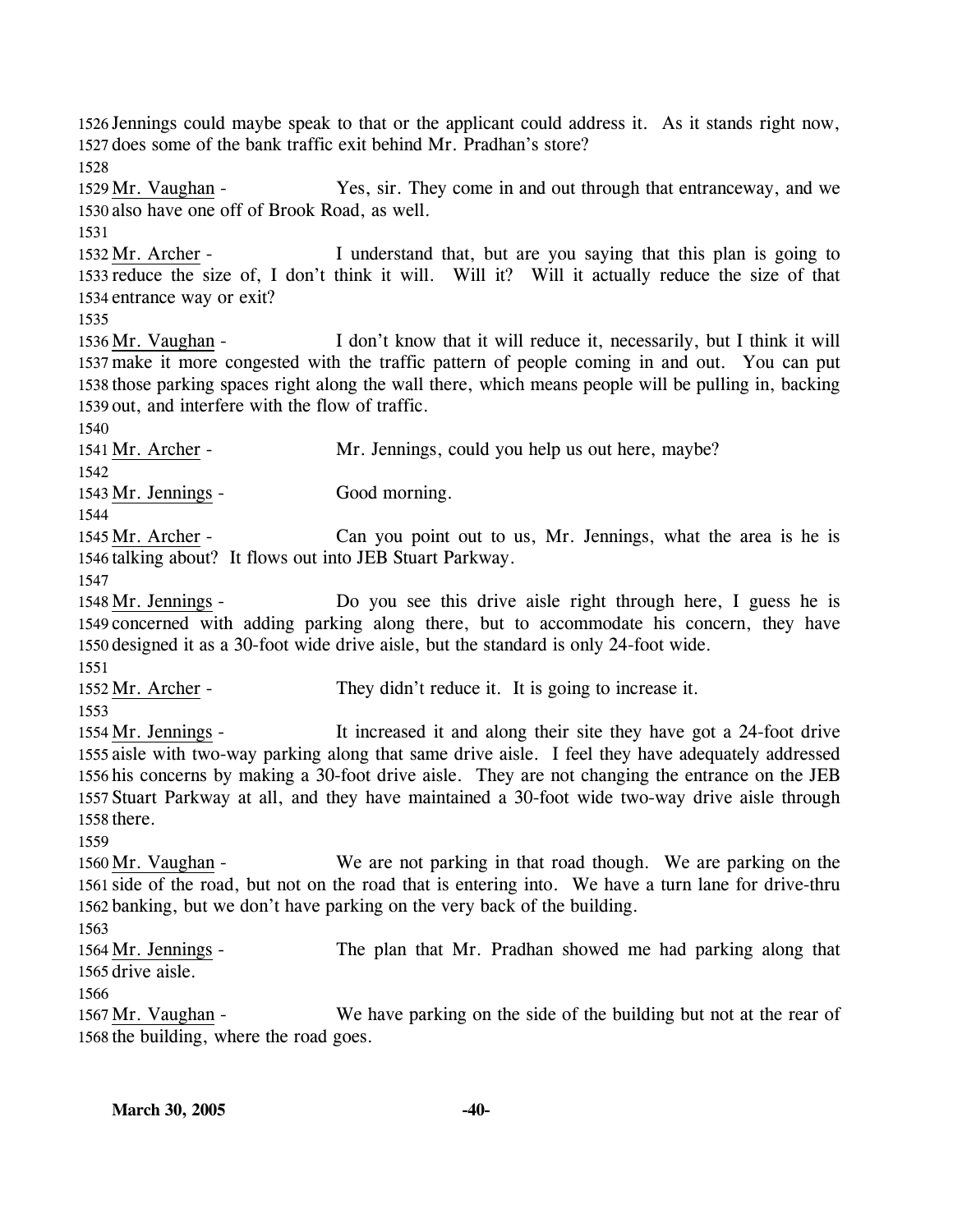OK. He is correct, but this will function like any shopping 1570 center. As you can see from the aerial photo, Mr. Pradhan, this was not built this way. What 1571 Mr. Pradhan just handed me was a proposal for a new POD for this site, and if they did come 1572 with this proposed building, they would add parking along that two-way drive aisle, but 1573 currently they do not have parking along there, as the bank currently exists, but, as I was 1574 saying, it would function as a shopping center through here, a two-way drive aisle, which we 1575 do allow parking on, and maybe I should increase it to 30-foot wide, where the minimum is 24. 1576 1569 Mr. Jennings -

1577

So, Mr. Jennings, you are saying that based on your experience 1579 and expertise, there is parking that is being proposed that would be backing out into this 1580 driveway and could create some conflict and slow down some traffic, but you believe by 1581 widening it from 24-feet to 30-feet helps that situation and you are not overly concerned with 1582 the number of parking spaces they have that would be backing out onto this driveway. 1578 Mr. Silber -

1583

No, sir. It would function just like any other POD, that people 1585 back in the drive aisles. It may slow people down momentarily, but there are a couple of 1586 access points on to Route 1. This wouldn't be the only access point out of there. I mean, if it 1587 was the only access point, I would be concerned, maybe. 1584 Mr. Jennings -

1588

Now, coming out of that back driving aisle, the only way you can 1590 go is the right-turn onto JEB Stuart Parkway. Is that correct? So, it would seem to me then, 1591 Mr. Vaughan, is it, the majority of your traffic would probably, well it does, right in off of 1592 Route 1. And the people who would access, would exit, unless they are going somewhere 1593 down JEB Stuart Parkway, which might be going to the shopping center or whatnot, that 1594 would be the extent of the traffic that exits onto JEB Stuart. In view of the fact that the drive 1595 aisle is being widened, it doesn't appear to me, that unless there is just a constant flow of 1596 traffic that it would be that much of an impediment to where it comes out there, provided that 1597 there is other access to get back to Brook Road. 1589 Mr. Archer -

1598

And plus with the approval of Best Buy, they will be able to go in 1600 the other direction, also, in the future. 1599 Mr. Jennings -

1601

Were you aware of that, Mr. Vaughan, that there has been 1603 another POD approval on the other side of the bank? 1602 Mr. Archer-

1604

 $1605$  Mr. Vaughan – Yes.

1606

1607 Mr. Archer - OK.

1608

This is just a strong concern that we had, but we are concerned 1610 about traffic flow because the bank's customers and traffic being created by Subway. 1609 Mr. Vaughan -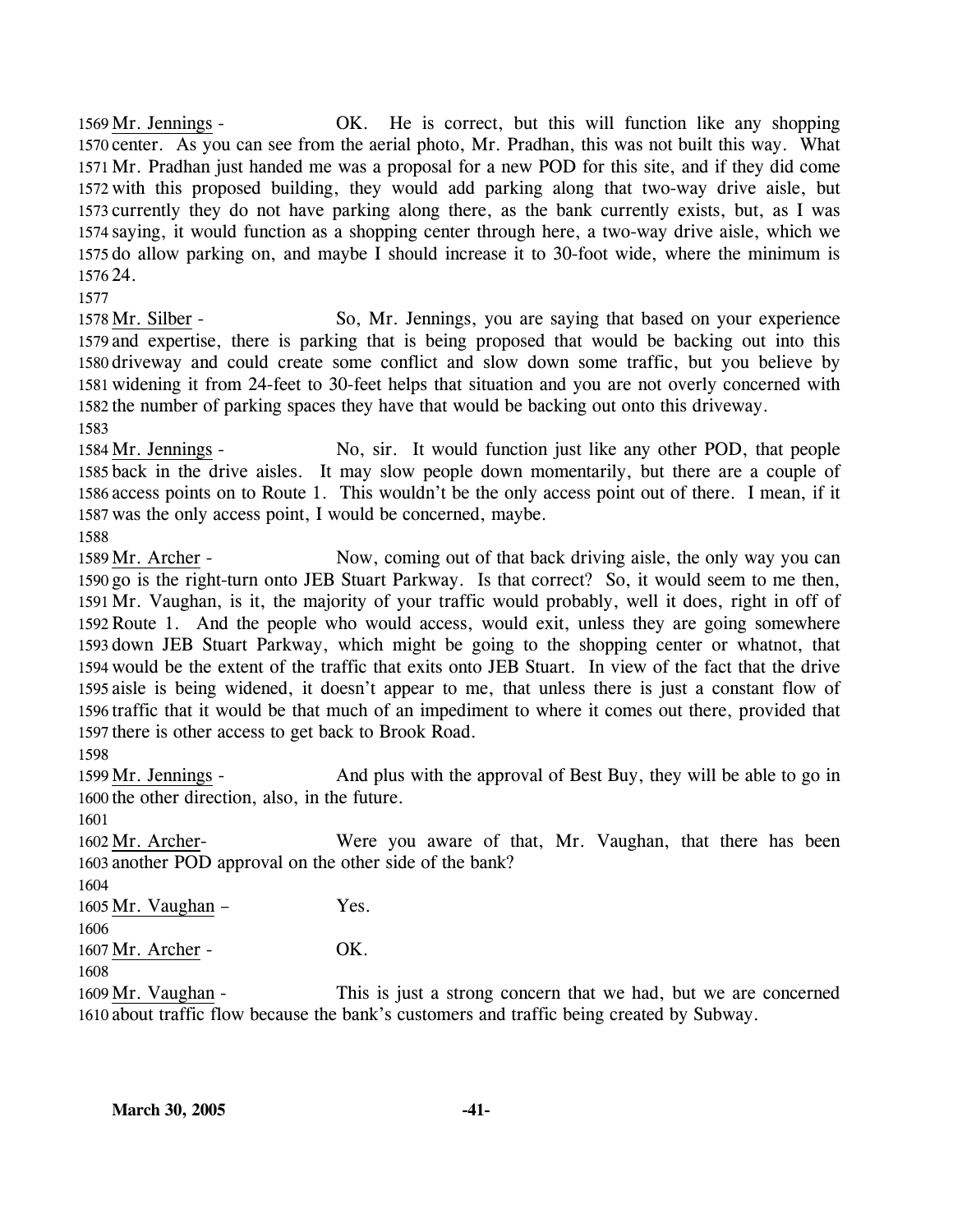Well, I think we did help you out some with the last POD, the 1612 Best Buy POD, and the truck traffic, had it not been for that POD, would have been allowed to 1613 use that same exit way, and that POD we approved a plan that would prohibit them from going 1614 out, so that will lessen the impact probably even more so than this POD would, so, hopefully, 1615 we can make this work. 1611 Mr. Archer -1616 1617 Mr. Vaughan - I hope so. 1618 But we appreciate your concern and thank you for coming down  $1620$  to express it, sir. 1619 Mr. Archer -1621 Mr. Cooper, the plan is correct in noting the minimum required 1623 parking of 46 parking spaces, and they are providing 46, so they are right at their minimum. 1622 Mr. Silber -1624 That is correct, and actually now that the second floor will be just 1626 one apartment, the required amount would actually drop to 45, so they would be one space 1627 over. 1625 Mr. Cooper -1628 So, if need be, they could take away one parking space on that 1630 driveway to perhaps alleviate some of his concern? 1629 Mr. Silber -1631 1632 Mr. Cooper - Yes, sir. I believe we might have some options there. 1633 1634 Mr. Vanarsdall - All right. Anymore questions? All right, Mr. Archer. 1635 OK, Mr. Chairman. This has been difficult to work on and Mr. 1637 Cooper has worked very hard on this and kept me informed as to what has been going on the 1638 whole time, and I am sure that Mr. Pradhan is aware of this, and Mr. Keith, there are some 1639 design constraints that are enforced, but I guess there is a Virginia Center Design Committee. 1640 I don't know exactly what the name of it is, but there are design guidelines that are a part of 1641 the covenants, I believe, for Virginia Center, and you will have to comply with those, sir, in 1642 the construction of your building, and, of course, that is something that this Commission 1643 doesn't have any purview over. That is between you and them, and hopefully, that will be 1644 done, but with the reduction in the building, the annotations on the plan, and the conditions 1645 that were added today, I think we have room for approval, and we hope everybody out there is 1646 going to be good neighbors and get along. 1636 Mr. Archer -1647

 So, with that, Mr. Chairman, I will move approval of POD-26-05, Superstar, subject to the standard conditions for developments of this type, the additional conditions Nos. 23 through 37 and 38 being the one that is on the addendum, being discarded, and then replaced with the condition that addresses supplemental planting, as stated by the Secretary.

1652

1653 Mr. Vanarsdall - Second.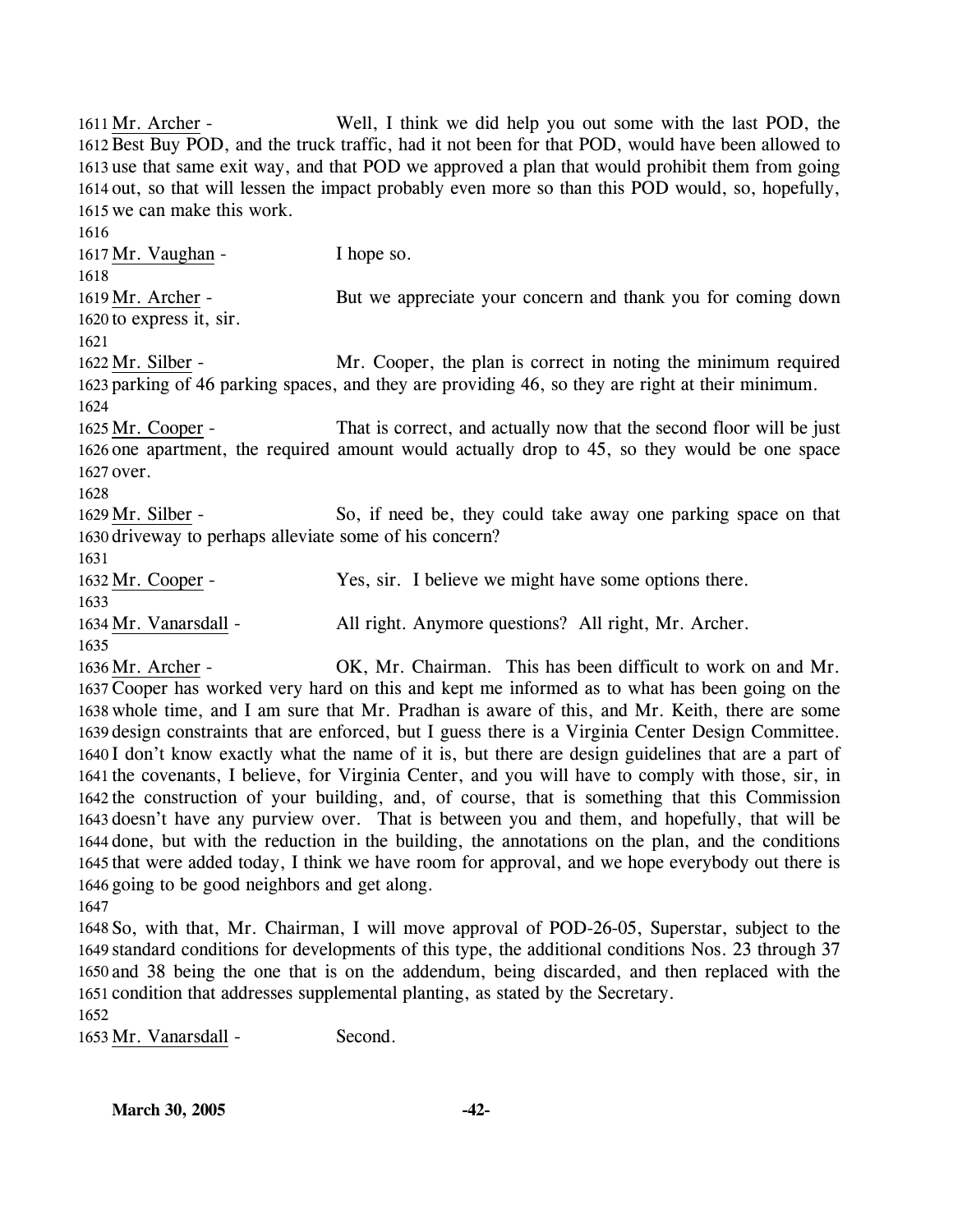The motion made by Mr. Archer and seconded by Vanarsdall. 1655 All in favor say aye. All opposed say no. The ayes have it. The motion is passed. 1654 Mr. Vanarsdall -

1656

 The Planning Commission approved POD-26-05, Superstar – Bonnie M. Pradhan Addition – Brook Road and J.E.B. Stuart Parkway (POD-95-00 Revised), subject to the standard conditions attached to these minutes for developments of this type, and the following additional conditions:

1661

1662 23. 1663 1664 1665 1666 The easements for drainage and utilities as shown on approved plans shall be granted to the County in a form acceptable to the County Attorney prior to any occupancy permits being issued. The easement plats and any other required information shall be submitted to the County Real Property Agent at least sixty (60) days prior to requesting occupancy permits.

- 166724. 1668 The entrances and drainage facilities on Brook Road (U.S. Route 1) shall be approved by the Virginia Department of Transportation and the County.
- 1669 25. 1670 1671 25. A notice of completion form, certifying that the requirements of the Virginia Department of Transportation entrances permit have been completed, shall be submitted to the Department of Planning prior to any occupancy permits being issued.
- 1672.26. 1673 The developer shall provide fire hydrants as required by the Department of Public Utilities and Division of Fire.
- 1674 27. 1675 The proffers approved as a part of zoning case C-113C-88 shall be incorporated in this approval.
- 1676 28. 1677 1678 1679 1680 The developer shall install an adequate restaurant ventilating and exhaust system to minimize smoke, odors, and grease vapors. The plans and specifications shall be included with the building permit application for review and approval. If, in the opinion of the County, the type system provided is not effective, the Commission retains the rights to review and direct the type of system to be used.
- 1681 29. 1682 1683 Any necessary off-site drainage and/or water and sewer easements must be obtained in a form acceptable to the County Attorney prior to final approval of the construction plans.
- 1684 30. 1685 1686 30. Deviations from County standards for pavement, curb or curb and gutter design shall be approved by the County Engineer prior to final approval of the construction plans by the Department of Public Works.
- 168731. 1688 1689 Insurance Services Office (ISO) calculations must be included with the plans and contracts and must be approved by the Department of Public Utilities prior to the issuance of a building permit.
- 1690 32. 1691 1692 Approval of the construction plans by the Department of Public Works does not establish the curb and gutter elevations along the Henrico County maintained right-ofway. The elevations will be set by Henrico County.
- 1693 33. 1694 1695 1696 Approval of the construction plans by the Department of Public Works does not establish the curb and gutter elevations along the Virginia Department of Transportation maintained right-of-way. The elevations will be set by the contractor and approved by the Virginia Department of Transportation.
- 1697 34. 1698 The owner or manager on duty shall be responsible for temporarily closing the car facility when the on-site stacking space is inadequate to serve customer demand to

### March 30, 2005 -43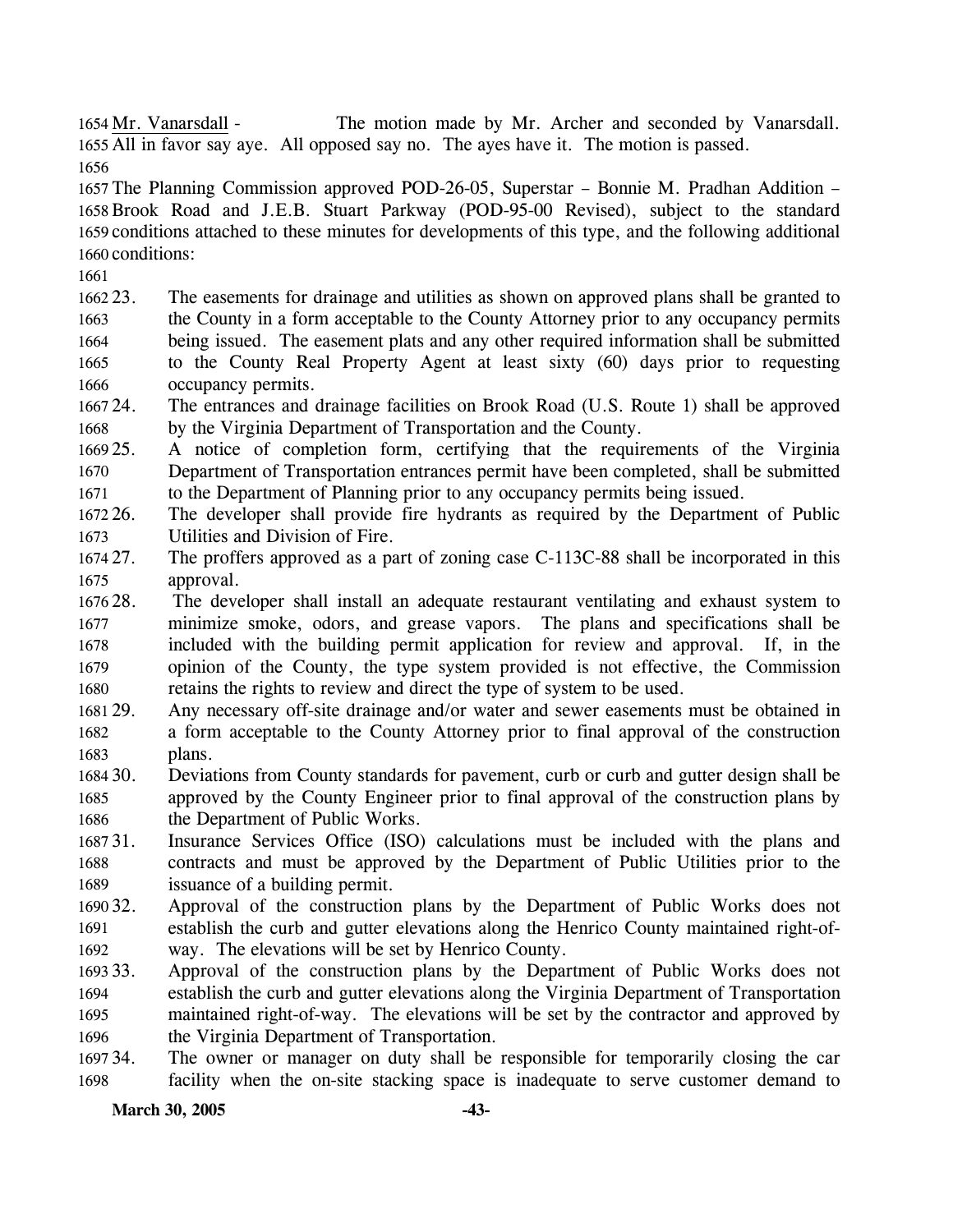1699 1700 1701 1702 prevent a backup of vehicles onto the public right-of-way. The owner shall arrange with the Traffic Engineer to provide standard traffic control signs to notify customers that stopping or standing on the public right-of-way shall not be permitted near the entrances to the car wash facility.

1703 35. 1704 1705 1706 1707 The location of all existing and proposed utility and mechanical equipment (including HVAC units, electric meters, junction and accessory boxes, transformers, and generators) shall be identified on the landscape plans. All equipment shall be screened by such measures as determined appropriate by the Director of Planning or the Planning Commission at the time of plan approval**.**

1708 36. 1709 Refuse containers or refuse storage facilities shall be serviced only between the hours of 6:00 a.m. and 6:00 p.m.

1710 37. 37. Outside storage shall not be permitted.

1711 38. 1712 38. To the extent feasible, supplemental planting shall be provided between the proposed parking and the existing wall.

1713

# 1714 **SUBDIVISION**

1715

Bridlewood, Section 2 (March 2005 Plan)

**Koontz-Bryant, P.C. for Bland L. Motley, Jr. and Virginia R. Motley:** The 5.289-acre site proposed for a subdivision of 2 single-family homes is located at the northwest intersection of Shady Grove Road and Hames Lane (11010 Hames Lane) on parcel 742-772-9905. The zoning is A-1, Agricultural District. Individual well and septic tank/drainfield. **(Three Chopt) 2 Lots** 

1716

1718 Mr. Wilhite. 1717 Mr. Vanarsdall -1719

Is anyone in the audience in opposition to Bridlewood, Section 2?

This is a resubdivision of an existing lot on the corner of Shady 1721 Grove and Hames Lane. There is an existing dwelling on what will be lot 16 of this 1722 subdivision. Lot 17 on the corner would be the vacant lot. The water quality information and 1723 environmental site assessment has been provided to the County and is acceptable. The last 1724 issue was the amount of right-of-way dedication along Shady Grove Road. What is required is 1725 three feet of dedication, a total of 33 feet from the centerline of Shady Grove Road. 1726 Dedication would be done with the plat. However, there is no requirement for pavement 1727 widening or curb and gutter at this point. With that, staff can recommend approval of this 1728 plan. 1720 Mr. Wilhite -

| 1729                                          |                                                                       |
|-----------------------------------------------|-----------------------------------------------------------------------|
| 1730 Mr. Vanarsdall -                         | Any questions?                                                        |
| 1731                                          |                                                                       |
| 1732 Mr. Kaechele -<br>1733 that lot or what? | What is that little area behind Section 17 there, is that all part of |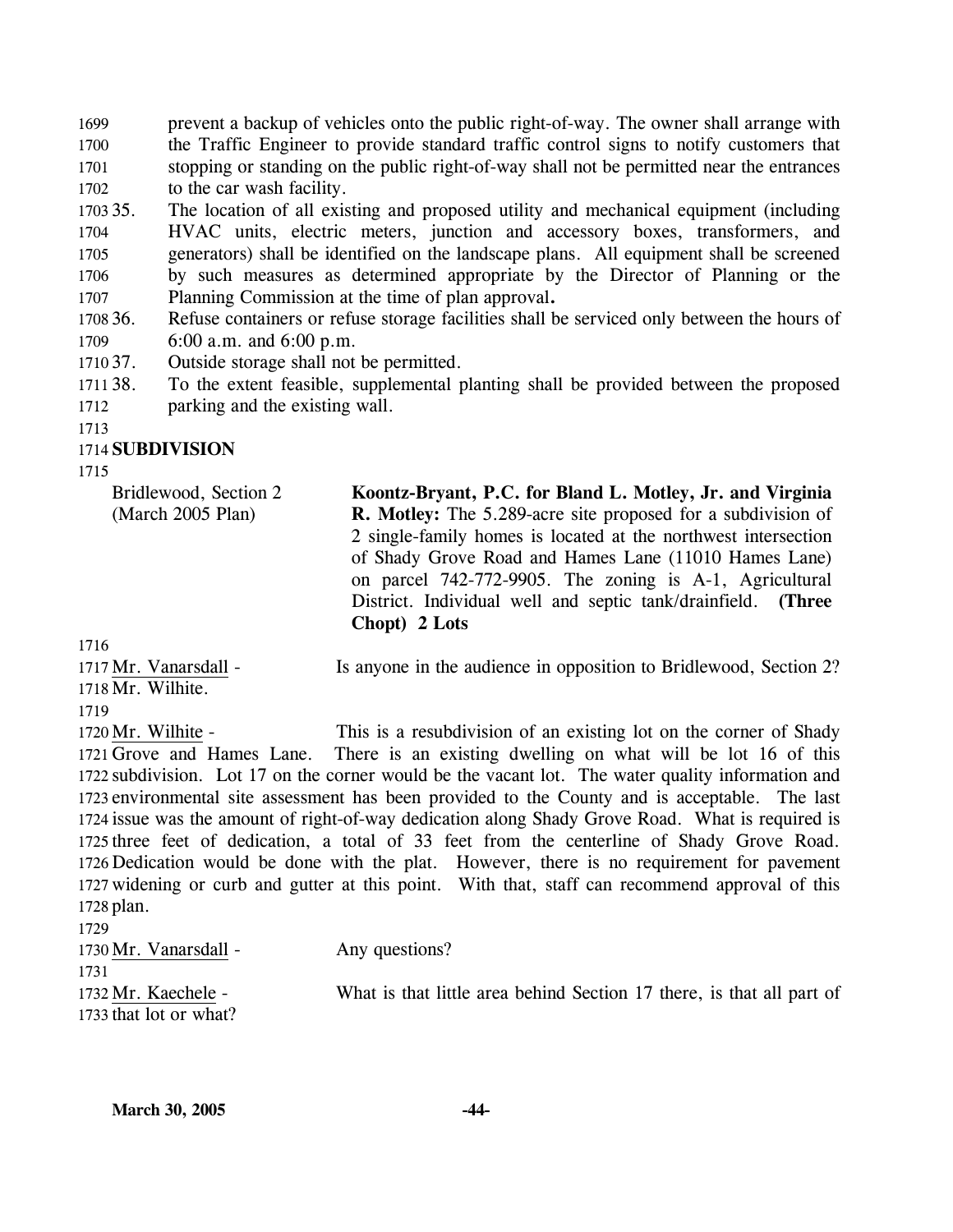As shown, it was part of lot 16. Staff has recommended that the 1735 property line be adjusted and that strip of land to Shady Grove Road be eliminated and 1736 incorporated into lot 17. 1734 Mr. Wilhite -1737 1738 Mr. Kaechele - It is a part of lot 17? 1739 1740 Mr. Wilhite - Yes, that is staff's recommendation. 1741 1742 Mr. Kaechele - Thank you. 1743 Since there is a 25-foot planting strip easement that would be 1745 proposed to be added along Shady Grove Road with no ingress/egress, staff has recommended 1746 the elimination of that section. 1744 Mr. Wilhite -1747 Any more questions of Mr. Wilhite? If not, I will entertain a 1749 motion. 1748 Mr. Vanarsdall -

1750

I make a motion that Bridlewood, Section 2 (March 2005 Plan) 1752 be approved, subject to the standard conditions for subdivisions not served by public utilities 1753 and added condition No. 11. 1751 Mr. Branin -

1754

1755 Mr. Archer - Second.

1756

Motion made by Mr. Branin and seconded by Mr. Archer. All in 1758 favor say aye. All opposed say no. The motion passes. 1757 Mr. Vanarsdall -

1759

 The Planning Commission granted conditional approval to subdivision Bridlewood, Section 2 (March 2005 Plan), subject to the standard conditions attached to these minutes for subdivisions not served by public utilities, and the following additional condition: 1763

1764 11. 1765 1766 11. The detailed plant list and specifications for the landscaping to be provided within the 25-foot-wide planting strip easement along Shady Grove Road shall be submitted to the Department of Planning for review and approval prior to recordation of the plat.

1767

### 1768 **APPROVAL OF MINUTES: February 23, 2005**

1769

We have the approval of minutes. Tommy, do you remember 1771 when you got sworn in, whether you were sworn in first before Bonnie-Leigh Jones, or both of 1772 you together? 1770 Mr. Vanarsdall -

1773

1774 Mr. Branin - We were both together.

1775

Well, the reason I asked you that is because the newer members 1777 are required to read all of the minutes. 1776 Mr. Vanarsdall -

1778

**March 30, 2005 -45-**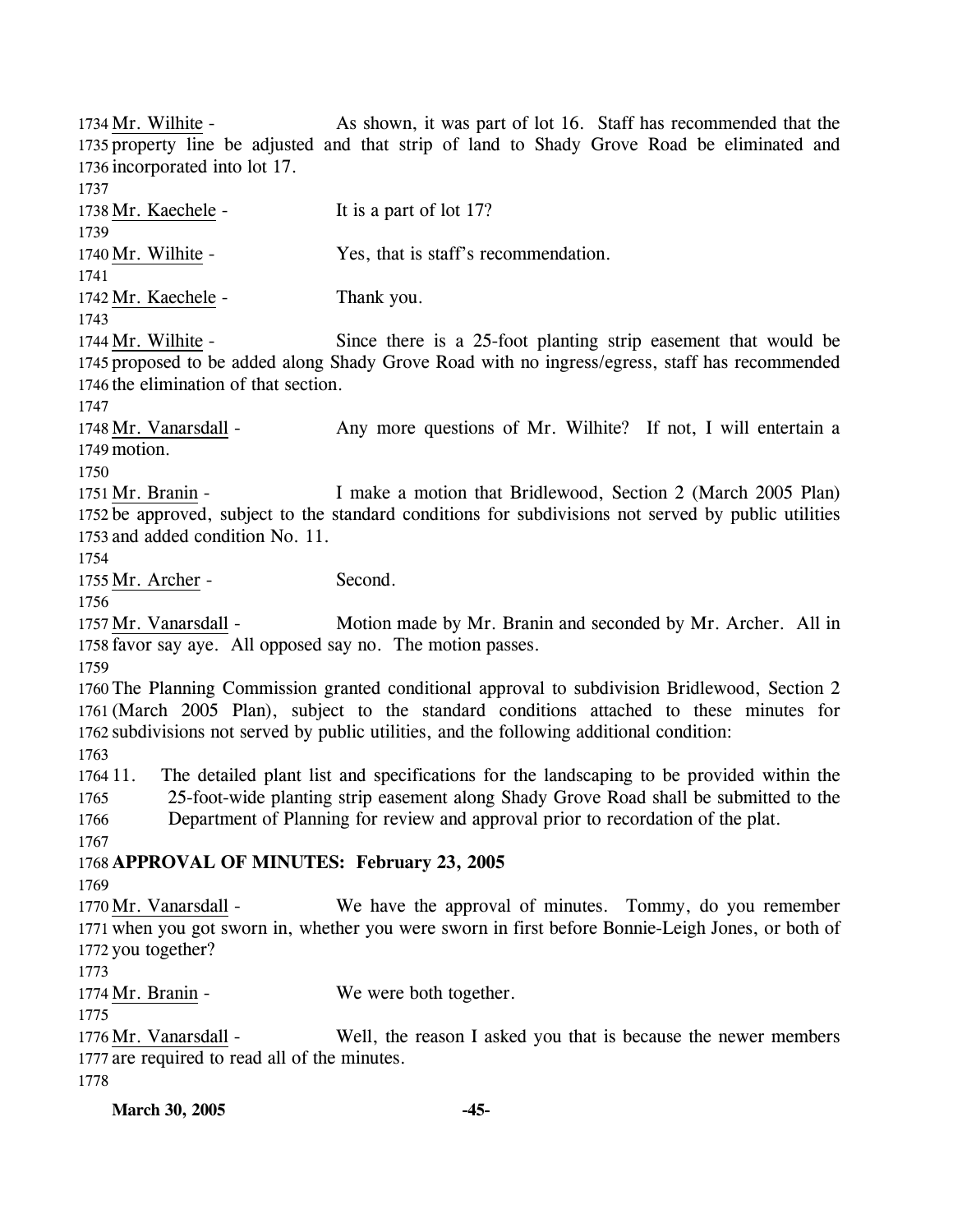Read all the minutes, which I did. And, Mr. Chairman, I did. 1780 read all of the minutes and I didn't find any problems with them, sir. As a matter of fact, I 1781 found them quite humorous. 1779 Mr. Branin -

1782

You should also know that whichever one of you raised your 1784 right hand first has seniority. 1783 Mr. Archer -

| 1785                  |                                                                   |
|-----------------------|-------------------------------------------------------------------|
| 1786 Mr. Branin -     | That would be her as well.                                        |
| 1787                  |                                                                   |
| 1788 Mr. Vanarsdall - | Mr. Archer, I know you read them.                                 |
| 1789                  |                                                                   |
| 1790 Mr. Archer -     | I found nothing, Mr. Chairman.                                    |
| 1791                  |                                                                   |
| 1792 Mr. Branin -     | You didn't trust me, Mr. Chairman?                                |
| 1793                  |                                                                   |
| $1794$ Mr. Archer -   | I would like to say though that in my comments a little while ago |

uld like to say though that in my comments a little while ago, 1795 I said off of, and I know you know that is grammatically incorrect. So, I would like to correct 1796 that before the minutes are even typed. Never say off of. 1794

| 1797                                               |                                                                                                                                                                                                                                   |  |
|----------------------------------------------------|-----------------------------------------------------------------------------------------------------------------------------------------------------------------------------------------------------------------------------------|--|
| 1798 Mr. Vanarsdall -                              | So we need a motion for the minutes of February 23, 2005.                                                                                                                                                                         |  |
| 1799                                               |                                                                                                                                                                                                                                   |  |
| 1800 Mr. Archer -                                  | I move approval.                                                                                                                                                                                                                  |  |
| 1801                                               |                                                                                                                                                                                                                                   |  |
| 1802 Mr. Branin -                                  | Second.                                                                                                                                                                                                                           |  |
| 1803                                               |                                                                                                                                                                                                                                   |  |
| 1804 Mr. Vanarsdall -                              | Motion made by Mr. Archer and seconded by Mr. Branin. All in                                                                                                                                                                      |  |
| $\mathbf{A}$<br>$\sim$ $\sim$ $\sim$ $\sim$ $\sim$ | $\mathbf{r}$ , and the contract of the contract of the contract of the contract of the contract of the contract of the contract of the contract of the contract of the contract of the contract of the contract of the contract o |  |

1805 favor say aye. All opposed say no. The motion passes. The minutes are approved.

1806

1807 Mr. Secretary, do you have anything?

1808

I have perhaps two comments, if you would allow me. You may 1810 recall that there is a scheduled work session with the Board of Supervisors and the Planning 1811 Commission. It was supposed to be a visioning session involving the County's work on the 1812 Comprehensive Plan. We were hoping to meet with the Board and the Planning Commission 1813 members to run some concepts by those bodies and to seek input and suggestions on how to 1814 move forward with the Comprehensive Plan. This is an opportunity to really get some ideas as 1815 to how we want to get this Comprehensive Plan to be completed. That was scheduled for 1816 March 31 and April 1. We have had to cancel that because of some scheduling conflicts. We 1817 will be attempting to reschedule that visioning session probably likely in June, so I just wanted 1818 to let you know, if you hadn't heard, it has been cancelled and we will be rescheduling. 1809 Mr. Silber -1819

 The second comment I would just like to make is I believe you all are aware, but if not, I wanted to tell you sort of belatedly that the latest we know about John Marlles' situation is that…. is everyone aware John Marlles was in the hospital in California? Maybe I don't need to elaborate, but we did not hear any news last night, so I don't have anything to report as of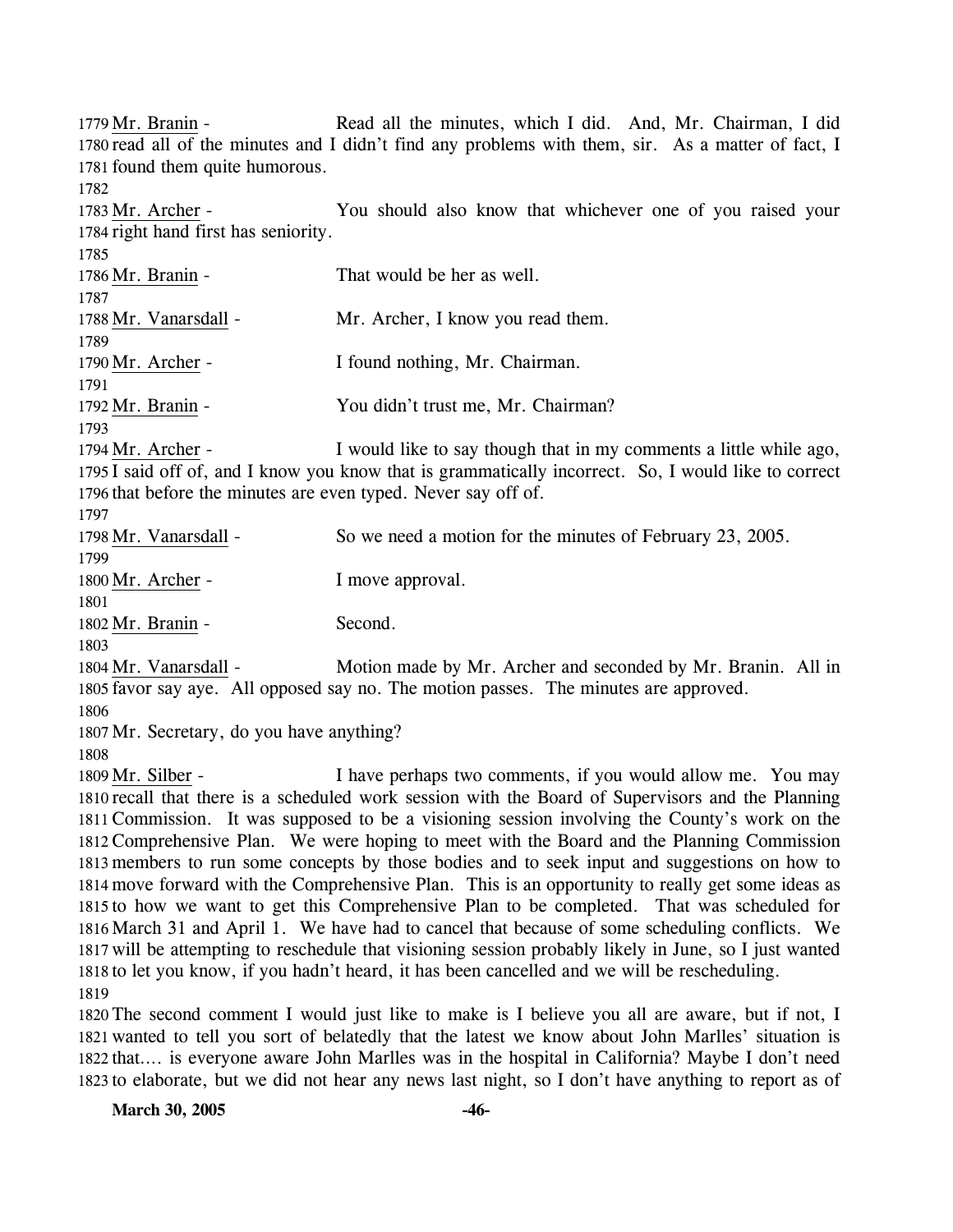last night, but to the best of our knowledge, he is still in intensive care and is heavily sedated and is on a ventilator, so he is a very sick individual right now and we are praying and hoping that he will recover soon and fully, and that he can deal with this serious dilemma with leukemia. I just wanted to give you that update. With that I have no other comments. I understand that several of you had a nice trip to San Francisco and that the weather was warm and beautiful, sunny the entire time.

1830 1831 Mr. Vanarsdall - I would like to report that Mr. Kaechele behaved himself. 1832

I attended a lot of meetings, as well. I can tell some stuff on Mr. 1834 Vanarsdall, too. He was in a committee meeting out there and I don't know what they were 1835 studying, but anyway they worked all through the morning session and it was time for lunch, 1836 and then they decided they were going to work through, and they decided well, what are we 1837 going to have for lunch, and part of the discussion said maybe we'd have steak sandwiches and 1838 then they decided that was too much. The supervisors back home may not approve it. And 1839 then they thought they'd have Chinese food and they couldn't agree on that, because it might 1840 not sustain them through the afternoon, and somebody thought about getting a salad, and they 1841 could all split that, and they didn't think that was enough diversification, and so the upshot was 1842 that they didn't have any lunch. But they all agreed that it was a fair hearing process. 1833 Mr. Kaechele -

1843 1844 Mr. Vanarsdall - Ms. Goggin's behavior was pretty good there. 1845 1846 Mr. Silber - Mr. O'Kelly was in attendance as well. 1847 It goes without saying that you know that Mr. O'Kelly behaved 1849 himself. 1848 Mr. Vanarsdall -1850 Mr. Chairman, it occurs to me that all of you talking about how 1852 well you behaved, sounds like that is a pre-emptive strike to me. 1851 Mr. Archer -1853 Mr. Chairman, I would also like to state that I will be working on 1855 my motions, so I will get them down better for you, sir. Could you give me one second to get 1856 a second every now and then? I just wanted to second once. 1854 Mr. Branin -1857 I told you I would help you out when you get the next package. 1859 You and I are going to lunch together and I am going to go over it with you. 1858 Mr. Vanarsdall -1860 1861 Mr. Archer - Mr. Chairman, with that I move for immediate adjournment. 1862 1863 Mr. Branin - Second. 1864 Motion made by Mr. Archer and seconded by Mr. Branin. All in 1866 favor say aye. All opposed say no. The meeting was adjourned at 10:38 a.m. 1865 Mr. Vanarsdall -